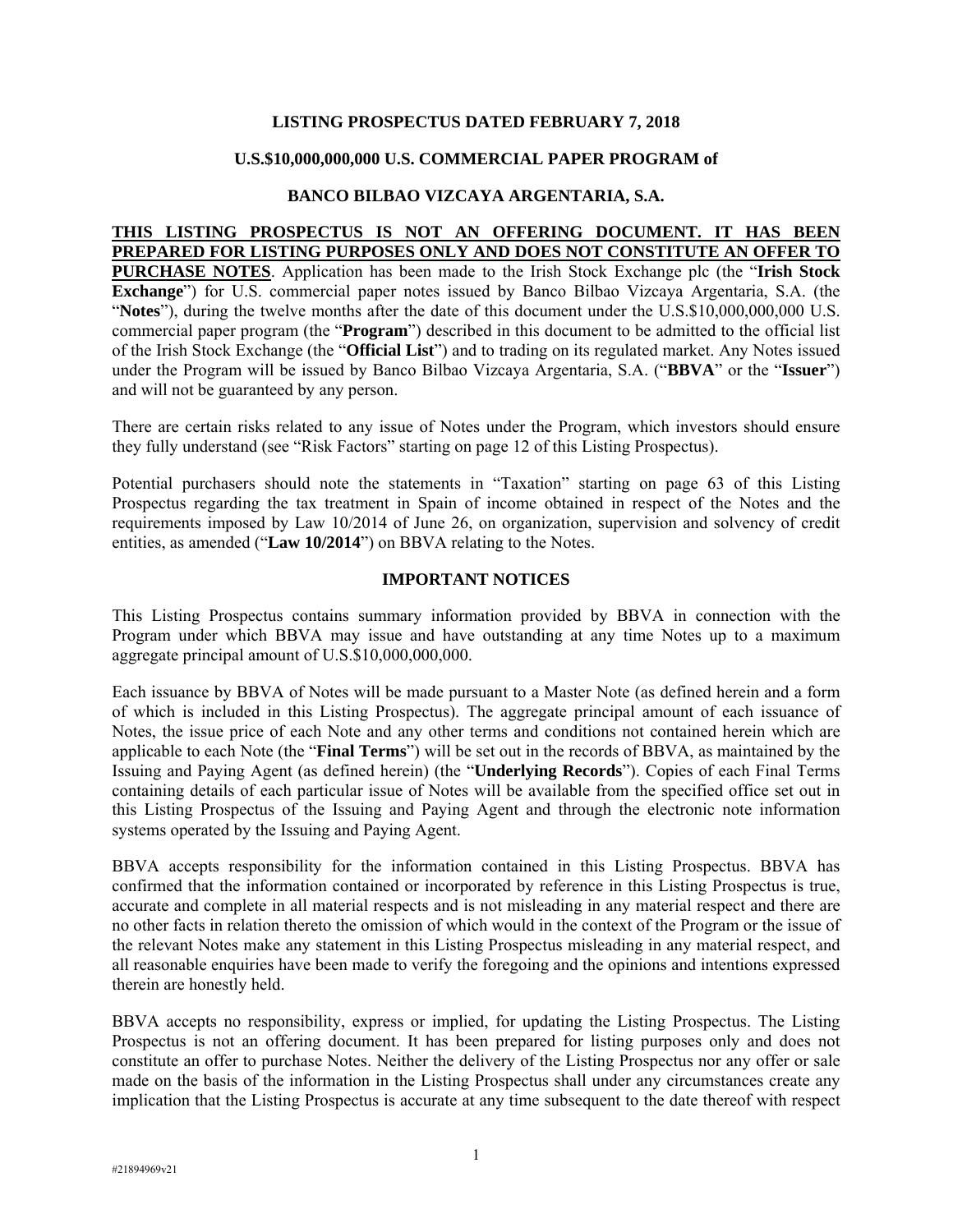to BBVA or that there has been no change in the business, financial condition or affairs of BBVA since the date thereof.

No Dealer (as defined below) accepts any liability in relation to the information contained or incorporated by reference in this Listing Prospectus or any other information provided by BBVA in connection with the Program.

This Listing Prospectus comprises listing particulars made pursuant to the Listing and Admission to Trading Rules for Short Term Paper promulgated by the Irish Stock Exchange. This Listing Prospectus should be read and construed with any supplementary listing prospectus, any Final Terms and with any other document incorporated by reference.

Application has been made to the Irish Stock Exchange for Notes to be admitted to the Official List and to trading on the Irish Stock Exchange's regulated market. The Program provides that Notes may be listed or admitted to trading, as the case may be, on such other or further stock exchange(s) or markets as may be agreed between BBVA and the relevant Dealer. References in this Listing Prospectus to the Notes being "listed" shall be construed accordingly. No Notes may be issued pursuant to the Program on an unlisted basis.

BBVA has not authorized the making or provision of any representation or information regarding BBVA or the companies whose accounts are consolidated with those of BBVA (together, the "**Group**") or the Notes other than as contained or incorporated by reference in this Listing Prospectus or in any other document prepared in connection with the Program or in any Final Terms or as approved for such purpose by BBVA. Any such representation or information should not be relied upon as having been authorized by BBVA.

The information contained in the Listing Prospectus or any Final Terms is not and should not be construed as a recommendation by BBVA that any recipient should purchase Notes. Each such recipient must make and shall be deemed to have made its own independent assessment and investigation of the financial condition, affairs and creditworthiness of BBVA and of the Program as it may deem necessary and must base any investment decision upon such independent assessment and investigation and not on the Listing Prospectus or any Final Terms.

This Listing Prospectus does not, and is not intended to, constitute (nor will any Final Terms constitute, or be intended to constitute) an offer or invitation to any person to purchase Notes. The distribution of this Listing Prospectus and any Final Terms and the offering for sale of Notes or any interest in such Notes or any rights in respect of such Notes, in certain jurisdictions, may be restricted by law. Persons obtaining this Listing Prospectus, any Final Terms or any Notes or any interest in such Notes or any rights in respect of such Notes are required by BBVA to inform themselves about and to observe any such restrictions. In particular, but without limitation, such persons are required to comply with the restrictions on offers or sales of Notes and on distribution of this Listing Prospectus and other information in relation to the Notes and BBVA set out herein.

**Notwithstanding any other term of the Notes, the Amended and Restated Issuing and Paying Agency Agreement (as defined herein) or any other agreements, arrangements or understandings between BBVA and any Noteholder, by its acquisition or acceptance of a Note, each Noteholder (which, for purposes of these "Important Notices", includes each holder of a beneficial interest in a Note) acknowledges, accepts, consents to and agrees to be bound by: (i) the exercise and effect of the Spanish Bail-in Power (as defined below) by the Relevant Spanish Resolution Authority (as defined below), which may be imposed with or without any prior notice with respect to the Notes, and may include and result in any of the following, or some combination thereof: (1) the reduction or cancellation of all, or a portion, of the Amounts Due (as defined below) on any Note; (2) the**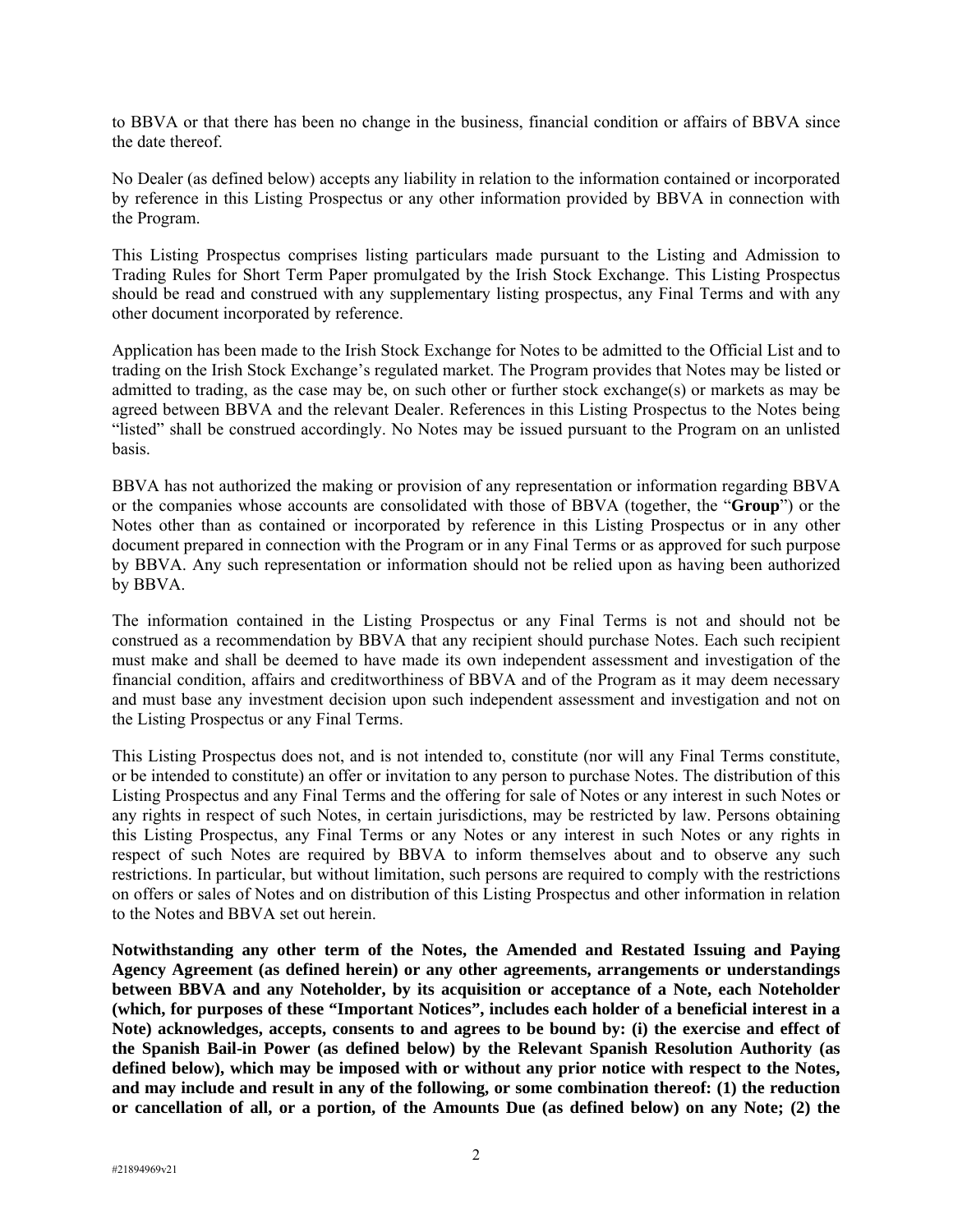**conversion of all, or a portion, of the Amounts Due on any Note into shares, other securities or other obligations of BBVA or another person (and the issue to or conferral on the Noteholder of any such shares, securities or obligations), including by means of an amendment, modification or variation of the terms of any Note; (3) the cancellation of any Note; and (4) the amendment or alteration of the maturity of, or amendment of the amount of interest payable on, any Note, or the date on which the interest becomes payable, including by suspending payment for a temporary period; and (ii) the variation of the terms of any Note or the rights of the Noteholders thereunder or under the Amended and Restated Issuing and Paying Agency Agreement, if necessary, to give effect to the exercise of the Spanish Bail-in Power by the Relevant Spanish Resolution Authority.** 

**By its acquisition or acceptance of a Note, each Noteholder acknowledges and agrees that the exercise of the Spanish Bail-in Power by the Relevant Spanish Resolution Authority with respect to any Note (including a reduction or cancellation, in part or in full, of the Amounts Due on any Note, or the conversion thereof into another security or obligation of BBVA or another person, in each case as a result of the exercise of the Spanish Bail-in Power by the Relevant Spanish Resolution Authority with respect to BBVA), will not give rise to a default or Event of Default with respect to any Note or under the Amended and Restated Issuing and Paying Agency Agreement.** 

**By its acquisition or acceptance of a Note, each Noteholder further acknowledges and agrees that no repayment or payment of Amounts Due on any Note will become due and payable or be paid after the exercise of the Spanish Bail-in Power by the Relevant Spanish Resolution Authority if, and to the extent that, such Amounts Due have been reduced, converted, cancelled, amended or altered as a result of such exercise.** 

**By its acquisition or acceptance of a Note, each Noteholder waives any and all claims, in law and/or in equity, against the Issuing and Paying Agent for, agrees not to initiate a suit against the Issuing and Paying Agent in respect of, and agrees that the Issuing and Paying Agent will not be liable for, any action that the Issuing and Paying Agent takes, or abstains from taking, in either case in accordance with the exercise of the Spanish Bail-in Power by the Relevant Spanish Resolution Authority with respect to any Note. Additionally, by its acquisition or acceptance of a Note, each Noteholder acknowledges and agrees that, upon the exercise of the Spanish Bail-in Power by the Relevant Spanish Resolution Authority with respect to any Note, the Amended and Restated Issuing and Paying Agency Agreement will not impose any duties upon the Issuing and Paying Agent whatsoever with respect to the exercise of the Spanish Bail-in Power by the Relevant Spanish Resolution Authority.** 

**By its acquisition or acceptance of a Note, each Noteholder shall be deemed to have authorized, directed and requested The Depository Trust Company ("DTC") and any direct participant in DTC or other intermediary through which it holds such Note to take any and all necessary action, if required, to implement the exercise of the Spanish Bail-in Power with respect to any Note as it may be imposed, without any further action or direction on the part of such Noteholder.** 

**Each Noteholder that acquires a Note in the secondary market or otherwise shall be deemed to acknowledge and agree to be bound by and consent to the above and to the provisions specified in the Amended and Restated Issuing and Paying Agency Agreement to the same extent as the Noteholders that acquire Notes upon their initial issuance.** 

**Upon the exercise of the Spanish Bail-in Power by the Relevant Spanish Resolution Authority with respect to any Note, BBVA or the Relevant Spanish Resolution Authority (as the case may be) will provide a written notice to DTC as soon as practicable regarding such exercise of the Spanish Bailin Power for purposes of notifying the Noteholders. BBVA will also deliver a copy of such notice to the Issuing and Paying Agent for information purposes.**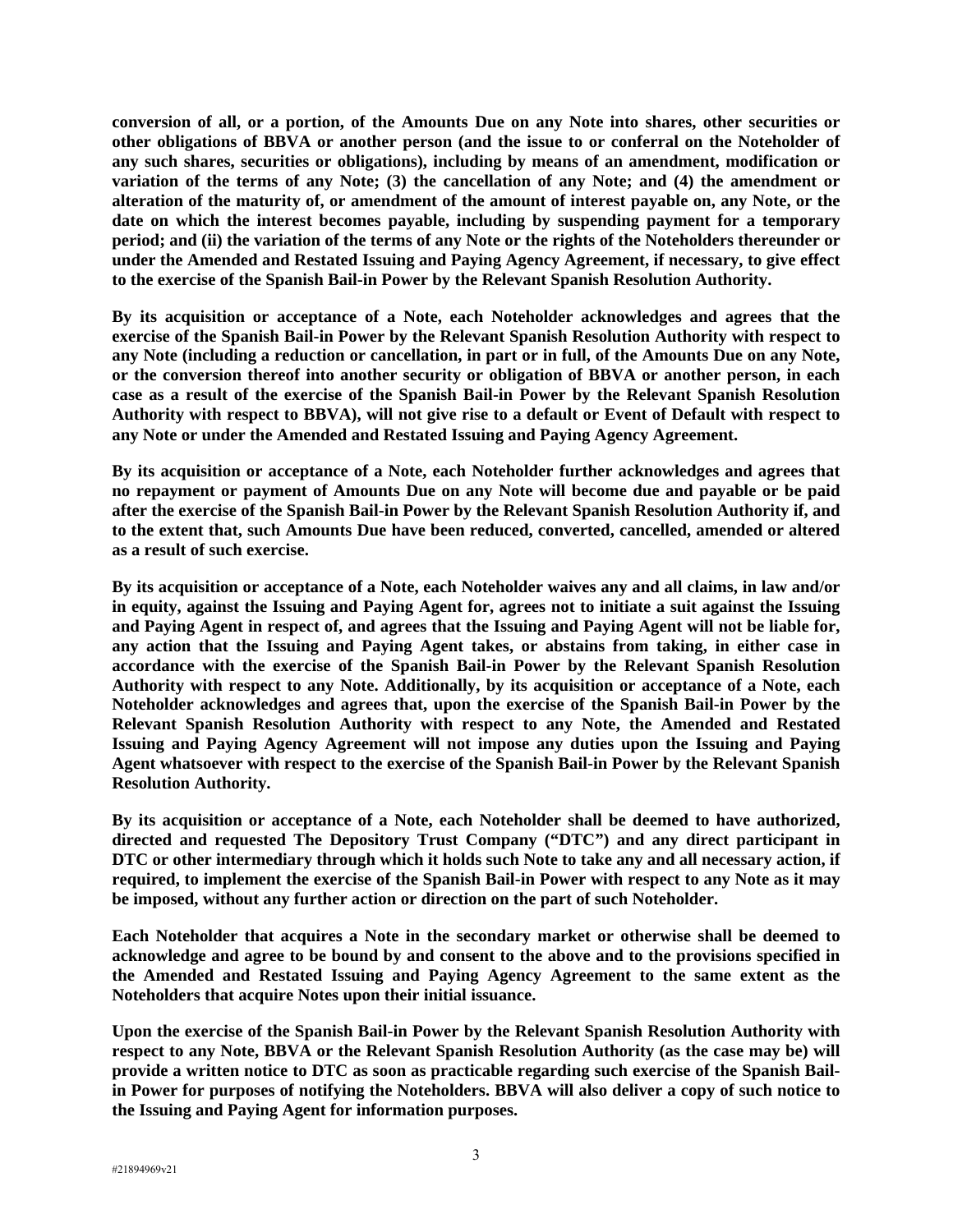**"Amounts Due" with respect to any Note means the principal amount of or outstanding amount (if applicable), together with any accrued but unpaid interest and any other amounts due on such Note (including Additional Amounts (as defined herein)). References to such amounts will include amounts that have become due and payable, but which have not been paid, prior to the exercise of the Spanish Bail-in Power by the Relevant Spanish Resolution Authority.** 

**"BRRD" means Directive 2014/59/EU of the European Parliament and the Council of the European Union of May 15, 2014 establishing a framework for the recovery and resolution of credit institutions and investment firms, as implemented into Spanish law, as amended or supplemented from time to time, or any such other directive as may come into effect in place thereof, and including any other relevant implementing regulatory provisions.** 

**"Law 11/2015" means Spanish Law 11/2015 of June 18, on the recovery and resolution of credit institutions and investment firms (***Ley 11/2015, de 18 de junio, de recuperación y resolución de entidades de crédito y empresas de servicios de inversión***), as amended, replaced or supplemented from time to time.** 

**"Noteholder" refers to each holder of Notes and "Noteholders" refers to all holders of Notes.** 

**"RD 1012/2015" means Spanish Royal Decree 1012/2015 of November 6, by virtue of which Law 11/2015 is developed and Spanish Royal Decree 2606/1996 of December 20 on credit entities deposit guarantee fund is amended, as amended, replaced or supplemented from time to time.** 

**"Relevant Spanish Resolution Authority" means the Spanish Fund for the Orderly Restructuring of Banks (***Fondo de Restructuración Ordenada Bancaria***), the European Single Resolution Mechanism and, as the case may be, according to Law 11/2015, the Bank of Spain, the Spanish Securities Market Commission (***Comisión Nacional del Mercado de Valores* **or "CNMV"), and any other entity with the authority to exercise the Spanish Bail-in Power from time to time.** 

**"Spanish Bail-in Power" means any write-down, conversion, transfer, modification or suspension power existing from time to time under: (i) any law, regulation, rule or requirement applicable from time to time in Spain, relating to the transposition or development of the BRRD, including, but not limited to (a) Law 11/2015, (b) RD 1012/2015; and (c) the SRM Regulation; or (ii) any other law, regulation, rule or requirement applicable from time to time in Spain pursuant to which (a) obligations or liabilities of banks, investment firms or other financial institutions or their affiliates can be reduced, cancelled, modified, transferred or converted into shares, other securities, or other obligations of such banks, investment firms or other financial institutions or their affiliates or any other person (or suspended for a temporary period or permanently) or (b) any right in a contract governing such obligations or liabilities may be deemed to have been exercised.** 

**"SRM Regulation" means Regulation (EU) No. 806/2014 of the European Parliament and of the Council of July 15, 2014, establishing uniform rules and a uniform procedure for the resolution of credit institutions and certain investment firms in the framework of the Single Resolution Mechanism and the Single Resolution Fund and amending Regulation (EU) No. 1093/2010, as amended, replaced or supplemented from time to time.**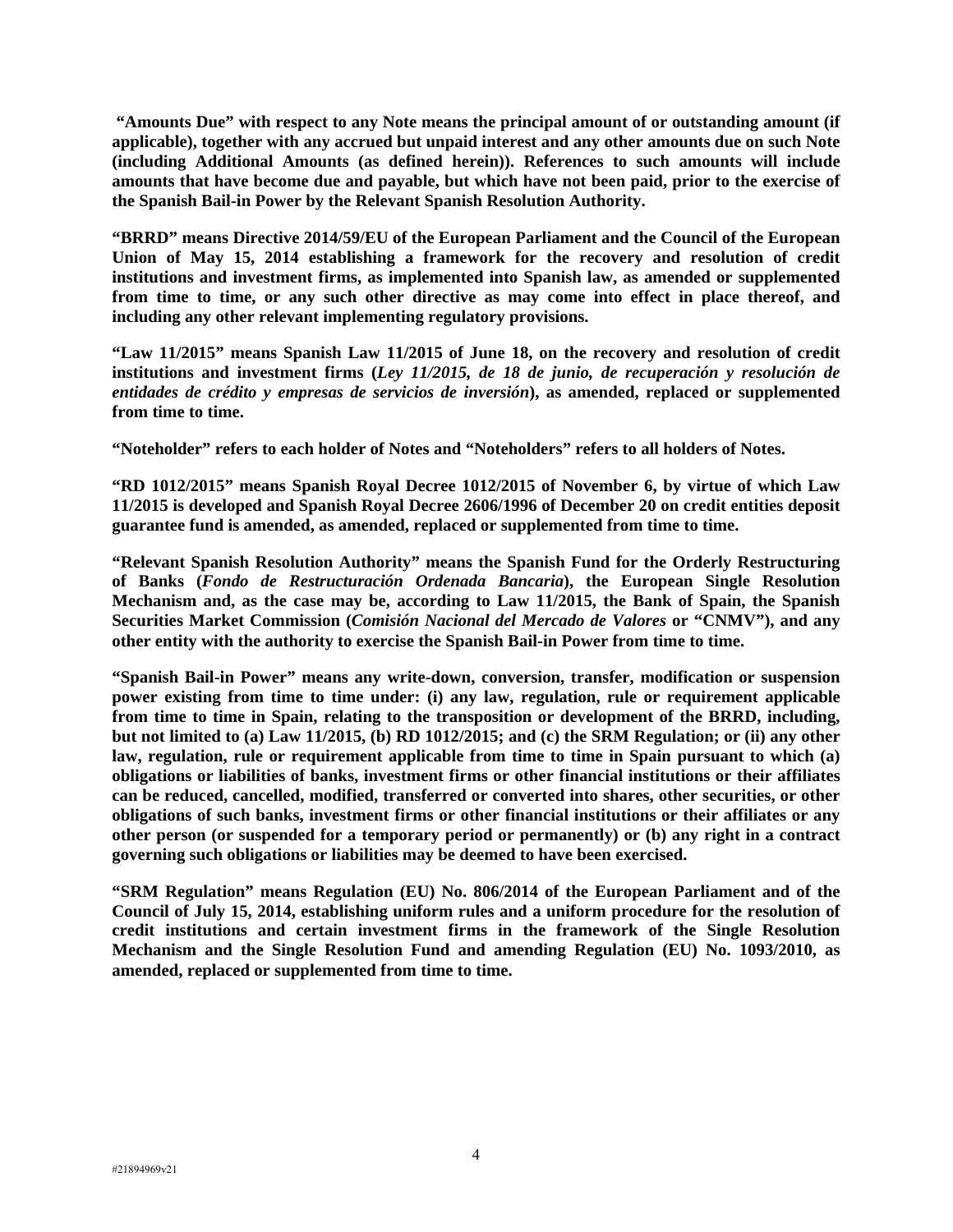**THE NOTES HAVE NOT BEEN REGISTERED UNDER THE SECURITIES ACT OF 1933, AS AMENDED (THE "ACT"), OR ANY OTHER APPLICABLE SECURITIES LAW, AND OFFERS AND SALES THEREOF MAY BE MADE ONLY IN COMPLIANCE WITH AN APPLICABLE EXEMPTION FROM THE REGISTRATION REQUIREMENTS OF THE ACT AND ANY APPLICABLE STATE SECURITIES LAWS. BY ITS ACQUISITION OR ACCEPTANCE OF A NOTE, THE PURCHASER WILL BE DEEMED TO REPRESENT THAT (I) IT HAS BEEN AFFORDED AN OPPORTUNITY TO INVESTIGATE MATTERS RELATING TO BBVA AND THE NOTES, (II) IT IS NOT ACQUIRING SUCH NOTE WITH A VIEW TO ANY DISTRIBUTION THEREOF AND (III) IT IS EITHER (A) AN INSTITUTIONAL INVESTOR THAT IS AN ACCREDITED INVESTOR WITHIN THE MEANING OF RULE 501(a) UNDER THE ACT (AN "INSTITUTIONAL ACCREDITED INVESTOR") AND EITHER (1) IS PURCHASING NOTES FOR ITS OWN ACCOUNT, (2) A BANK (AS DEFINED IN SECTION 3(a)(2) OF THE ACT) OR A SAVINGS AND LOAN ASSOCIATION OR OTHER INSTITUTION (AS DEFINED IN SECTION 3(a)(5)(A) OF THE ACT) ACTING IN ITS INDIVIDUAL OR FIDUCIARY CAPACITY OR (3) A FIDUCIARY OR AGENT (OTHER THAN A U.S. BANK OR SAVINGS AND LOAN ASSOCIATION OR OTHER SUCH INSTITUTION) PURCHASING NOTES FOR ONE OR MORE ACCOUNTS EACH OF WHICH ACCOUNTS IS SUCH AN INSTITUTIONAL ACCREDITED INVESTOR; OR (B) A QUALIFIED INSTITUTIONAL BUYER ("QIB") WITHIN THE MEANING OF RULE 144A UNDER THE ACT THAT IS ACQUIRING NOTES FOR ITS OWN ACCOUNT OR FOR ONE OR MORE ACCOUNTS, EACH OF WHICH ACCOUNTS IS A QIB; AND THE PURCHASER ACKNOWLEDGES THAT IT IS AWARE THAT THE SELLER MAY RELY UPON THE EXEMPTION FROM THE REGISTRATION PROVISIONS OF SECTION 5 OF THE ACT PROVIDED BY RULE 144A. BY ITS ACQUISITION OR ACCEPTANCE OF A NOTE, THE PURCHASER THEREOF SHALL ALSO BE DEEMED TO AGREE THAT ANY RESALE OR OTHER TRANSFER THEREOF WILL BE MADE ONLY (A) IN A TRANSACTION EXEMPT FROM REGISTRATION UNDER THE ACT, EITHER (1) TO THE ISSUER OR TO A DEALER DESIGNATED BY SUCH ISSUER AS A DEALER FOR THE NOTES (EACH, A "DEALER", AND COLLECTIVELY, THE "DEALERS"), NONE OF WHICH SHALL HAVE ANY OBLIGATION TO ACQUIRE SUCH NOTE, (2) THROUGH A DEALER TO AN INSTITUTIONAL ACCREDITED INVESTOR OR A QIB OR (3) TO A QIB IN A TRANSACTION THAT MEETS THE REQUIREMENTS OF RULE 144A AND (B) IN MINIMUM AMOUNTS OF U.S.\$250,000.** 

**THE NOTES MAY NOT, DIRECTLY OR INDIRECTLY, BE OFFERED, SOLD, RESOLD, RE-OFFERED OR DELIVERED EXCEPT IN COMPLIANCE WITH ALL APPLICABLE LAWS AND REGULATIONS.** 

**THE NOTES MUST NOT BE OFFERED, DISTRIBUTED OR SOLD IN SPAIN IN THE PRIMARY MARKET. NO PUBLICITY OF ANY KIND SHALL BE SPECIFICALLY TARGETED AT THE SPANISH MARKET IN CONNECTION WITH THE OFFER, DISTRIBUTION OR SALE OF THE NOTES.** 

**THE NOTES HAVE NOT BEEN APPROVED OR DISAPPROVED BY THE U.S. SECURITIES AND EXCHANGE COMMISSION, ANY STATE SECURITIES COMMISSION IN THE UNITED STATES OR ANY OTHER U.S. REGULATORY AUTHORITY, NOR HAVE ANY OF THE FOREGOING AUTHORITIES PASSED UPON OR ENDORSED THE MERITS OF THE OFFERING OF THE NOTES OR THE ACCURACY OR ADEQUACY OF THIS LISTING PROSPECTUS. ANY REPRESENTATION TO THE CONTRARY IS A CRIMINAL OFFENCE IN THE UNITED STATES.**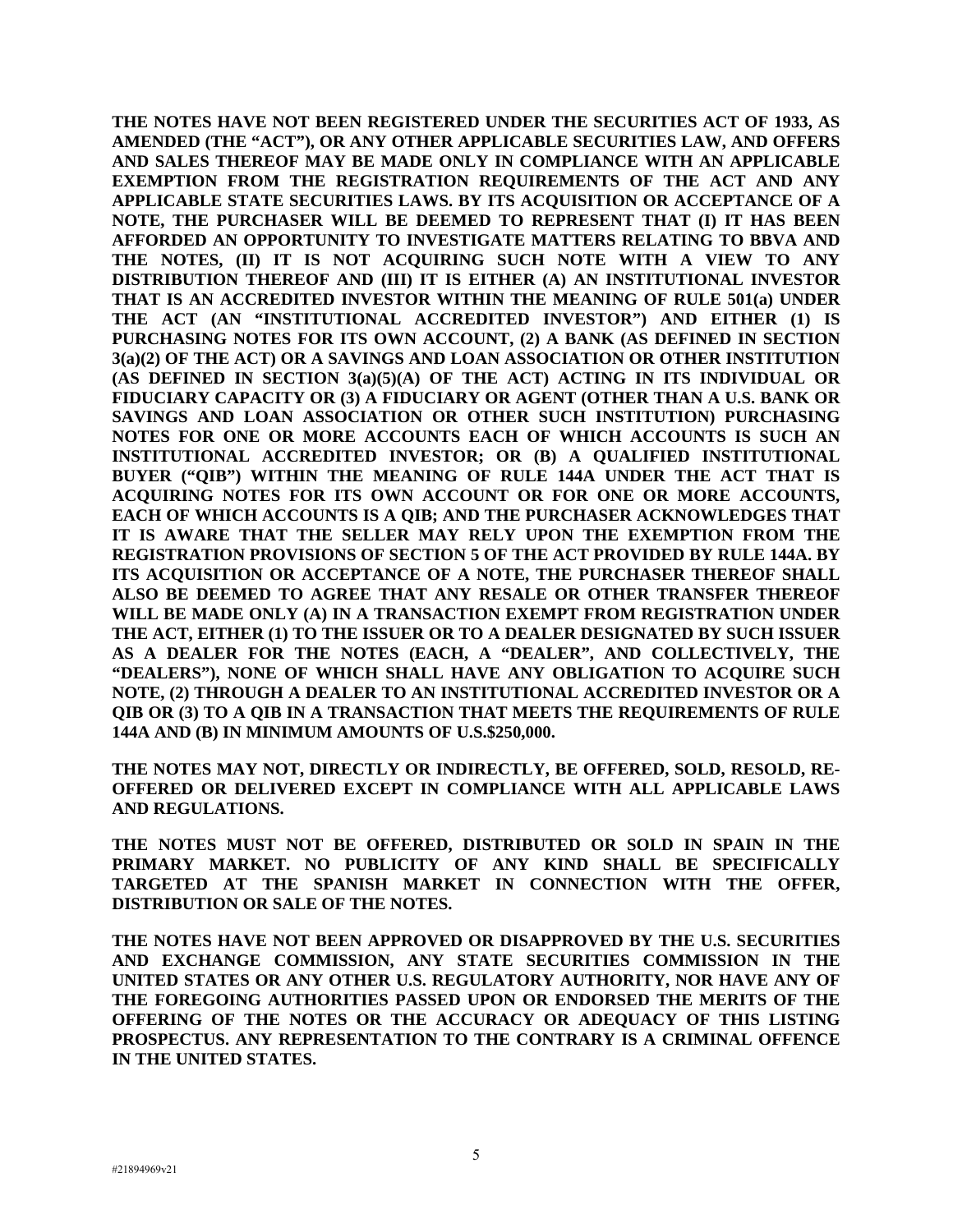**BY ITS PURCHASE OF A NOTE, THE PURCHASER REPRESENTS AND AGREES THAT (I) IT HAS KNOWLEDGE AND EXPERIENCE (OR IS A FIDUCIARY OR AGENT WITH SOLE INVESTMENT DISCRETION HAVING SUCH KNOWLEDGE AND EXPERIENCE) IN FINANCIAL AND BUSINESS MATTERS AND IT (OR SUCH FIDUCIARY OR AGENT) IS CAPABLE OF EVALUATING THE MERITS AND RISKS OF INVESTING IN THE NOTES; (II) IT HAS HAD ACCESS TO SUCH INFORMATION AS THE PURCHASER DEEMS NECESSARY IN ORDER TO MAKE AN INFORMED INVESTMENT DECISION; (III) ALTHOUGH A DEALER MAY REPURCHASE NOTES, THE DEALER IS NOT OBLIGATED TO DO SO, AND ACCORDINGLY, THE PURCHASER SHOULD BE PREPARED TO HOLD SUCH NOTE UNTIL MATURITY; (IV) IT HAS HAD THE OPPORTUNITY TO ASK QUESTIONS OF, AND RECEIVE ANSWERS FROM BBVA; (V) IT ACKNOWLEDGES THAT THE DEALER HAS NOT VERIFIED ANY OF THE INFORMATION CONTAINED OR REFERRED TO IN THIS LISTING PROSPECTUS AND MAKES NO REPRESENTATION OF ANY KIND AS TO THE ACCURACY OR COMPLETENESS OF SUCH INFORMATION; AND (VI) IT UNDERSTANDS THAT EACH NOTE WILL BEAR A LEGEND SUBSTANTIALLY AS SET FORTH IN BOLD CAPITAL LETTERS ABOVE.** 

# **NOTICE REGARDING SPANISH TAX**

Potential purchasers should note the statements starting on page 63 regarding the Spanish tax treatment of income in respect of the Notes and the disclosure requirements imposed by Law 10/2014 and Article 44 of Royal Decree 1065/2007 of July 27, approving the General Regulations relating to tax inspection and management procedures and developing a common set of procedures for tax application, as amended by Royal Decree 1145/2011 of July 29 ("**RD 1065/2007**").

BBVA is required to provide certain information regarding the Notes to the Spanish tax authorities (the "**Spanish Tax Authorities**"). BBVA will withhold Spanish withholding tax from any payment of income (as defined below) under the Notes as to which the required information has not been provided by the Issuing and Paying Agent in a timely manner.

BBVA and The Bank of New York Mellon, as issuing and paying agent (the "**Issuing and Paying Agent**") have entered into the Amended and Restated Issuing and Paying Agency Agreement in respect of the Notes which, among other things, provides for the timely provision by the Issuing and Paying Agent to BBVA of a duly executed and completed statement (the "**Payment Statement**") in connection with each payment of income under the Notes, on the business day immediately preceding such payment. The Payment Statement must set forth information as of the close of business of that day. For these purposes, "income" means interest and the difference, if any, between the aggregate amount payable on the maturity of the Notes and the issue price of the Notes. In addition, the Issuing and Paying Agent has agreed in respect of the Notes (so long as any principal amount of the Notes remains outstanding and insofar as it is practicable) to maintain, implement or arrange for the implementation of procedures to facilitate the timely provision of a duly executed and completed Payment Statement in connection with each payment of income under the Notes or the collection of any other documentation concerning such Notes or the beneficial owners thereof that may be required under Spanish law for payments on such Notes not to be subject to Spanish withholding tax.

If the Issuing and Paying Agent fails to deliver a duly executed and completed Payment Statement on a timely basis in respect of a payment of income under the Notes, then the related payment will be subject to Spanish withholding tax, currently at the rate of 19%. In such an event, subject to certain exceptions, as set forth under "Key Features of the Program", BBVA will pay the relevant Noteholder (as defined below) such Additional Amounts (as defined herein) on the payment date as may be necessary in order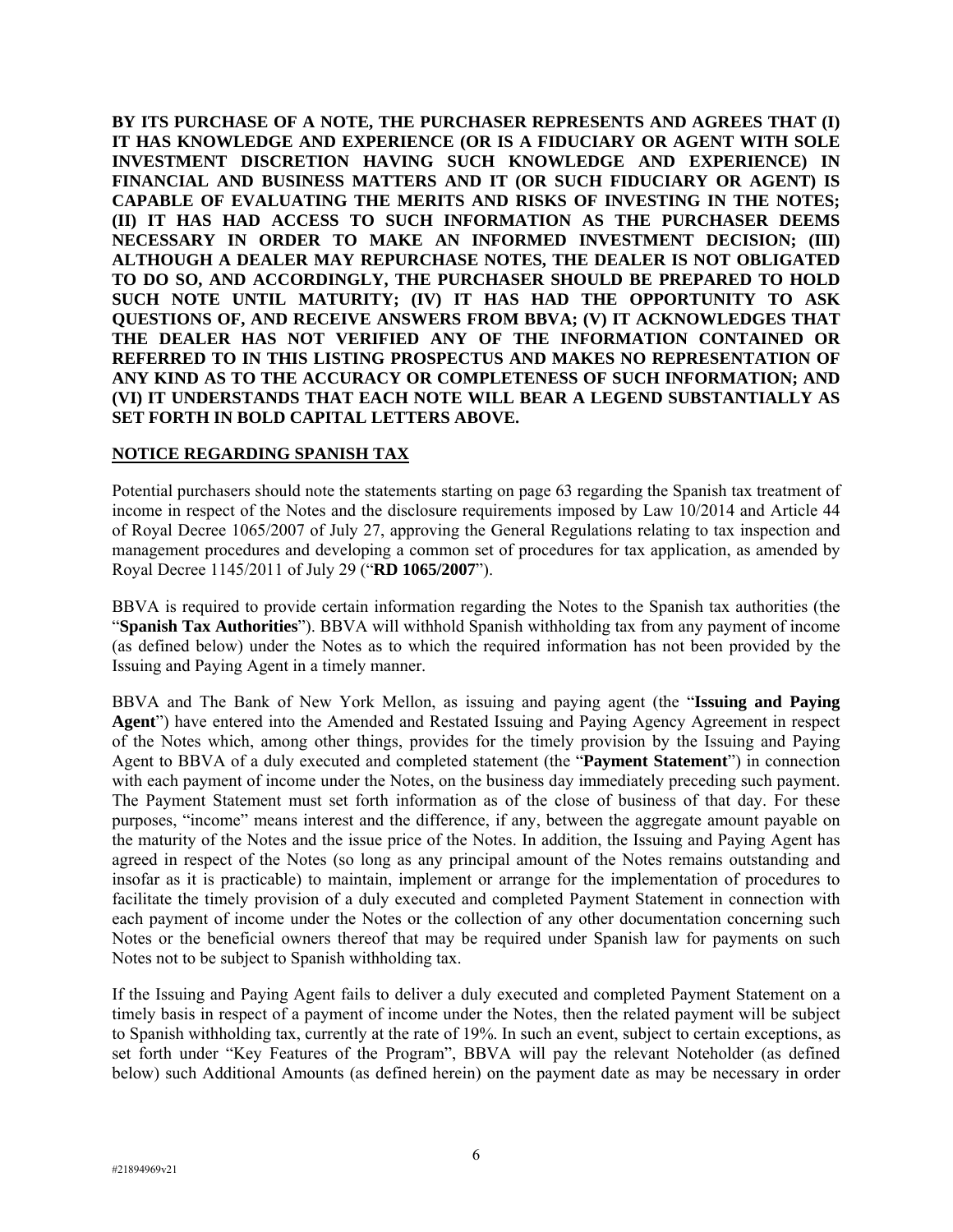that the net amount received by such Noteholder after such withholding equals the sum of the amount which would otherwise have been receivable in respect of the Notes in the absence of such withholding.

#### *General*

The procedure described in this Listing Prospectus for the provision of information required by Spanish law and regulation is a summary only and is subject to further clarification from the Spanish Tax Authorities regarding such laws and regulations. None of BBVA or any of the Dealers assumes any responsibility therefor.

#### **Interpretation**

In the Listing Prospectus, references to "**U.S. Dollars**" and "**U.S.\$**" are to United States dollars and references to "**euros**", "**EUR**" and "**€**" refer to the single currency of participating member states of the European Union.

Where the Listing Prospectus refers to the provisions of any other document, such reference should not be relied upon and the document must be referred to for its full effect.

#### **Certain Other Definitions**

In this Listing Prospectus, the following terms will have the meanings set forth below, unless otherwise indicated or the context otherwise requires:

- "**Applicable Banking Regulations**" means at any time the laws, regulations, requirements, guidelines and policies relating to capital adequacy, resolution and/or solvency then applicable to us and/or the Group including, without limitation to the generality of the foregoing, CRD IV, the BRRD and those laws, regulations, requirements, guidelines and policies relating to capital adequacy, resolution and/or solvency then in effect in Spain (whether or not such regulations, requirements, guidelines or policies have the force of law and whether or not they are applied generally or specifically to us and/or the Group);
- "**CRD IV**" means any or any combination of the CRD IV Directive, the CRR, and any CRD IV Implementing Measures;
- "**CRD IV Directive**" means Directive 2013/36/EU of the European Parliament and of the Council of June 26, on access to the activity of credit institutions and the prudential supervision of credit institutions and investment firms, amending Directive 2002/87/EC and repealing Directives 2006/48/EC and 2006/49/EC, as amended or supplemented from time to time, or such other directive as may come into effect in place thereof;
- "**CRD IV Implementing Measures**" means any regulatory capital rules implementing the CRD IV Directive or the CRR which may from time to time be introduced, including, but not limited to, delegated or implementing acts (regulatory technical standards) adopted by the European Commission, national laws and regulations, and regulations and guidelines issued by the Regulator, the European Banking Authority or any other relevant authority, which are applicable to us (on a standalone basis) or the Group (on a consolidated basis), including, without limitation, Law 10/2014 and any other regulation, circular or guidelines implementing or developing Law 10/2014;
- "**CRR**" means Regulation (EU) No. 575/2013 of the European Parliament and of the Council of June 26, on the prudential requirements for credit institutions and investment firms and amending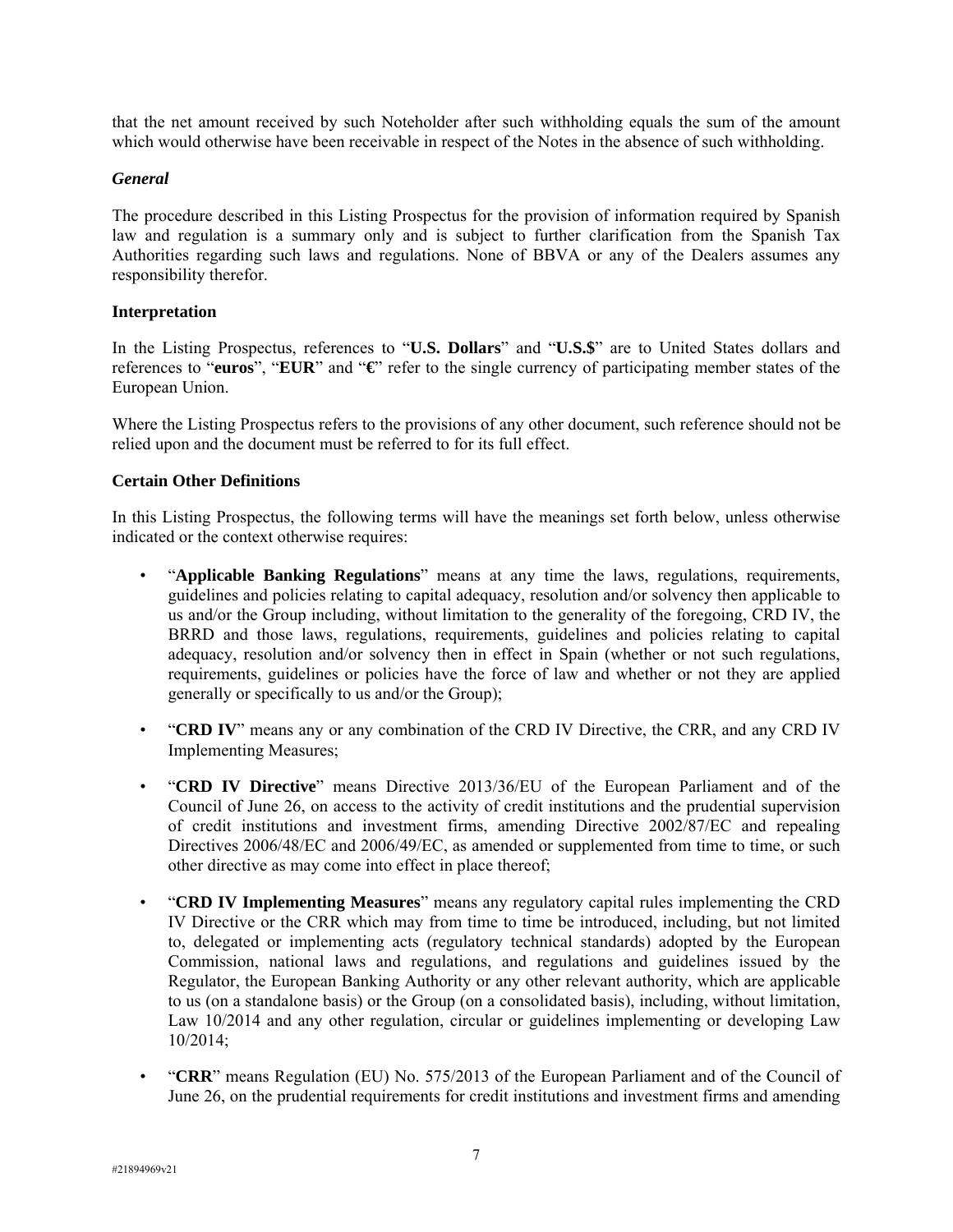Regulation (EU) No. 648/2012, as amended or supplemented from time to time, or such other regulation as may come into effect in place thereof;

- "**EU Banking Reforms**" refers to the package of proposals published by the European Commission on November 23, 2016, with further reforms to CRD IV, Directive 2014/59/EU of May 15, establishing a framework for the recovery and resolution of credit institutions and investment firms and Regulation (EU) No. 806/2014 of the European Parliament and the Council of the European Union;
- "**Regulator**" means the European Central Bank or the Bank of Spain, as applicable, or such other or successor authority having primary bank supervisory authority, in each case, with respect to prudential matters in relation to BBVA and/or the BBVA Group;
- "**Senior Non-Preferred Obligations**" (*créditos ordinarios no preferentes*) means the obligations of BBVA with respect to all ordinary claims (*créditos ordinarios*), present and future, which, upon the insolvency (*concurso de acreedores*) of BBVA are expressed to rank within the ordinary claims (*créditos ordinarios*) but junior to Senior Preferred Obligations;
- "**Senior Preferred Obligations**" means the obligations of BBVA with respect to (i) the payment of principal under the Notes and (ii) all other ordinary claims (*créditos ordinarios*), present and future, other than Senior Non-Preferred Obligations;
- "**Spain**" refers to the Kingdom of Spain; and
- "**we**", "**us**" and "**our**" refer to BBVA unless the context otherwise requires.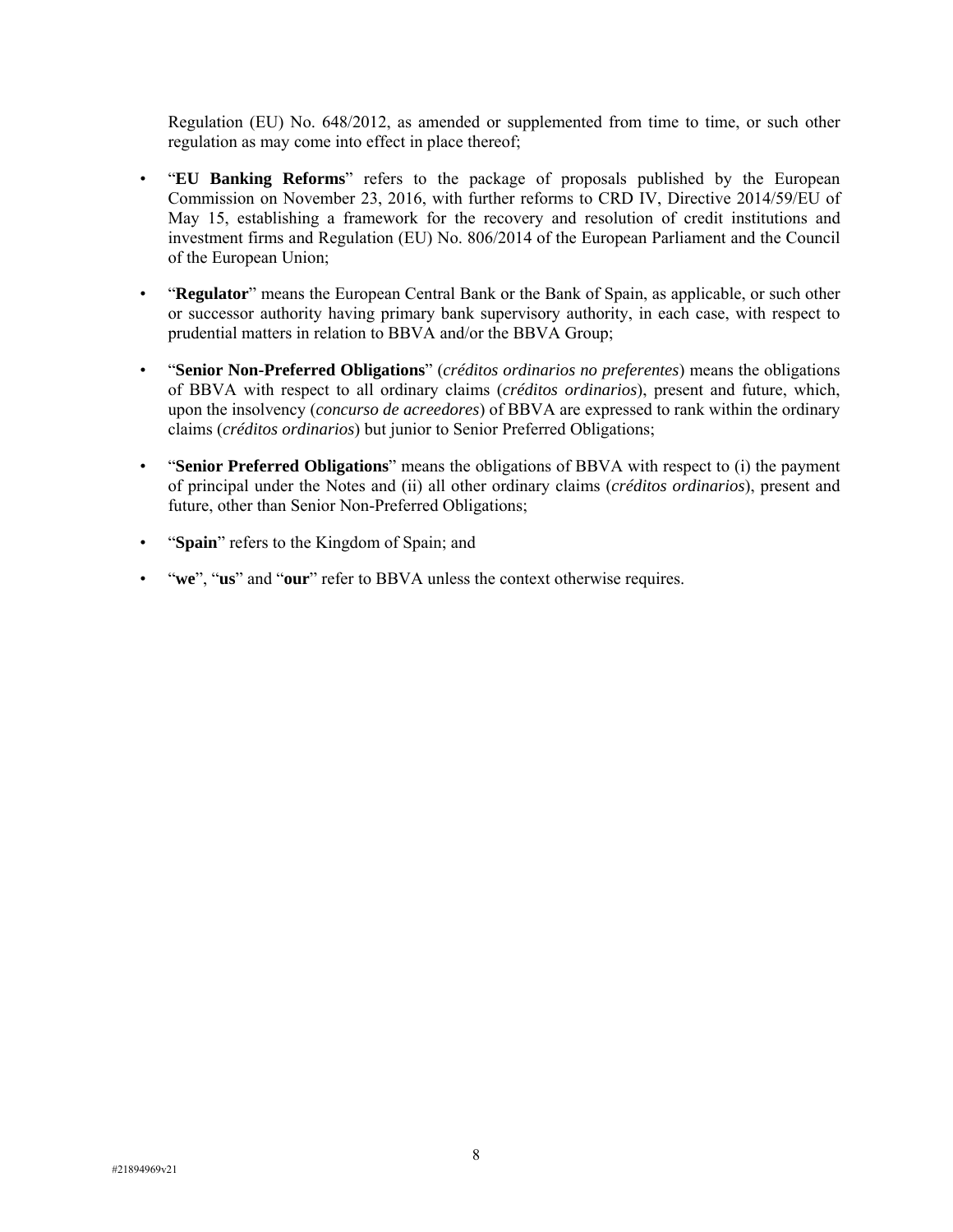# **TABLE OF CONTENTS**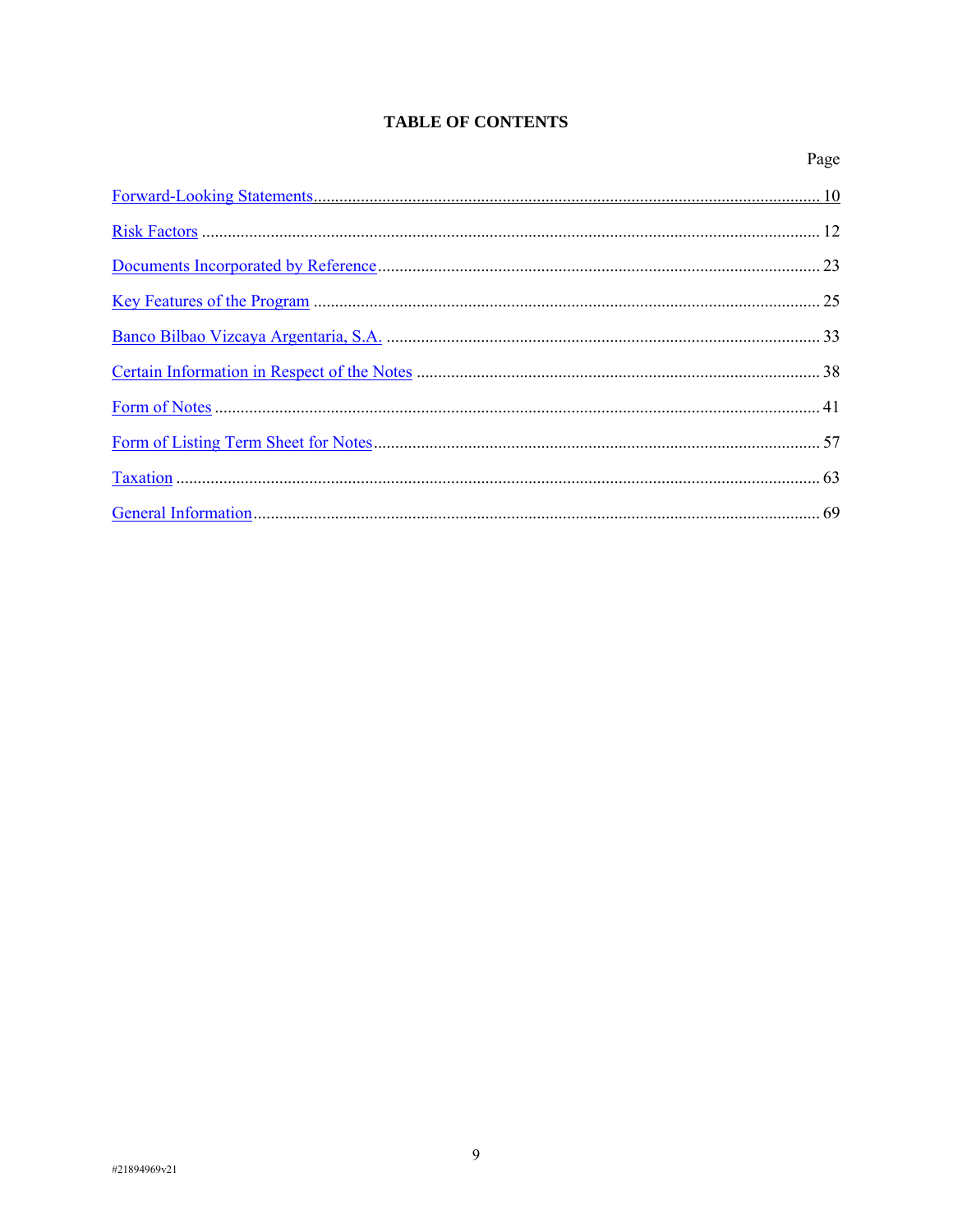#### **FORWARD-LOOKING STATEMENTS**

Some of the statements included in this Listing Prospectus are forward-looking statements within the meaning of Section 27A of the Act, Section 21E of the Securities Exchange Act of 1934, as amended (the "**Exchange Act**"), the safe harbor provisions of the Private Securities Litigation Reform Act of 1995 and similar laws. We also may make forward-looking statements in our other documents filed with, or furnished to, the Securities and Exchange Commission (the "**SEC**") that are incorporated by reference into this Listing Prospectus. Forward-looking statements can be identified by the use of forward-looking terminology such as "believe", "expect", "estimate", "project", "anticipate", "should", "intend", "probability", "risk", "VaR", "target", "goal", "objective", "future" or by the use of similar expressions or variations on such expressions, or by the discussion of strategy or objectives. Forward-looking statements are based on current plans, estimates and projections, are not guarantees of future performance and are subject to inherent risks, uncertainties and other factors that could cause actual results to differ materially from the future results expressed or implied by such forward-looking statements.

In particular, this Listing Prospectus and certain documents incorporated by reference into this Listing Prospectus include forward-looking statements relating to, but not limited to, management objectives, the implementation of our strategic initiatives, trends in results of operations, margins, costs, return on equity and risk management, including our potential exposure to various types of risk such as market risk, interest rate risk, currency risk and equity risk. For example, certain of the market risk disclosures are dependent on choices about key model characteristics, assumptions and estimates, and are subject to various limitations. By their nature, certain market risk disclosures are only estimates and could be materially different from what actually occurs in the future.

We have identified some of the risks inherent in forward-looking statements in "Risk Factors" and "Banco Bilbao Vizcaya Argentaria, S.A.―Legal Proceedings" below, as well as in certain documents incorporated herein by reference, including "Item 3. Key Information—Risk Factors", "Item 4. Information on the Company", "Item 5. Operating and Financial Review and Prospects" and "Item 11. Quantitative and Qualitative Disclosures About Market Risk" in our 2016 Form 20-F (as defined herein). Other factors could also adversely affect our results or the accuracy of forward-looking statements in this Listing Prospectus, and you should not consider the factors discussed herein or in the documents incorporated herein by reference (including the Items in our 2016 Form 20-F listed above) to be a complete set of all potential risks or uncertainties. Other important factors that could cause actual results to differ materially from those in forward-looking statements include, among others:

- political, economic and business conditions in Spain, the European Union, Latin America, Turkey, the United States and other regions, countries or territories in which we operate;
- changes in applicable laws and regulations, including increased capital and provision requirements and taxation, and steps taken towards achieving an EU fiscal and banking union;
- the monetary, interest rate and other policies of central banks in the EU, Spain, the United States, Mexico, Turkey and elsewhere;
- changes or volatility in interest rates, foreign exchange rates (including the euro to U.S. dollar exchange rate), asset prices, equity markets, commodity prices, inflation or deflation;
- market adjustments in the real estate sectors in Spain, Mexico and the United States;
- the effects of competition in the markets in which we operate, which may be influenced by regulation or deregulation;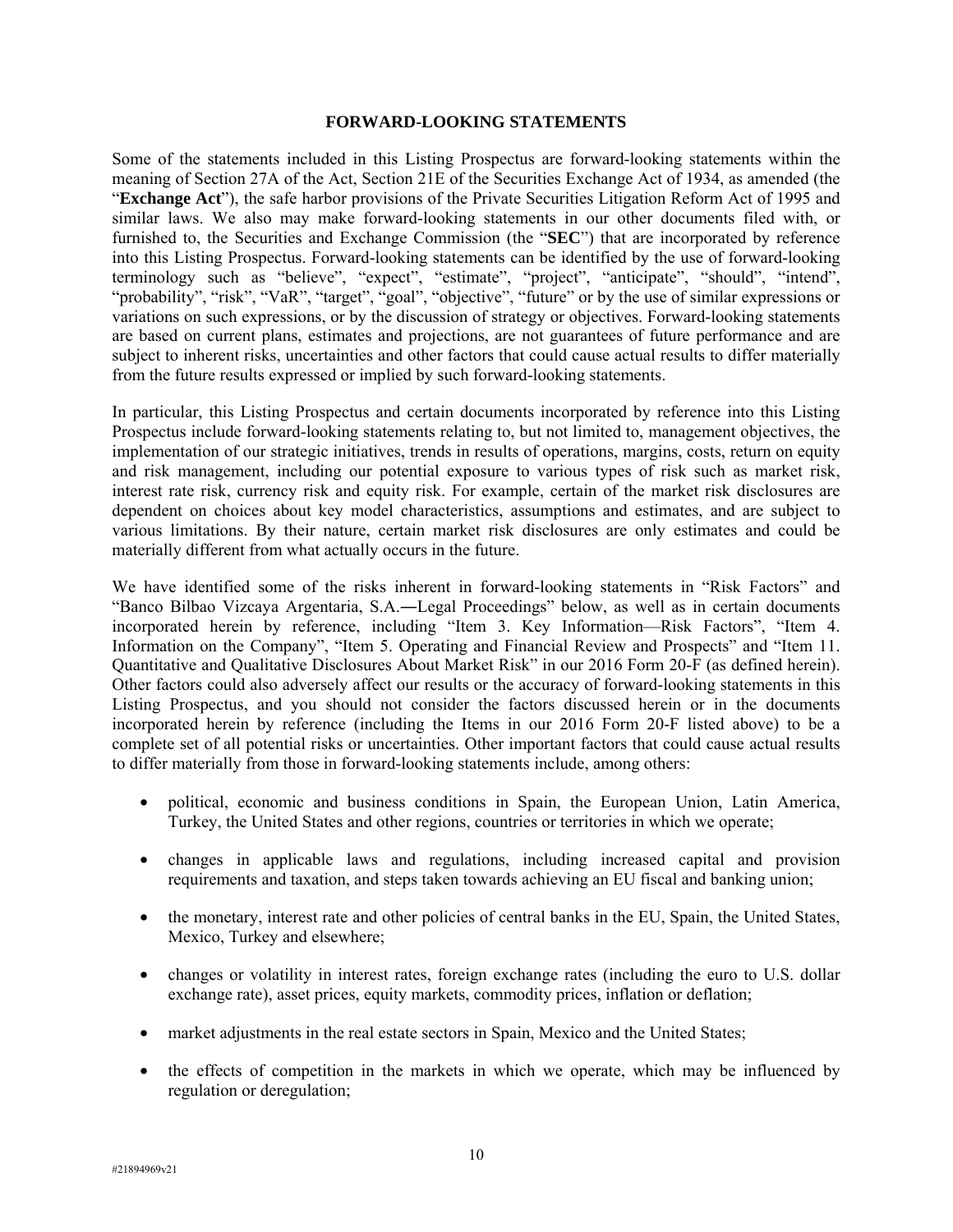- changes in consumer spending and savings habits, including changes in government policies which may influence spending, saving and investment decisions;
- adverse developments in emerging countries, in particular Latin America and Turkey, including unfavorable political and economic developments, social instability and changes in governmental policies, including expropriation, nationalization, international ownership legislation, interest rate caps and tax policies;
- our ability to hedge certain risks economically;
- downgrades in our credit ratings or in Spain's credit ratings;
- the success of our acquisitions, divestitures, mergers and strategic alliances;
- our ability to make payments on certain substantial unfunded amounts relating to commitments with personnel;
- the performance of our international operations and our ability to manage such operations;
- weaknesses or failures in our Group's internal or outsourced processes, systems (including information technology systems) and security;
- our success in managing the risks involved in the foregoing, which depends, among other things, on our ability to anticipate events that are not captured by the statistical models we use; and
- *force majeure* and other events beyond our control.

Readers are cautioned not to place undue reliance on forward-looking statements. In addition, the forward-looking statements made in this Listing Prospectus speak only as of the date of this Listing Prospectus. We do not intend to publicly update or revise these forward-looking statements to reflect events or circumstances after the date of this Listing Prospectus, including, without limitation, changes in our business or acquisition strategy or planned capital expenditures or to reflect the occurrence of unanticipated events, and we do not assume any responsibility to do so. You should, however, consult any further disclosures of a forward-looking nature we may make in the documents that are incorporated by reference into this Listing Prospectus.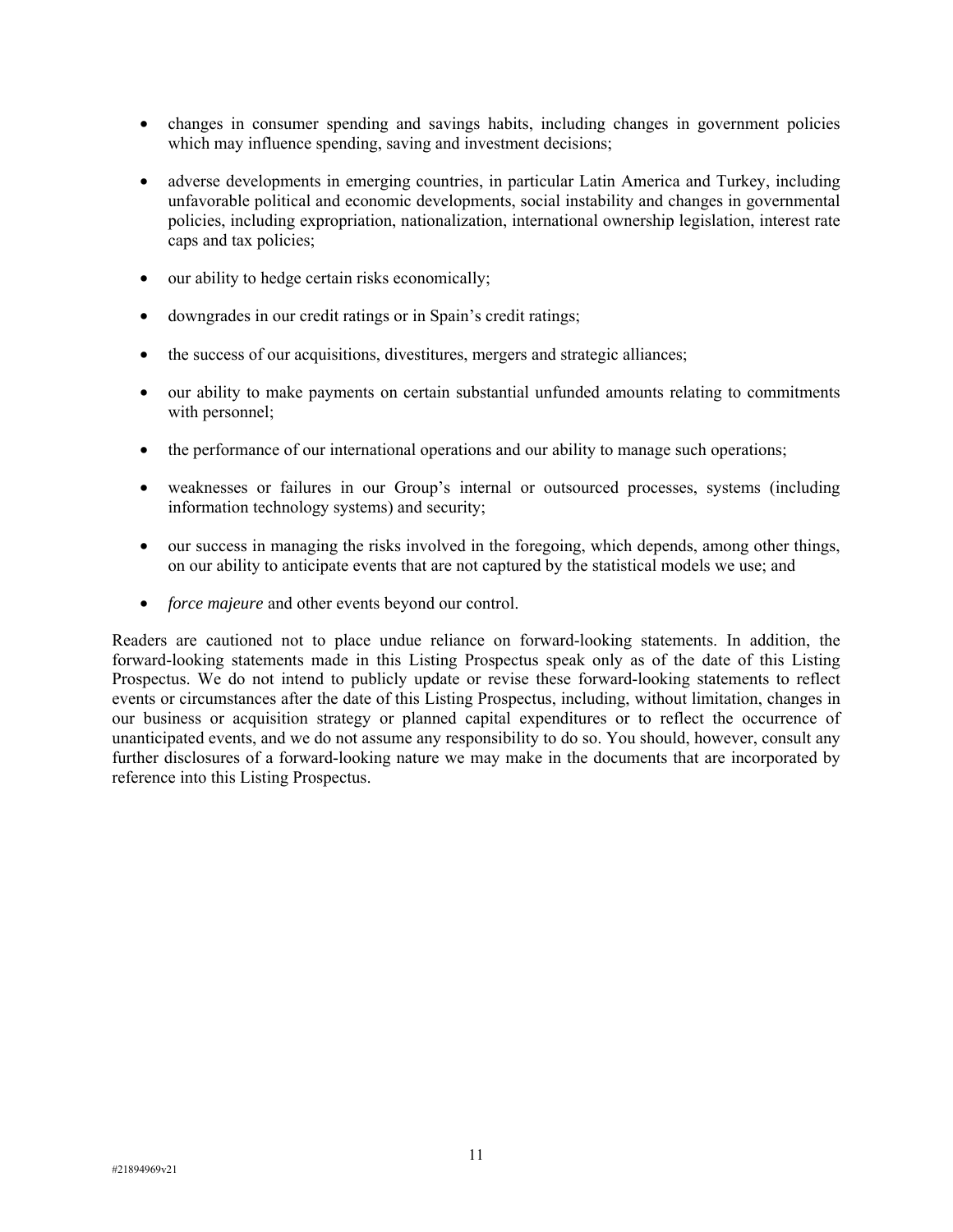#### **RISK FACTORS**

*BBVA believes that the following factors and the risk factors in "Item 3. Key Information—Risk Factors" in BBVA's 2016 Annual Report on Form 20-F, which was filed with the SEC on March 31, 2017 (the "2016 Form 20-F") may affect its ability to fulfill its obligations under Notes issued under the Program and are material for the purpose of assessing the market risks associated with such Notes. Most of these factors are contingencies which may or may not occur, and BBVA is not in a position to express a view on the likelihood of any such contingency occurring.* 

*BBVA believes that the factors described below and in the 2016 Form 20-F represent the principal risks inherent in investing in Notes issued under the Program, but the inability of BBVA to pay interest, principal or other amounts on or in connection with any Notes may occur for other reasons which may not be considered significant risks by BBVA based on information currently available to BBVA or which BBVA may not currently be able to anticipate. Prospective investors should also read the detailed information set out elsewhere in this Listing Prospectus and the documents incorporated by reference into this Listing Prospectus in deciding whether to invest in the Notes. Any of the risks described below or in our 2016 Form 20-F, if they actually occur, could materially and adversely affect BBVA's business, results of operations, prospects and financial condition and the value of your investments.* 

*References in this section to "BBVA" may refer to Banco Bilbao Vizcaya Argentaria, S.A. or Banco Bilbao Vizcaya Argentaria, S.A. and its consolidated subsidiaries, as the context requires.* 

#### **Risks Relating to BBVA and the Group**

For a description of other risks associated with BBVA and the Group, including certain risks associated with investments in BBVA's securities, please refer to the "Risk Factors" section in our 2016 Form 20-F which is incorporated by reference herein.

## *We may be adversely affected by political events in Catalonia.*

Our Spanish business includes extensive operations in Catalonia. Although actions carried out by the Spanish Government have helped diminish the level of uncertainty in the region resulting from its proindependence movement, regional elections carried out in December 2017 failed to resolve the issue, and as of the date of this Listing Prospectus there is still significant uncertainty regarding the outcome of political and social tensions in Catalonia, which could result in volatile capital markets and other financing conditions in Spain or otherwise adversely affect the environment in which we operate in Catalonia and the rest of Spain, any of which could have an adverse effect on our business, liquidity, financial condition and results of operations.

## *Our business could be adversely affected by global political developments, particularly with regard to U.S. policies that affect Mexico.*

Changes in economic, political and regulatory conditions in the United States or in U.S. laws and policies governing foreign trade and foreign relations could create uncertainty in the international markets and could have a negative impact on the Mexican economy and public finances. This correlation is due, in part, to the high level of economic activity between the two countries generally, including the trade facilitated by the North American Free Trade Agreement ("**NAFTA**"), as well as physical proximity.

Following the U.S. elections in November 2016 and the change in the U.S. administration for the fouryear period from 2017 to 2020, there is uncertainty regarding future U.S. policies with respect to matters of importance to Mexico and its economy, particularly including trade and immigration. In particular, the U.S. administration has raised the possibility of re-negotiating NAFTA. It has stated that if Canada and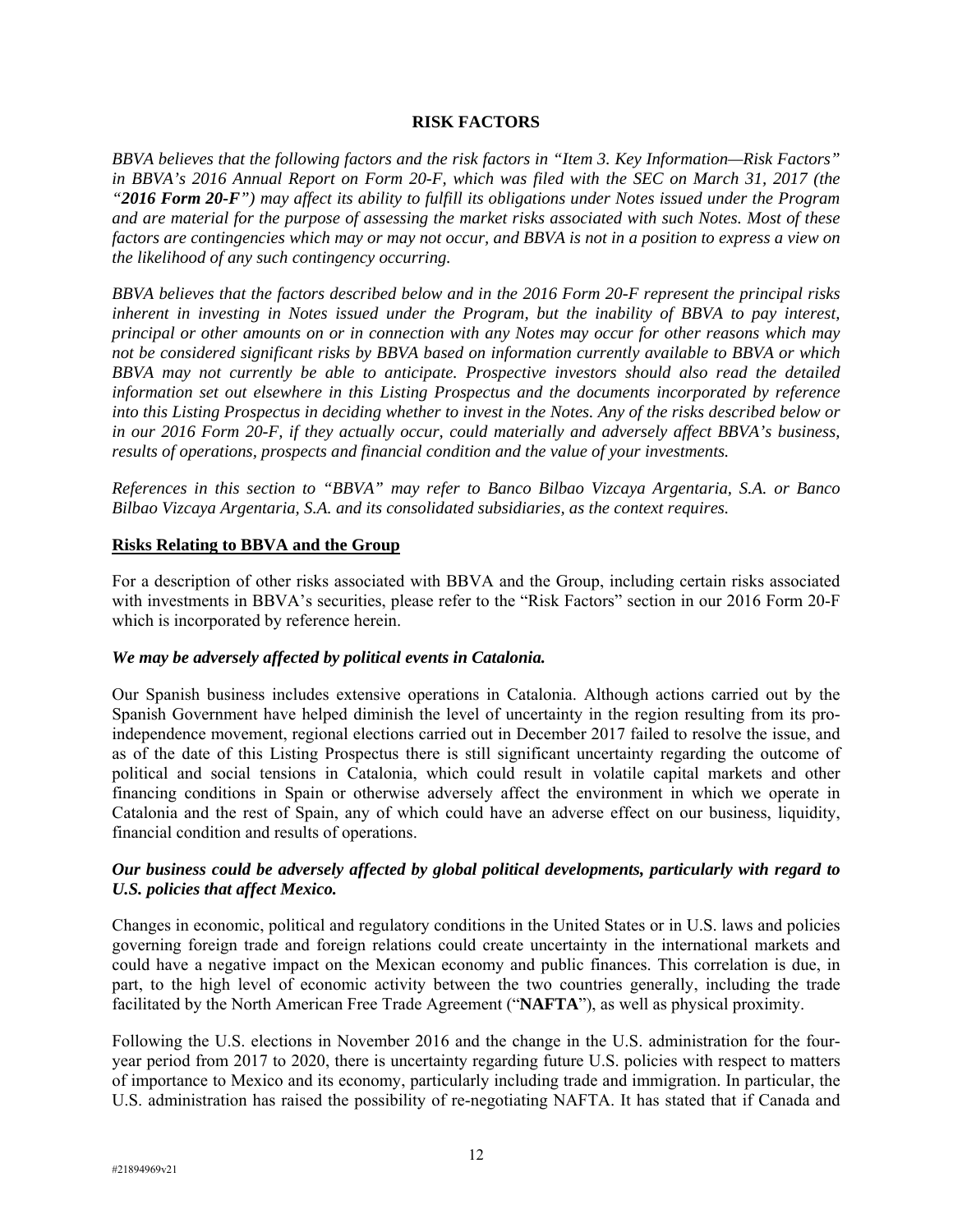Mexico do not agree to re-negotiate NAFTA, the United States may withdraw from the agreement. Because the Mexican economy is heavily influenced by the U.S. economy, the re-negotiation, or even termination, of NAFTA and/or other U.S. government policies that may be adopted by the new U.S. administration may adversely affect economic conditions in Mexico. The aforementioned proposal, along with any decision taken by the current U.S. administration and any amendments to NAFTA that have an impact on the Mexican economy, such as reductions in the levels of remittances, reduced commercial activity among the two countries or a slowdown in direct foreign investment in Mexico, could adversely affect the Group's business, financial condition and results of operations.

U.S. immigration policies could also affect trade and other relations between Mexico and the United States and have other consequences for Mexican government policies. These factors could have an impact on Mexico's GDP growth, the exchange rate between the U.S. dollar or euro and the Mexican peso, levels of foreign direct investment and portfolio investment in Mexico, interest rates, inflation and the Mexican economy generally, which in turn, may have an impact on the Group's business, financial condition and results of operations.

## *Our financial results, regulatory capital and ratios may be negatively affected by changes to accounting standards.*

We report our results and financial position in accordance with the International Financial Reporting Standards ("**IFRS**") adopted by the European Union required to be applied under the Bank of Spain's Circular 4/2004 as amended from time to time ("**Circular 4/2004**"), which has been replaced by the Bank of Spain's Circular 4/2017 ("**Circular 4/2017**") for financial statements as of January 31, 2018 and later, and in compliance with International Financial Reporting Standards as issued by the International Accounting Standards Board. Changes to IFRS or interpretations thereof may cause our future reported results and financial position to differ from current expectations, or historical results to differ from those previously reported due to the adoption of accounting standards on a retrospective basis. Such changes may also affect our regulatory capital and ratios. We monitor potential accounting changes and, when possible, we determine their potential impact and disclose significant future changes in our financial statements that we expect as a result of those changes. Currently, there are a number of issued but not yet effective IFRS changes, as well as potential IFRS changes, some of which could be expected to impact our reported results, financial position and regulatory capital in the future. In particular, IFRS 9, when fully adopted, will require us to record credit losses on loans at inception net of expected loss basis instead of recording credit losses on an incurred loss basis. For further information about developments in financial accounting and reporting standards, see Note 2.3 ("Recent IFRS pronouncements") to our unaudited interim consolidated financial statements for the six months ended June 30, 2017 included in our June 30, 2017 Form 6-K (as defined herein) and Note 2 ("Principles of consolidation, accounting policies and measurement bases applied and recent IFRS pronouncements") to our unaudited condensed interim consolidated financial statements for the nine months ended September 30, 2017 included in our September 30, 2017 Form 6-K (as defined herein), each incorporated by reference in this Listing Prospectus.

## **Certain Risks Related to Early Intervention and Resolution**

## *The Notes may be subject to the exercise of the Spanish Bail-in Power by the Relevant Spanish Resolution Authority. Other powers contained in Law 11/2015 and the SRM Regulation could materially affect the rights of the Noteholders under, and the value of, any Notes.*

The BRRD (which has been implemented in Spain through Law 11/2015 and RD 1012/2015) and the SRM Regulation are designed to provide authorities with a credible set of tools to intervene sufficiently early and quickly in unsound or failing credit institutions or investment firms (each, an "**institution**") so as to ensure the continuity of the institution's critical financial and economic functions, while minimizing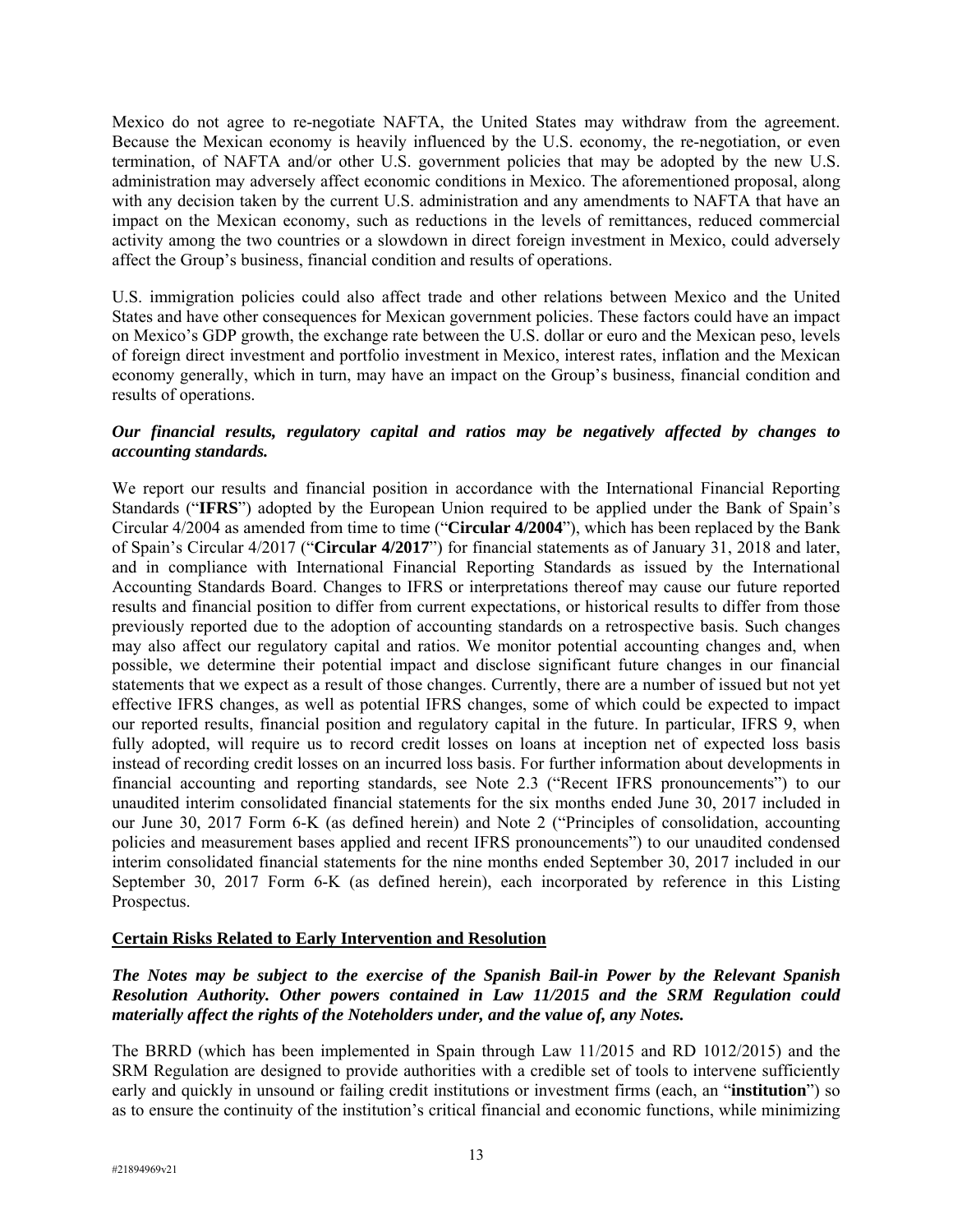the impact of an institution's failure on the economy and financial system. The BRRD further provides that any extraordinary public financial support through additional financial stabilization tools is only to be used by a Member State as a last resort, after having assessed and utilized the resolution tools to the maximum extent possible while maintaining financial stability.

In accordance with Article 20 of Law 11/2015, an institution will be considered as failing or likely to fail in any of the following circumstances: (i) it is, or is likely in the near future to be, in significant breach of its solvency or any other requirements necessary for maintaining its authorization; (ii) its assets are, or are likely in the near future to be, less than its liabilities; (iii) it is, or is likely in the near future to be, unable to pay its debts as they fall due; or (iv) it requires extraordinary public financial support (except in limited circumstances). The determination that an institution is failing or likely to fail may depend on a number of factors which may be outside of that institution's control.

As provided in the BRRD, Law 11/2015 contains four resolution tools and powers which may be used alone or in combination where a Relevant Spanish Resolution Authority considers that (i) an institution is failing or likely to fail, (ii) there is no reasonable prospect that any alternative private sector measures would prevent the failure of such institution within a reasonable timeframe and (iii) a resolution action is in the public interest. The four resolution tools are (i) sale of business, which enables resolution authorities to direct the sale of the institution or the whole or part of its business on commercial terms; (ii) bridge institution, which enables resolution authorities to transfer all or part of the business of the institution to a "bridge institution" (an entity created for this purpose that is wholly or partially in public control), which may limit the capacity of the institution to meet its repayment obligations; (iii) asset separation, which enables resolution authorities to transfer certain categories of assets (normally impaired or otherwise problematic) to one or more asset management vehicles to allow them to be managed with a view to maximizing their value through eventual sale or orderly wind-down (this can be used together with another resolution tool only); and (iv) the Spanish Bail-in Power. Any exercise of the Spanish Bailin Power by the Relevant Spanish Resolution Authority may include the write down and/or conversion into equity or other securities or obligations (which equity, securities and obligations could also be subject to any future application of the Spanish Bail-in Power) of certain unsecured debt claims of an institution (including the Notes).

In accordance with Article 48 of Law 11/2015 (and subject to any exclusions that may be applied by the Relevant Spanish Resolution Authority under Article 43 of Law 11/2015), in the case of any application of the Spanish Bail-in Power, the sequence of any resulting write-down or conversion by the Relevant Spanish Resolution Authority shall be in the following order: (i) CET1 items; (ii) the principal amount of Additional Tier 1 capital instruments; (iii) the principal amount of Tier 2 capital instruments; (iv) the principal amount of other subordinated claims that are not Additional Tier 1 capital or Tier 2 capital; and (v) the principal or outstanding amount of the remaining eligible liabilities in the order of the hierarchy of claims in normal insolvency proceedings.

Any application of the Spanish Bail-in Power shall be in accordance with the sequence of instruments or liabilities provided by Applicable Banking Regulations. Accordingly, the impact of such application on Noteholders will depend on their ranking in accordance with such sequence, including any priority given to other creditors such as depositors.

To the extent that any resulting treatment of a holder of BBVA's securities (including a Noteholder) pursuant to the exercise of the Spanish Bail-in Power is less favorable than would have been the case under such hierarchy in normal insolvency proceedings, a holder of such affected securities would have a right to compensation under the BRRD and the SRM Regulation based on an independent valuation of the institution, in accordance with Article 10 of RD 1012/2015 and the SRM Regulation. Any such compensation, however, together with any other compensation provided by any Applicable Banking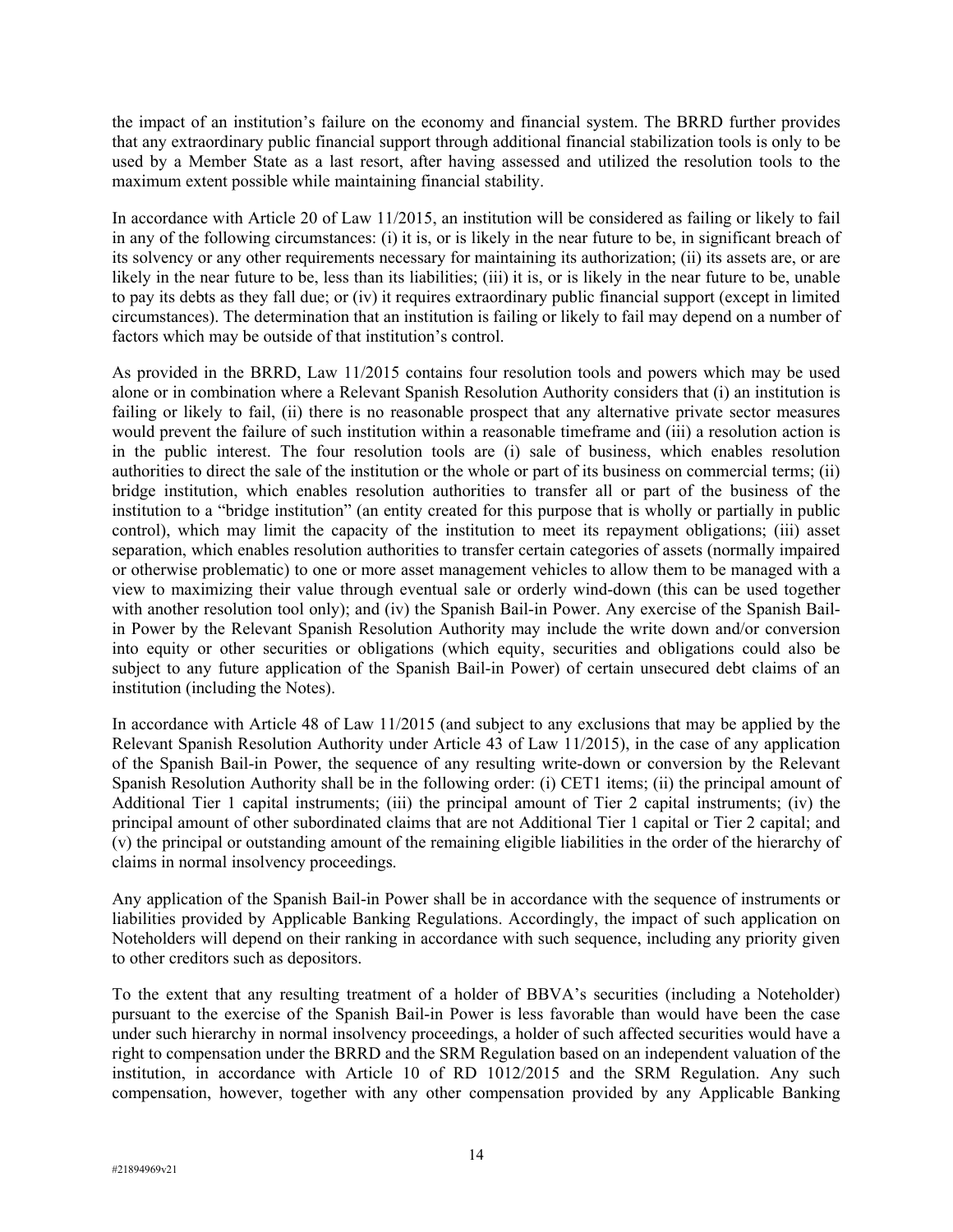Regulations (including, among such other compensation, in accordance with article 36.5 of Law 11/2015), is unlikely to compensate that holder for the losses it has actually incurred and there is likely to be a considerable delay in the recovery of such compensation. Compensation payments (if any) are also likely to be made considerably later than when amounts may otherwise have been due under the affected securities.

The powers set out in the BRRD as implemented through Law 11/2015, RD 1012/2015 and the SRM Regulation impact how credit institutions and investment firms are managed, as well as, in certain circumstances, the rights of creditors. Pursuant to Law 11/2015, upon any application of the Spanish Bailin Power, Noteholders may be subject to, among other things, a write-down (including to zero) and/or conversion into equity or other securities or obligations of such Notes. The exercise of any such powers (or any of the other resolution powers and tools) may result in such Noteholders losing some or all of their investment or otherwise having their rights under such Notes adversely affected, including by becoming holders of subordinated instruments or ordinary shares of BBVA. Such exercise could also involve modifications to, or the disapplication of, provisions in the terms and conditions of the Notes, including alteration of the principal amount or any interest payable on the Notes, the maturity date or any other dates on which payments may be due, as well as the suspension of payments for a certain period. As a result, the exercise of the Spanish Bail-in Power with respect to the Notes or the taking by an authority of any other action, or any suggestion that the exercise or taking of any such action may happen, could materially adversely affect the rights of Noteholders, the market price or value or trading behavior of any Notes and/or the ability of BBVA to satisfy its obligations under any Notes.

By its acquisition or acceptance of a Note, each Noteholder (including, for these purposes, each holder of a beneficial interest in a Note) will acknowledge, accept, consent and agree to be bound by (i) the exercise and the effect of the Spanish Bail-in Power by the Relevant Spanish Resolution Authority with respect to any Note, and (ii) the variation of the terms of any Note or the rights of the Noteholders thereunder or under the Amended and Restated Issuing and Paying Agency Agreement, if necessary, to give effect to the exercise of the Spanish Bail-in Power by the Relevant Spanish Resolution Authority. See "―*Risks Related to the Notes Generally*—*Under the terms of the Notes, Noteholders have agreed to be bound by the exercise of any Spanish Bail-in Power by the Relevant Spanish Resolution Authority".* In addition, each Noteholder (including, for these purposes, each holder of a beneficial interest in a Note) may have limited or circumscribed rights to challenge any decision of the Spanish Resolution Authority to exercise its Spanish Bail-in Power. See "—*Noteholders may not be able to exercise their rights in the event of the adoption of any early intervention or resolution measure."*

Furthermore, the exercise of the Spanish Bail-in Power by the Relevant Spanish Resolution Authority with respect to the Notes is likely to be inherently unpredictable and may depend on a number of factors which may also be outside of our control. In addition, as the Relevant Spanish Resolution Authority will retain an element of discretion, Noteholders may not be able to refer to publicly available criteria in order to anticipate any potential exercise of any such Spanish Bail-in Power. Because of this inherent uncertainty, it will be difficult to predict when, if at all, the exercise of any such powers by the Relevant Spanish Resolution Authority may occur.

This uncertainty may adversely affect the value of the Notes. The price and trading behavior of the Notes may be affected by the threat of a possible exercise of any power under Law 11/2015 (including any early intervention measure before any resolution) or any suggestion of such exercise, even if the likelihood of such exercise is remote. Moreover, the Relevant Spanish Resolution Authority may exercise any such powers without providing any advance notice to the Noteholders.

In addition, the European Banking Authority has published certain regulatory technical standards and implementing technical standards to be adopted by the European Commission and certain other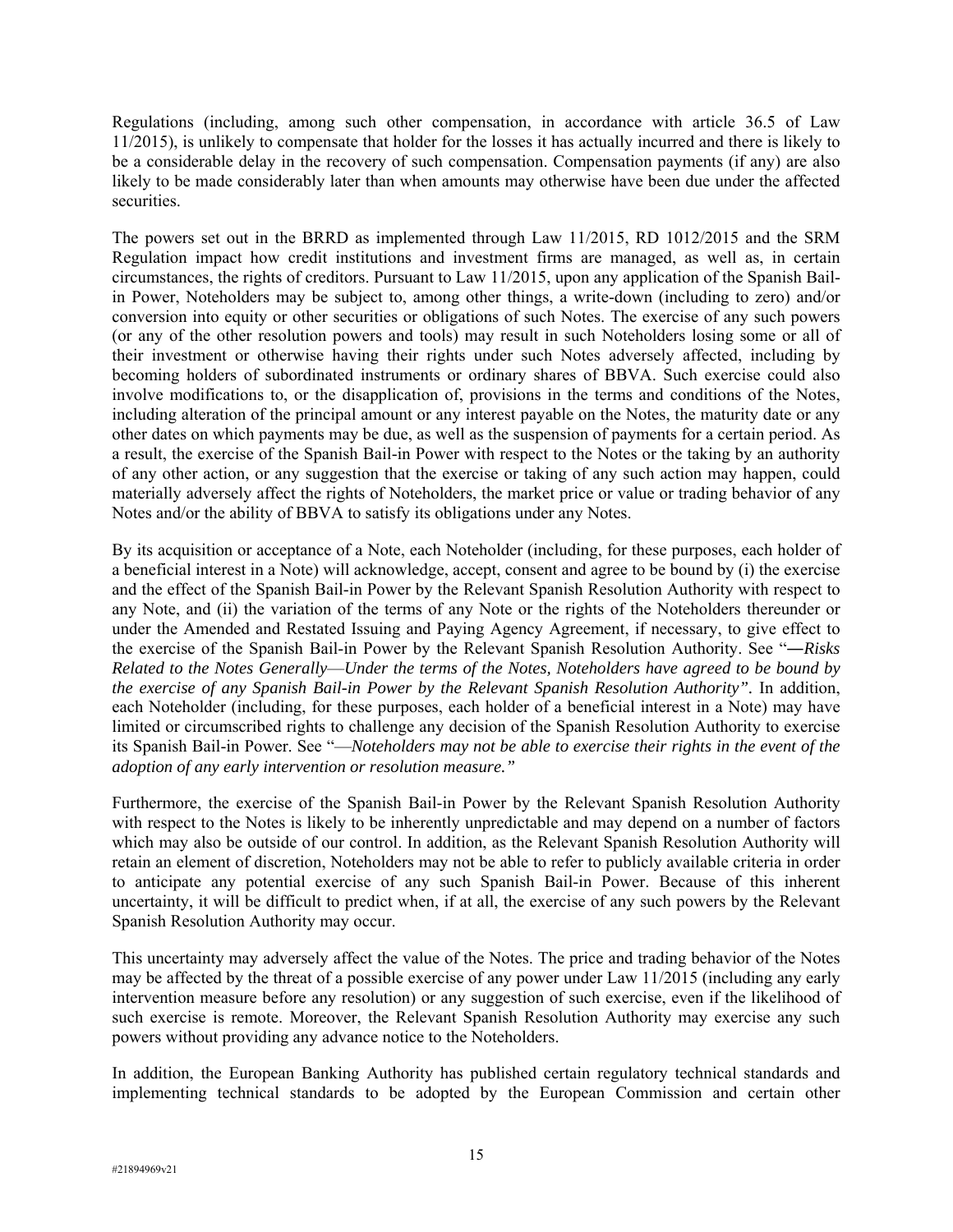guidelines. These standards and guidelines could be potentially relevant to determining when or how a Relevant Spanish Resolution Authority may exercise the Spanish Bail-in Power. Included in this are guidelines on the treatment of shareholders in bail-in or the write-down and conversion of capital instruments, and on the rate of conversion of debt to equity or other securities or obligations in any bailin. No assurance can be given that these standards and guidelines will not be detrimental to the rights of a Noteholder under, and the value of a Noteholder's investment in, the Notes.

# *Noteholders may not be able to exercise their rights in the event of the adoption of any early intervention or resolution measure.*

BBVA may be subject to a procedure of early intervention or resolution pursuant to the BRRD as implemented through Law 11/2015, RD 1012/2015 and the SRM Regulation if BBVA or its group of consolidated credit entities is in breach (or if due, among other things, to a rapidly deteriorating financial condition, it is likely in the near future to be in breach) of applicable regulatory requirements relating to solvency, liquidity, internal structure or internal controls or the conditions for resolution referred to above are met (see "―*The Notes may be subject to the exercise of the Spanish Bail-in Power by the Relevant Spanish Resolution Authority. Other powers contained in Law 11/2015 and the SRM Regulation could materially affect the rights of the Noteholders under, and the value of, any Notes*").

Pursuant to Law 11/2015, the adoption of any early intervention or resolution procedure shall not itself constitute a default or entitle any counterparty of BBVA to exercise any rights it may otherwise have in respect thereof, and any provision providing for such rights shall further be deemed not to apply. However, this does not limit the ability of a counterparty to exercise its rights accordingly where a default arises either before or after the exercise of any such early intervention or resolution procedure and does not necessarily relate to the exercise of any relevant measure or power which has been applied pursuant to Law 11/2015 or the SRM Regulation.

Any enforcement by a Noteholder of its rights under the Notes following the adoption of any early intervention or resolution procedure will, therefore, be subject to the relevant provisions of the BRRD, Law 11/2015, RD 1012/2015 and the SRM Regulation in relation to the exercise of the relevant measures and powers pursuant to such procedure, including the resolution tools and powers referred to above (see "―*The Notes may be subject to the exercise of the Spanish Bail-in Power by the Relevant Spanish Resolution Authority. Other powers contained in Law 11/2015 and the SRM Regulation could materially affect the rights of the Noteholders under, and the value of, any Notes*") and the suspension of payments proposed by the EU Banking Reforms. Any claims of a Noteholder will consequently be limited by the application of any measures pursuant to the provisions of Law 11/2015 and the SRM Regulation. There can be no assurance that the taking of any such action would not adversely affect the rights of Noteholders, the price or value of their investment in the Notes and/or the ability of BBVA to satisfy its obligations under the Notes, and the enforcement by a Noteholder of any rights it may otherwise have may be limited in these circumstances.

## **Risks Related to the Notes Generally**

See also "―*Certain Risks Related to Early Intervention and Resolution—The Notes may be subject to the exercise of the Spanish Bail-in Power by the Relevant Spanish Resolution Authority. Other powers contained in Law 11/2015 and the SRM Regulation could materially affect the rights of the Noteholders under, and the value of, any Notes*."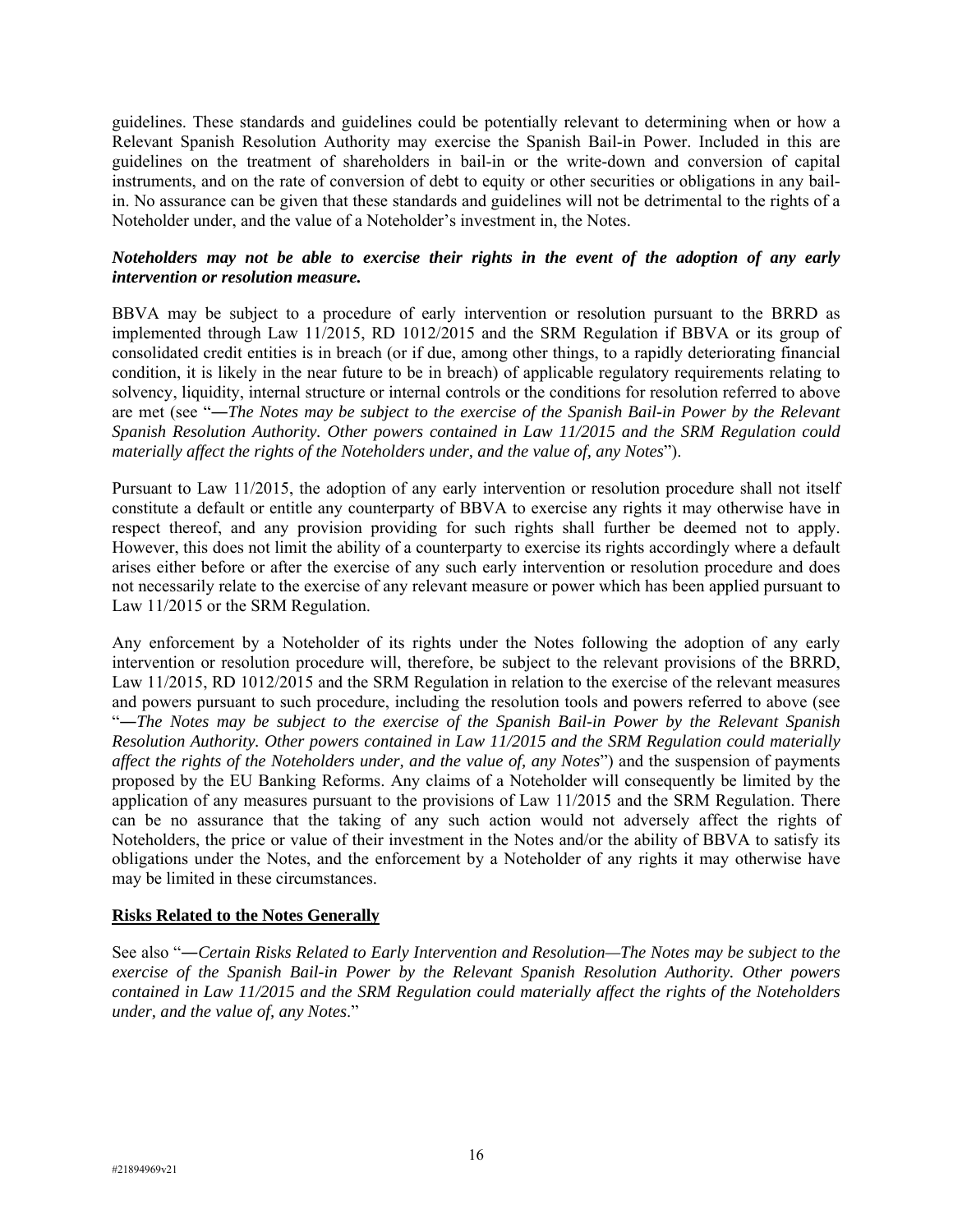## *Under the terms of the Notes, Noteholders have agreed to be bound by the exercise of any Spanish Bail-in Power by the Relevant Spanish Resolution Authority.*

Pursuant to Article 46 of Law 11/2015, which implements Article 55 of the BRRD, subject to limited exceptions, unsecured liabilities of a financial institution governed by the laws of a third country (which include the Notes) must contain a contractual acknowledgment whereby the holders recognize that such liability may be subject to the Spanish Bail-in Power and agree to be bound by the exercise of those powers by the Relevant Spanish Resolution Authority.

Notwithstanding any other term of the Notes, the Amended and Restated Issuing and Paying Agency Agreement or any other agreements, arrangements or understandings between BBVA and any Noteholder, by its acquisition or acceptance of a Note, each Noteholder (which, for these purposes, includes each holder of a beneficial interest in a Note) acknowledges, accepts, consents to and agrees to be bound by: (i) the exercise and effect of the Spanish Bail-in Power by the Relevant Spanish Resolution Authority, which may be imposed with or without any prior notice with respect to the Notes, and may include and result in any of the following, or some combination thereof: (1) the reduction or cancellation of all, or a portion, of the Amounts Due on any Note; (2) the conversion of all, or a portion, of the Amounts Due on any Note into shares, other securities or other obligations of BBVA or another person (and the issue to or conferral on the Noteholder of any such shares, securities or obligations), including by means of an amendment, modification or variation of the terms of any Note; (3) the cancellation of any Note; and (4) the amendment or alteration of the maturity of, or amendment of the amount of interest payable on, any Note, or the date on which the interest becomes payable, including by suspending payment for a temporary period; and (ii) the variation of the terms of any Note or the rights of the Noteholders thereunder or under the Amended and Restated Issuing and Paying Agency Agreement, if necessary, to give effect to the exercise of the Spanish Bail-in Power by the Relevant Spanish Resolution Authority.

In addition, no repayment or payment of Amounts Due on any of the Notes will become due and payable or be paid after the exercise of the Spanish Bail-in Power by the Relevant Spanish Resolution Authority if and to the extent such amounts have been reduced, converted, cancelled, amended or altered as a result of such exercise.

Any Spanish Bail-in Power may be exercised in such a manner as to result in Noteholders (including, for these purposes, each holder of a beneficial interest in a Note) losing the value of all or a part of your investment in the Notes or receiving a different security from the Notes, which may be worth significantly less than the Notes and which may have significantly fewer protections than those typically afforded to debt securities. Moreover, the Relevant Spanish Resolution Authority may exercise its authority to implement the Spanish Bail-in Power without providing any advance notice to the Noteholders. For more information, see "—*Certain Risks Related to Early Intervention and Resolution*—*The Notes may be subject to the exercise of the Spanish Bail-in Power by the Relevant Spanish Resolution Authority. Other powers contained in Law 11/2015 and the SRM Regulation could materially affect the rights of the Noteholders under, and the value of, any Notes.*"

#### *Claims of Noteholders under the Notes are junior to those of certain other creditors.*

The Notes are unsecured and unsubordinated obligations of BBVA and, upon the insolvency *(concurso de acreedores*) of BBVA, in accordance with and to the extent permitted by the Insolvency Law (as defined herein) and other applicable laws relating to or affecting the enforcement of creditors' rights in Spain (including, without limitation, Additional Provision 14.2 of Law 11/2015), the payment obligations of BBVA under the Notes with respect to claims for principal (which claims will constitute ordinary claims (*créditos ordinarios*)) will rank: (i) junior to any (a) privileged claims (*créditos privilegiados*) (which shall include, among other claims, any claims in respect of deposits for the purposes of Additional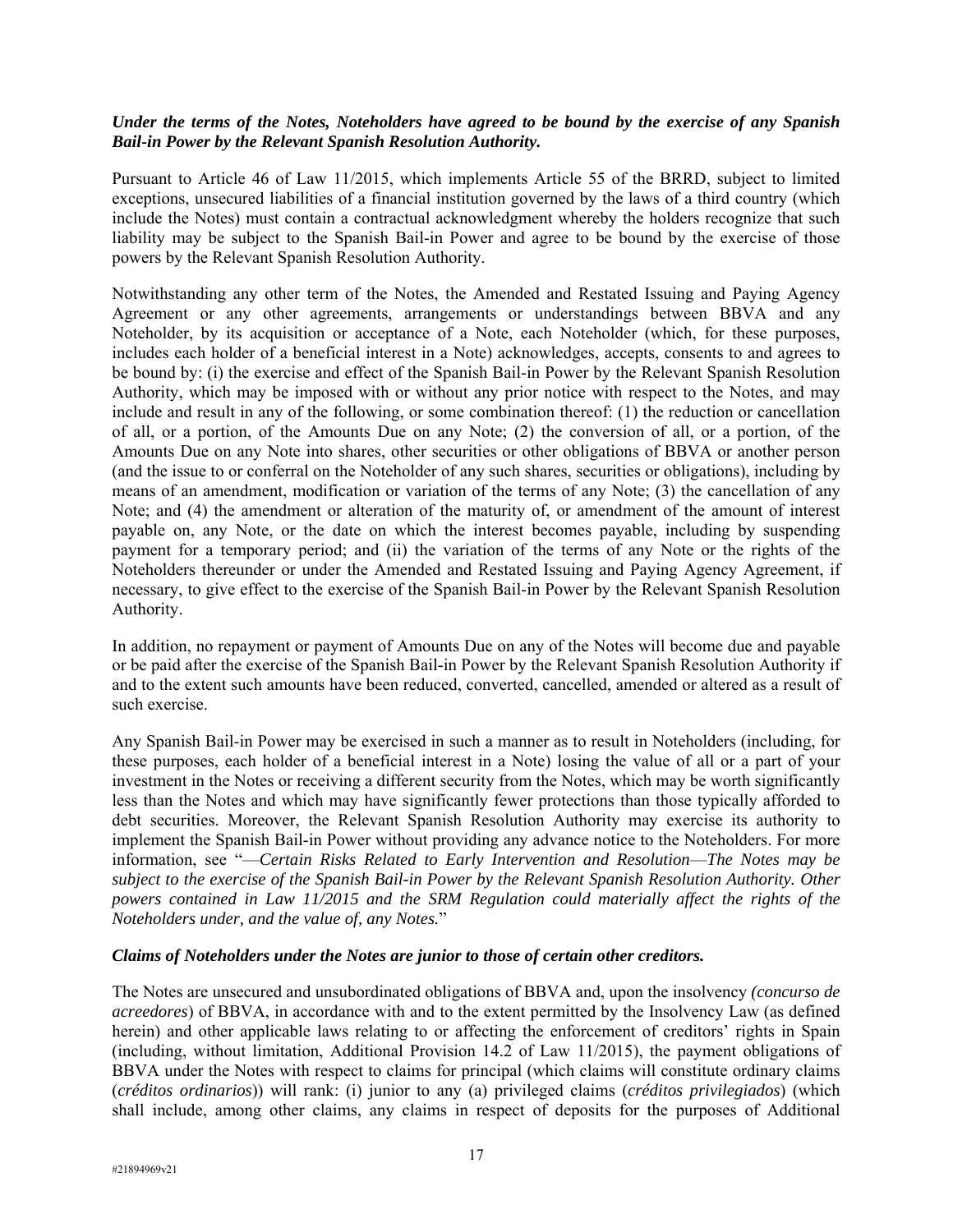Provision 14.1 of Law 11/2015) and (b) claims against the insolvency estate (*créditos contra la masa*); (ii) *pari passu* without any preference or priority among themselves and with all other Senior Preferred Obligations; and (iii) senior to (a) any Senior Non-Preferred Obligations and (b) all subordinated obligations of or claims against BBVA (*créditos subordinados*), present and future.

Upon insolvency, the obligations of BBVA under the Notes will also be effectively subordinated to all of BBVA's secured indebtedness, to the extent of the value of, or the proceeds realized from, the assets securing such indebtedness. The Notes are further structurally subordinated to all indebtedness of subsidiaries of BBVA insofar as any right of BBVA to receive any assets of such companies upon their winding up will be effectively subordinated to the claims of the creditors of those companies in the winding-up.

Moreover, the BRRD, Law 11/2015 and the SRM Regulation contemplate that Notes may be subject to the exercise of the Spanish Bail-in Power by the Relevant Spanish Resolution Authority. This may involve the variation of the terms of the Notes or a change in their form, if necessary, to give effect to the exercise of the Spanish Bail-in Power by the Relevant Spanish Resolution Authority.

## *There are restrictions on the ability to resell Notes.*

The Notes have not been registered under the Act, any state securities laws or the laws of any other jurisdiction. Absent such registration, the Notes may be offered or sold only in transactions that are not subject to, or that are exempt from, the registration requirement of the Act and applicable state securities laws.

# *Noteholders may be unable to enforce judgments obtained in U.S. courts against BBVA.*

Most of the Directors and executive officers of BBVA are not residents of the United States, and substantially all the assets of BBVA are located outside of the United States. As a consequence, Noteholders (including, for these purposes, each holder of a beneficial interest in a Note) may not be able to effect service of process on these non-U.S. resident Directors and executive officers in the United States or to enforce judgments against them outside of the United States. Spanish counsel has advised that there is doubt as to whether a Spanish court would enforce a judgment of liability obtained in the United States against BBVA predicated solely upon the securities laws of the United States.

# *The Issuing and Paying Agent may withhold or deduct amounts from payment made to Noteholders in certain instances.*

If the Issuing and Paying Agent is required under any applicable law to withhold or deduct from any payment it makes under the Notes any present or future taxes, duties or charges (including as a result of a failure by the relevant Noteholder to satisfy any certification requirements), the Issuing and Paying Agent will be entitled to make the payment after such withholding or deduction has been made. Except as specifically described in "Key Features of the Program—Additional Amounts" with respect to Spanish taxes, no additional amounts will be paid with respect to any withholding or deduction from payments on the Notes.

## *Reliance on The Depository Trust Company procedures.*

Notes will be represented on issue by Master Notes that will be deposited with a common depositary for DTC. Except in the circumstances described in the applicable Master Note, investors will not be entitled to receive Notes in definitive form. DTC and its respective direct and indirect participants will maintain records of the beneficial interests in each Master Note. While the Notes are represented by one or more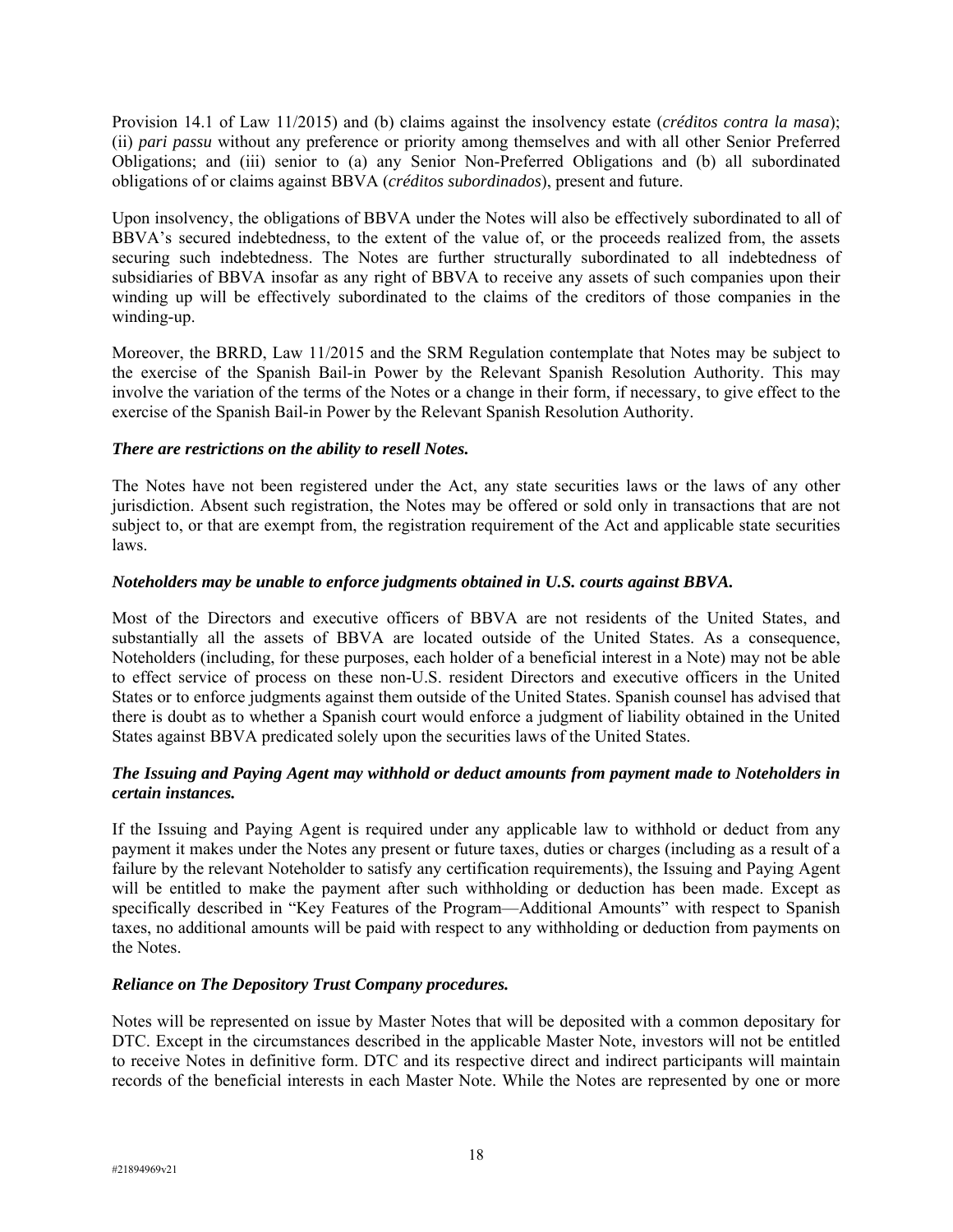Master Notes, investors will be able to trade their beneficial interests only through DTC and its respective participants.

While the Notes are represented by one or more Master Notes, BBVA will discharge its payment obligation under the Notes by making payments through the relevant clearing system. A holder of a beneficial interest in a Master Note must rely on the procedures of the relevant clearing system and its participants to receive payments under the Notes. BBVA has no responsibility or liability for the records relating to, or payments made in respect of, beneficial interests in a Master Note.

Holders of beneficial interests in a Master Note will not have a direct right to vote in respect of the Notes. Instead, such holders will be permitted to act only to the extent that they are enabled by the relevant clearing system and its participants to appoint appropriate proxies.

#### *Certain dealings in the Notes may be subject to a financial transaction tax.*

On February 14, 2013 the European Commission published a proposal (the "**Commission's Proposal**") for a Directive for a common financial transaction tax ("**FTT**") in Belgium, Germany, Estonia, Greece, Spain, France, Italy, Austria, Portugal, Slovenia and Slovakia (the "**participating Member States**"). However, Estonia has since stated that it will not participate.

The Commission's Proposal has very broad scope and could, if introduced, apply to certain dealings in the Notes (including secondary market transactions) in certain circumstances.

Under the Commission's Proposal, the FTT could apply in certain circumstances to persons both within and outside the participating Member States. Generally, it would apply to certain dealings in the Notes where at least one party is a financial institution and at least one party is established in a participating Member State. A financial institution may be, or be deemed to be, "established" in a participating Member State in a broad range of circumstances, including (i) by transacting with a person established in a participating Member State or (ii) where the financial instrument which is subject to the dealings is issued in a participating Member State.

However, the FTT proposal remains subject to negotiation among the participating Member States. It may therefore be altered prior to any implementation, the timing of which remains unclear. Additional EU Member States may decide to participate and participating Member States may decide not to participate.

If introduced, certain dealings in the Notes may be subject to the FTT. Neither BBVA nor any other person would be obliged to pay additional amounts with respect to any Note as a result of the imposition of such tax.

Law 18/2014, of October 15, introduced a 0.03% tax on bank deposits in Spain. This tax is payable annually by Spanish banks. There can be no assurance that additional national or transnational bank levies or financial transaction taxes will not be adopted by the authorities of the jurisdictions where the Issuer operates.

## **Risks Related to the Market Generally**

Set out below is a brief description of the principal market risks, including liquidity risk, exchange rate risk, interest rate risk and credit risk: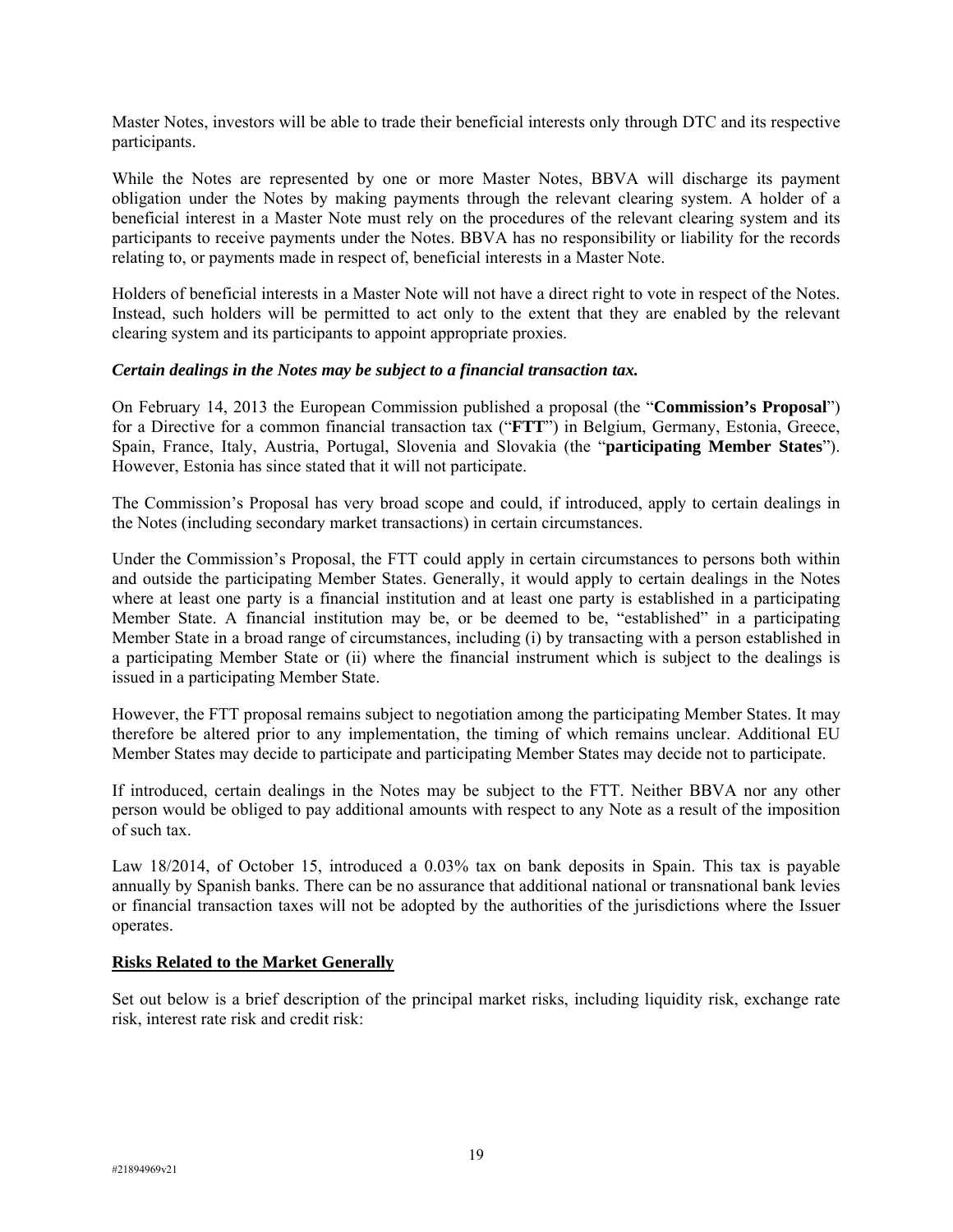## *An active secondary market in respect of the Notes may never be established or may be illiquid and the market price of the Notes may be subject to factors outside of BBVA's control, all of which could adversely affect the value at which an investor could sell his Notes.*

The Notes may have no established trading market when issued, and one may never develop. If an active trading market does not develop or is not maintained, the market price and liquidity of the Notes may be adversely affected. If a market does develop, it may not be very liquid. The market price of the Notes could also be affected by market conditions more generally and other factors outside of BBVA's control and unrelated to the Group's business, financial condition and results of operations. Therefore, investors may not be able to sell their Notes at a particular time or may not be able to sell their Notes at a favorable price.

Although applications have been made for Notes issued under the Program to be admitted to the Official List and to trading on the regulated market of the Irish Stock Exchange, there is no assurance that such applications will be accepted, that any particular issue of Notes will be so admitted or that an active trading market will develop. Accordingly, there is no assurance as to the development or liquidity of any trading market for any particular issue of Notes.

The liquidity of any market for the Notes will depend on a number of factors including:

- the number of Noteholders;
- BBVA's ratings published by major credit rating agencies;
- BBVA's financial performance;
- the market for similar securities:
- the interest of securities dealers in making a market in the notes; and
- prevailing interest rates.

No assurance can be given that an active market for the Notes will develop or, if developed, that it will continue.

## *If an investor holds Notes which are not denominated in the investor's home currency, that investor will be exposed to movements in exchange rates adversely affecting the value of its holding. In addition, the imposition of exchange controls in relation to any Notes could result in an investor not receiving payments on those Notes.*

BBVA will pay principal and interest on the Notes in U.S. Dollars ("**Program Currency**"). This presents certain risks relating to currency conversions if an investor's financial activities are denominated principally in a currency or currency unit (the "**Investor's Currency**") other than the Program Currency. These include the risk that exchange rates may significantly change (including changes due to devaluation of the Program Currency or revaluation of the Investor's Currency) and the risk that authorities with jurisdiction over the Investor's Currency may impose or modify exchange controls. An appreciation in the value of the Investor's Currency relative to the Program Currency would decrease (i) the Investor's Currency-equivalent yield on the Notes, (ii) the Investor's Currency-equivalent value of the principal payable on the Notes and (iii) the Investor's Currency-equivalent market value of the Notes.

Government and monetary authorities may impose (as some have done in the past) exchange controls that could adversely affect an applicable exchange rate or the ability of BBVA to make payments in respect of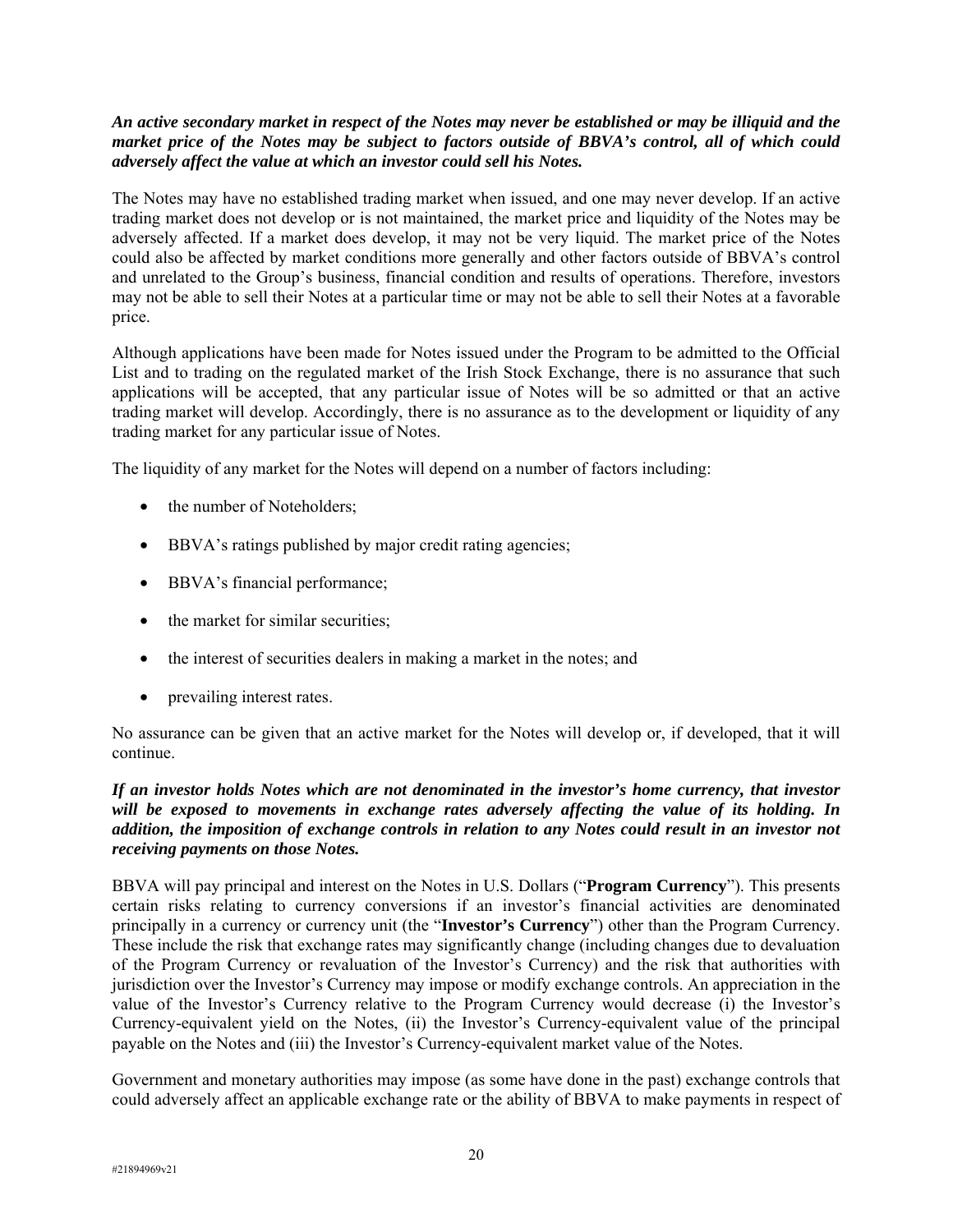the Notes. As a result, investors may receive less interest or principal than expected, or no interest or principal.

#### *The value of fixed rate Notes may be adversely affected by movements in market interest rates.*

Investment in fixed rate Notes involves the risk that if market interest rates subsequently increase above the rate paid on the fixed rate Notes, this will adversely affect the value of the fixed rate Notes.

## *Credit ratings assigned to BBVA or any Notes may not reflect all the risks associated with an investment in those Notes.*

One or more independent credit rating agencies may assign credit ratings to the Notes (including on an unsolicited basis). The ratings may not reflect the potential impact of all risks related to structure and market of the Notes and additional factors discussed above, and do not address the price, if any, at which the Notes may be resold prior to maturity (which may be substantially less than the original offering price of the Notes) and other factors that may affect the value of the Notes. However, real or anticipated changes in BBVA's credit ratings will generally affect the market values of the Notes. Any such change may, among other factors, be due to a change in the methodology applied by a rating agency to rating securities with similar structures to the Notes, as opposed to any revaluation of BBVA's financial strength or other factors such as conditions affecting the financial services industry generally.

Similar ratings assigned to different types of securities do not necessarily mean the same thing and any rating assigned to the Notes does not address the likelihood that interest or any other payments in respect of the Notes will be made on any particular date or at all. Credit ratings also do not address the marketability or market price of securities.

A credit rating, including those included in this Listing Prospectus, is not a recommendation to buy, sell or hold securities and may be revised, suspended or withdrawn by the relevant rating agency at any time. Potential investors should not rely on any rating of the Notes and should make their investment decision on the basis of considerations such as those outlined above. BBVA does not participate in any decision making of the rating agencies and any revision or withdrawal of any credit rating assigned to BBVA or any securities of BBVA is a third party decision for which BBVA does not assume any responsibility.

In addition, other rating agencies may assign unsolicited ratings to the Notes. In such circumstances there can be no assurance that the unsolicited rating(s) will not be lower than the ratings included in this Listing Prospectus, which could adversely affect the market value and liquidity of the Notes.

In general, European-regulated investors are restricted under Regulation (EU) No. 1060/2009, as amended (the "**CRA Regulation**") from using credit ratings for regulatory purposes, unless such ratings are issued by a credit rating agency established in the EU and registered under the CRA Regulation (and such registration has not been withdrawn or suspended), subject to transitional provisions that apply in certain circumstances. Such general restriction will also apply in the case of credit ratings issued by non-EU credit rating agencies, unless the relevant credit ratings are endorsed by an EU-registered credit rating agency or the relevant non-EU rating agency is certified in accordance with the CRA Regulation (and such endorsement action or certification, as the case may be, has not been withdrawn or suspended, subject to transitional provisions that apply in certain circumstances). The list of registered and certified rating agencies published by the European Securities and Markets Authority ("**ESMA**") on its website in accordance with the CRA Regulation is not conclusive evidence of the status of the relevant rating agency included in such list, as there may be delays between certain supervisory measures being taken against a relevant rating agency and the publication of the updated ESMA list.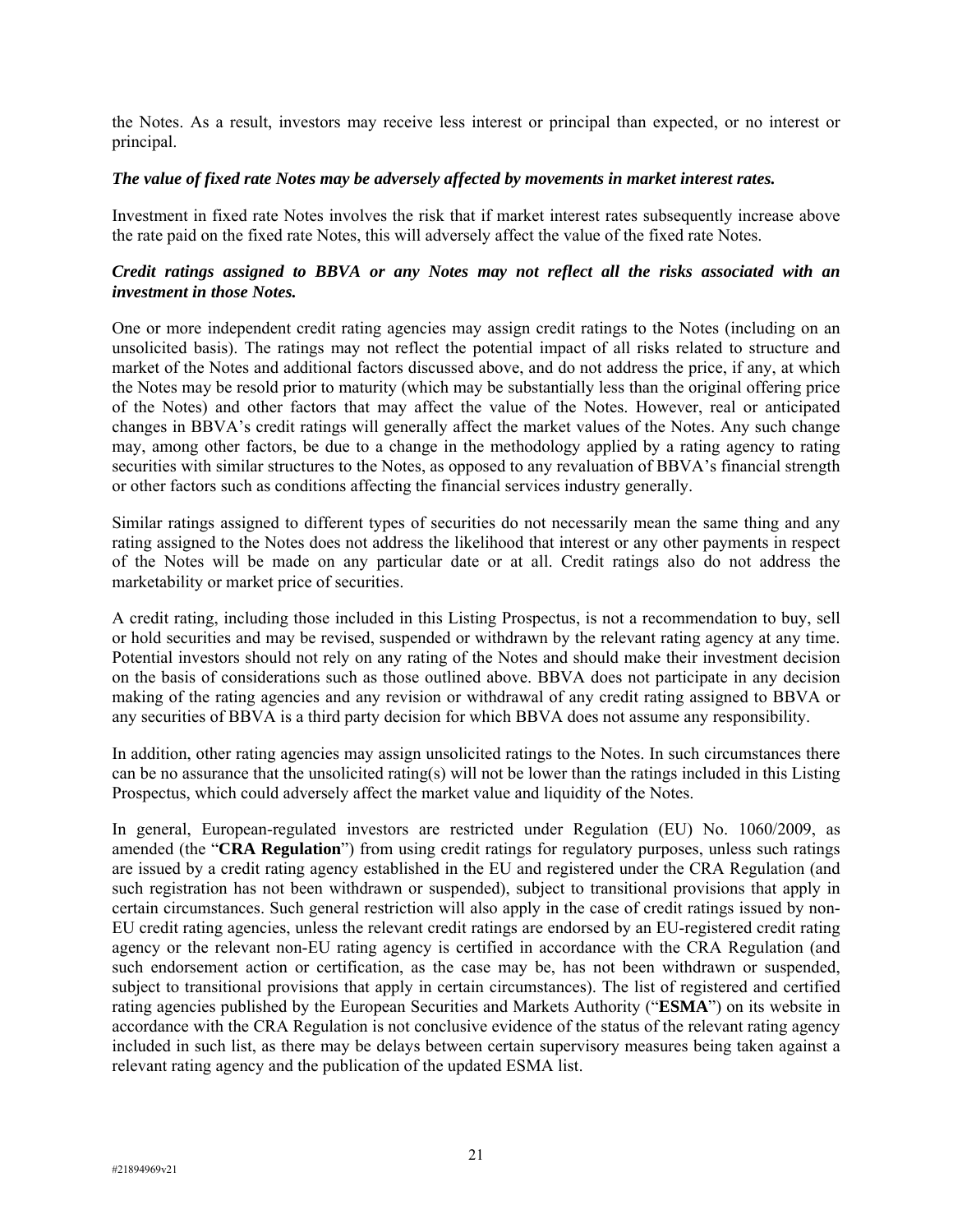#### **DOCUMENTS INCORPORATED BY REFERENCE**

BBVA is subject to the informational requirements of the Exchange Act, and in accordance therewith files reports and certain other public information ("**SEC Filings**") with the SEC. SEC Filings are available to read at the SEC's Public Reference Room at 100 F Street, N.E., Room 1580, Washington, D.C. 20549. Please call the SEC at +1-800-SEC-0330 for more information about the SEC's Public Reference Room. The SEC also maintains an Internet site at http://www.sec.gov that contains in electronic form the reports and other information that BBVA has electronically filed with, or furnished to, the SEC. In addition, BBVA has produced this Listing Prospectus that contains information regarding BBVA and the Notes, including a section entitled "Risk Factors" that contains a description of certain risks to Noteholders. This Listing Prospectus is available on the website maintained by the Irish Stock Exchange at http://www.ise.ie and on the website maintained by BBVA at www.bbva.com. The contents of the Irish Stock Exchange's and BBVA's respective websites do not form part of this Listing Prospectus.

Certain information that BBVA has filed with or furnished to the SEC is incorporated by reference in this Listing Prospectus. The information incorporated by reference is deemed to be part of this Listing Prospectus. The following documents shall be deemed incorporated by reference:

- 1. BBVA's report on Form 6-K furnished to the SEC on February 1, 2018 (SEC Accession No.: 0001193125-18-028857), which includes certain information on BBVA's financial results for the fiscal year ended December 31, 2017;
- 2. BBVA's report on Form 6-K furnished to the SEC on January 9, 2018 (SEC Accession No.: 0001193125-18-007344) regarding the recording of unrealized losses related to BBVA's stake in the share capital of Telefónica, S.A.;
- 3. BBVA's report on Form 6-K furnished to the SEC on December 14, 2017 (SEC Accession No.: 0001193125-17-368744) regarding the communication received by BBVA from the European Central Bank (ECB) as a result of the Supervisory Review and Evaluation Process (SREP) carried out by the ECB;
- 4. BBVA's report on Form 6-K furnished to the SEC on November 29, 2017 (SEC Accession No.: 0001193125-17-354643) containing an announcement relating to the agreement reached by BBVA with a subsidiary of Cerberus Capital Management, L.P. in connection with the real estate business of BBVA in Spain;
- 5. BBVA's report on Form 6-K furnished to the SEC on November 28, 2017 (SEC Accession No.: 0001193125-17-353027) regarding the acquisition of BBVA's stake in Banco Bilbao Vizcaya Argentaria, Chile by the Bank of Nova Scotia group;
- 6. BBVA's report on Form 6-K furnished to the SEC on November 7, 2017 (SEC Accession No.: 0001193125-17-335488), which includes BBVA's unaudited condensed interim consolidated financial statements for the nine months ended September 30, 2017 (the "**September 30, 2017 Form 6-K**");
- 7. BBVA's report on Form 6-K furnished to the SEC on November 7, 2017 (SEC Accession No.: 0001193125-17-335011), which includes certain information on BBVA's financial results for the nine months ended September 30, 2017;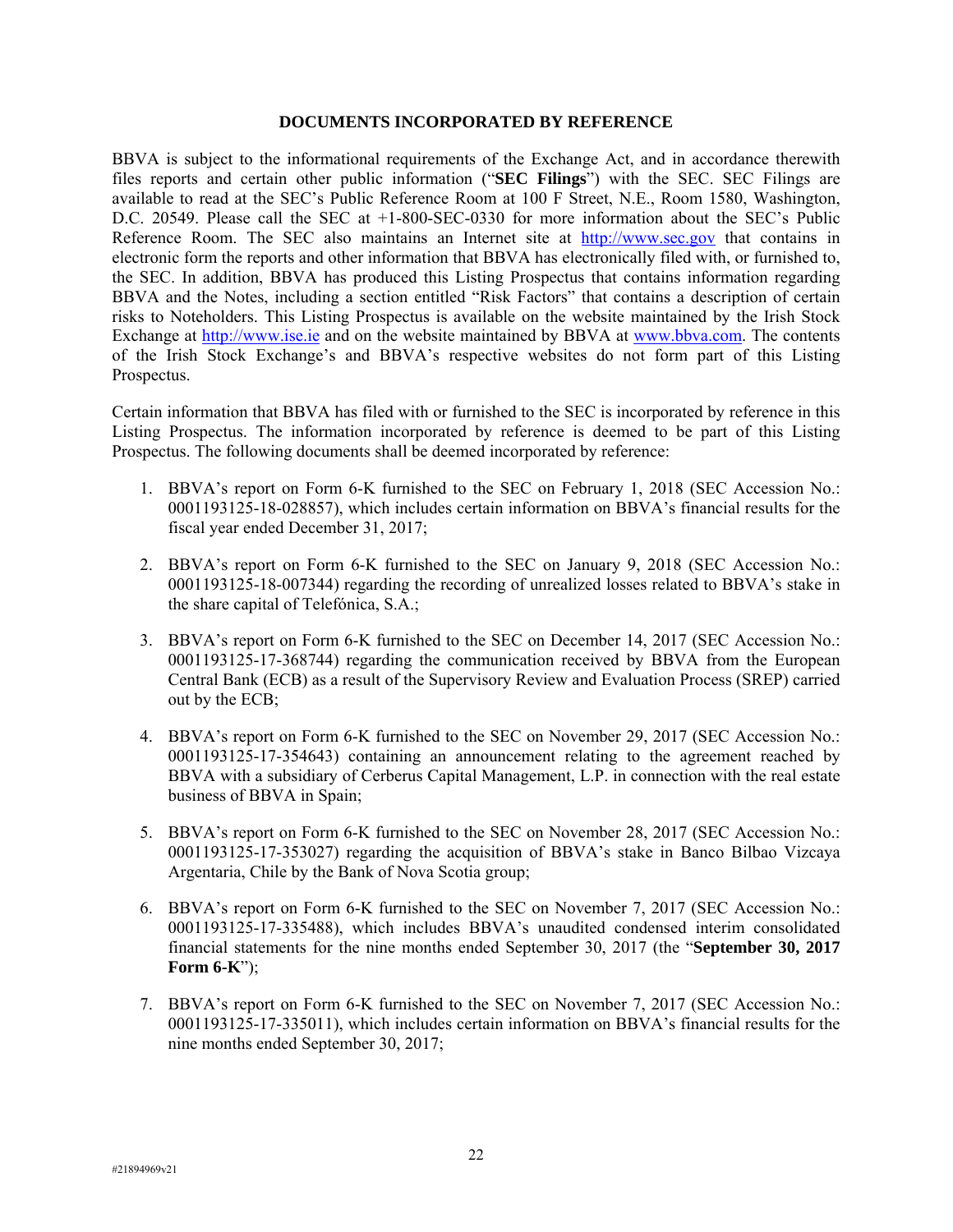- 8. BBVA's report on Form 6-K furnished to the SEC on September 25, 2017 (SEC Accession No.: 0001193125-17-292771) which includes BBVA's unaudited interim consolidated financial statements for the six months ended June 30, 2017 (the "**June 30, 2017 Form 6-K**");
- 9. BBVA's annual report on Form 20-F for the year ended December 31, 2016, as filed with the SEC on March 31, 2017, which includes BBVA's consolidated financial statements for the three years ended December 31, 2016; and
- 10. BBVA's annual report on Form 20-F for the year ended December 31, 2015, as filed with the SEC on April 6, 2016, which includes BBVA's consolidated financial statements for the three years ended December 31, 2015.

All documents filed by BBVA with the SEC pursuant to Sections 13(a), 13(c) or 15(d) of the Exchange Act subsequent to the date of this Listing Prospectus and prior to termination of the offering of the Notes shall be deemed to be incorporated by reference herein.

Copies of the documents specified above are available for inspection at the Irish Stock Exchange.

Copies of annual financial statements of BBVA will be provided without charge to each purchaser of Notes upon request. Requests should be directed to Banco Bilbao Vizcaya Argentaria, S.A. at the address, telephone and/or email provided below.

Other than as described above, no information is incorporated into this Listing Prospectus by reference.

BBVA is offering the opportunity to each prospective purchaser, prior to purchasing any Notes, to ask questions of, and receive answers from, BBVA and to obtain additional information to the extent that BBVA possesses the same or can acquire it without unreasonable effort or expense. To ask any such questions or request relevant additional information regarding the offering of the Notes or BBVA contact:

#### **Banco Bilbao Vizcaya Argentaria, S.A.**

Calle Azul, 4 28050 Madrid Spain Attn: Finance Department E-mail address: finance.department@bbva.com +34 91 537 7253 / +34 91 537 8195

Any statement contained in this Listing Prospectus or in a document incorporated by reference herein will be deemed to be modified or superseded for the purposes of this Listing Prospectus to the extent that a statement contained herein, or in any other subsequently filed document that also is or is deemed to be incorporated by reference herein, modifies or supersedes such statement. The modifying or superseding statement need not state that it has modified or superseded a prior statement or include any other information set forth in the document that it modifies or supersedes. The making of a modifying or superseding statement will not be deemed an admission for any purposes that the modified or superseded statement, when made, constituted a misrepresentation, an untrue statement of a material fact or an omission to state a material fact that is required to be stated or that is necessary to make a statement not misleading in light of the circumstances in which it was made. Any statement so modified or superseded will not be deemed, except as so modified or superseded, to constitute a part of this Listing Prospectus.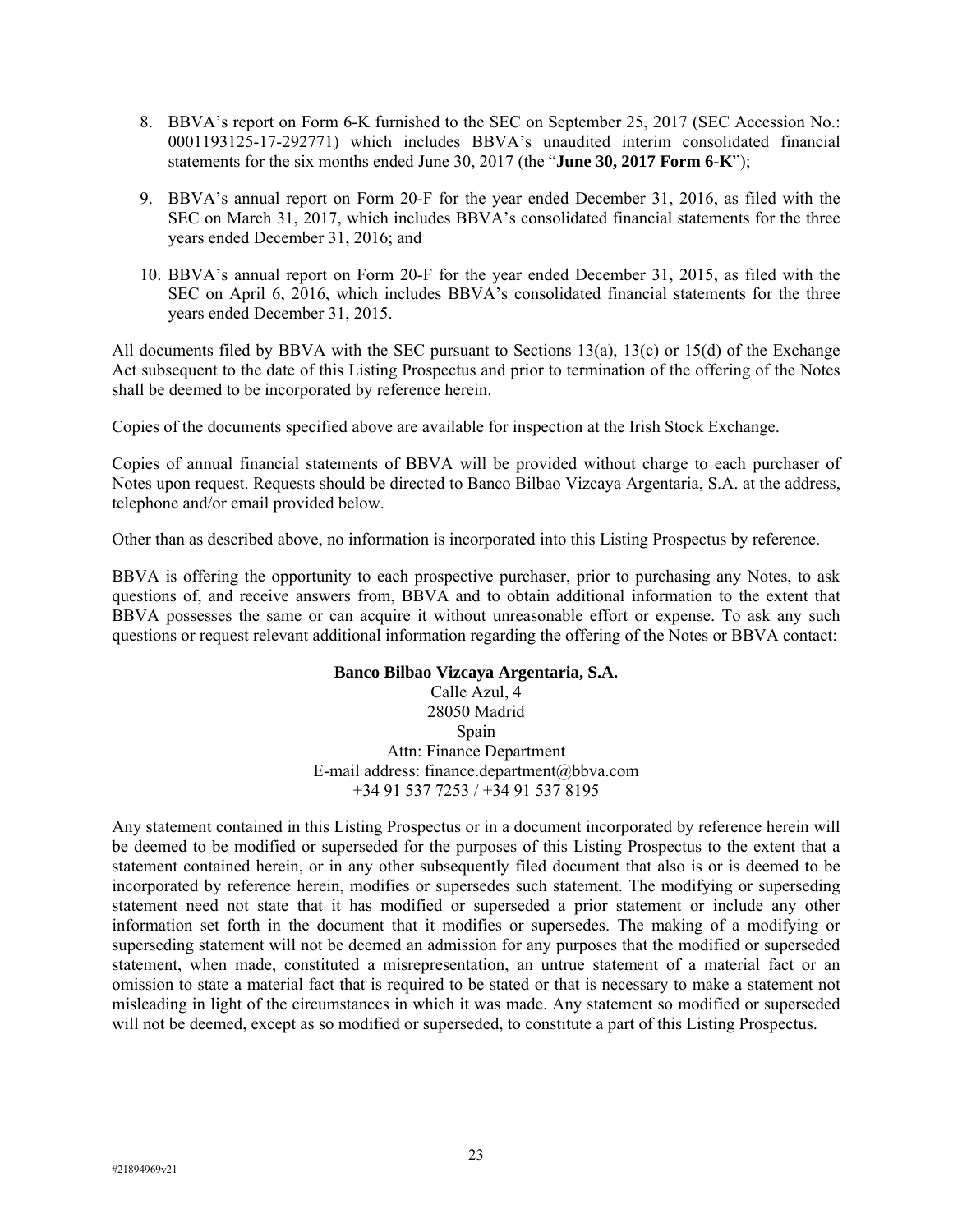# **KEY FEATURES OF THE PROGRAM**

## **Notes**

| <b>Issuer:</b>                   | Banco Bilbao Vizcaya Argentaria, S.A. ("BBVA").                                                                                                                                                                                                                                                                                                                                                                                                                                                                                                                |
|----------------------------------|----------------------------------------------------------------------------------------------------------------------------------------------------------------------------------------------------------------------------------------------------------------------------------------------------------------------------------------------------------------------------------------------------------------------------------------------------------------------------------------------------------------------------------------------------------------|
| <b>Place of Incorporation:</b>   | BBVA is an entity incorporated and domiciled in Spain and which<br>operates under the Spanish Corporations Law as a limited liability<br>company (a sociedad anónima or S.A.).                                                                                                                                                                                                                                                                                                                                                                                 |
| <b>Securities:</b>               | Unsecured notes issued by BBVA from time to time (the "Notes").                                                                                                                                                                                                                                                                                                                                                                                                                                                                                                |
| <b>Issuing and Paying Agent:</b> | The Bank of New York Mellon is acting as Issuing and Paying<br>Agent with respect to the Notes pursuant to an amended and restated<br>issuing and paying agency agreement dated as of February 7, 2018<br>between BBVA and the Issuing and Paying Agent (the "Amended<br>and Restated Issuing and Paying Agency Agreement").                                                                                                                                                                                                                                   |
| <b>Exemption:</b>                | The Notes are exempt from registration under the Securities Act of<br>1933, as amended (the "Act"), pursuant to Section $4(a)(2)$ thereof,<br>and cannot be resold unless registered under the Act or an exemption<br>from such registration is available, all as more fully described in the<br>legend on pages 5-6 of this Listing Prospectus.                                                                                                                                                                                                               |
| <b>Program Amount:</b>           | The outstanding principal amount of the Notes issued by BBVA<br>under the Program must not exceed U.S.\$10,000,000,000 at any<br>time. The maximum amount of the Program may be increased from<br>time to time.                                                                                                                                                                                                                                                                                                                                                |
| <b>Offering Price:</b>           | Par less a discount representing an interest factor or, if interest<br>bearing, at par.                                                                                                                                                                                                                                                                                                                                                                                                                                                                        |
| <b>Denominations:</b>            | Minimum of U.S.\$250,000 and available in multiples of U.S.\$1,000<br>thereafter.                                                                                                                                                                                                                                                                                                                                                                                                                                                                              |
| <b>Currency:</b>                 | Notes will be issued in United States dollars.                                                                                                                                                                                                                                                                                                                                                                                                                                                                                                                 |
| <b>Maturity:</b>                 | The maturity of Notes shall not be less than one day nor more than<br>364 days from (and including) the date of issue, to (but excluding)<br>the maturity date (without any unilateral rights to roll over or<br>extend).                                                                                                                                                                                                                                                                                                                                      |
| <b>Redemption:</b>               | The Notes will not be redeemable prior to maturity or be subject to<br>voluntary prepayment.                                                                                                                                                                                                                                                                                                                                                                                                                                                                   |
| Form of the Notes:               | Each Note will be evidenced by a master note registered in the name<br>of the nominee of DTC. The master note will be in the form found<br>on page 41 herein ("Master Note"). The Master Note representing<br>Notes issued in book-entry form (the "Book-Entry Notes") will be<br>deposited with the Issuing and Paying Agent as a subcustodian for<br>DTC or its successors. DTC will record, by appropriate entries on its<br>book-entry registration and transfer system, the respective amounts<br>payable in respect of Book-Entry Notes. Payments by DTC |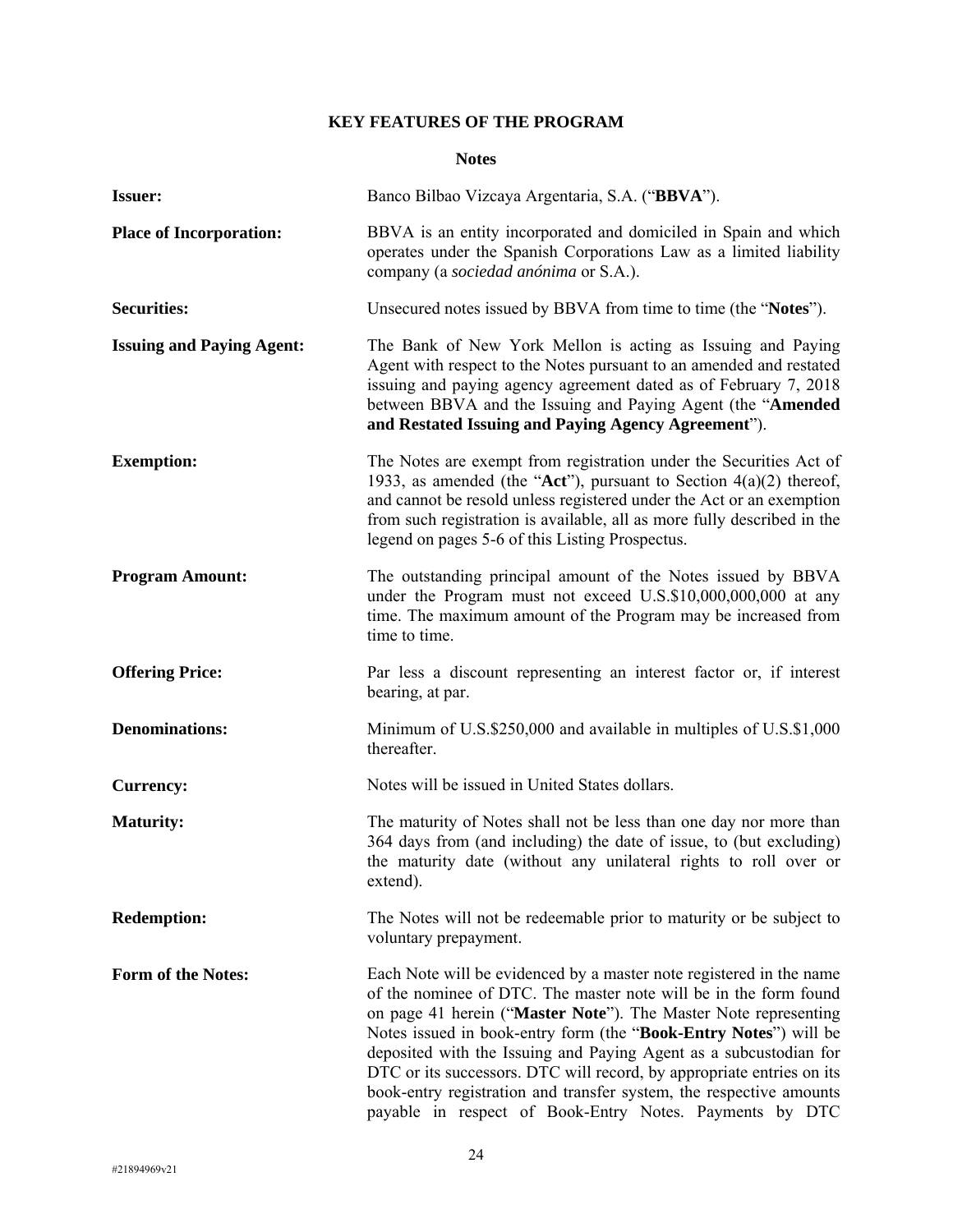participants to purchasers for whom a DTC participant is acting as an agent in respect of Book-Entry Notes will be governed by the standing instructions and customary practices under which securities are held at DTC through DTC participants.

**Status of the Notes:** The Notes will constitute direct, unconditional, unsubordinated and unsecured obligations of BBVA. Each of the Notes will be issued as separate and independent obligations of BBVA and, upon the insolvency (*concurso de acreedores*) of BBVA, in accordance with and to the extent permitted by Spanish Law 22/2003 of July 9 on Insolvency (*Ley Concursal*) as amended, replaced or supplemented from time to time (the "**Insolvency Law**") and other applicable laws relating to or affecting the enforcement of creditors' rights in Spain (including, without limitation, Additional Provision 14.2 of Law 11/2015), the payment obligations of BBVA under the Notes with respect to claims for principal (which claims will constitute ordinary claims (*créditos ordinarios*)) will rank:

- (i) junior to any (a) privileged claims (*créditos privilegiados*) (which shall include, among other claims, any claims in respect of deposits for the purposes of Additional Provision 14.1 of Law 11/2015) and (b) claims against the insolvency estate (*créditos contra la masa*);
- (ii) *pari passu* without any preference or priority among themselves and with all other Senior Preferred Obligations; and
- (iii) senior to (a) any Senior Non-Preferred Obligations and (b) all subordinated obligations of or claims against BBVA (*créditos subordinados*), present and future;

such that any claim for principal in respect of the Notes will be satisfied, as appropriate, only to the extent that all claims ranking senior to it have first been satisfied in full and then *pro rata* with any claims ranking *pari passu* with it, as provided above.

Pursuant to Article 59 of the Insolvency Law, the further accrual of interest shall be suspended from the date of declaration of the insolvency of BBVA. Claims in respect of interest on the Notes expressly or implicitly accrued but unpaid as of the commencement of any insolvency procedure in respect of BBVA shall constitute subordinated claims against BBVA ranking in accordance with the provisions of Article 92 of the Insolvency Law (including, without limitation, junior to claims on account of principal in respect of contractually subordinated obligations of BBVA, unless otherwise provided by the Insolvency Law).

As of September 30, 2017, BBVA had an aggregate of  $\epsilon$ 14,680 million of outstanding secured indebtedness (on an unconsolidated basis) and an aggregate of  $E14,882$  million of outstanding unsecured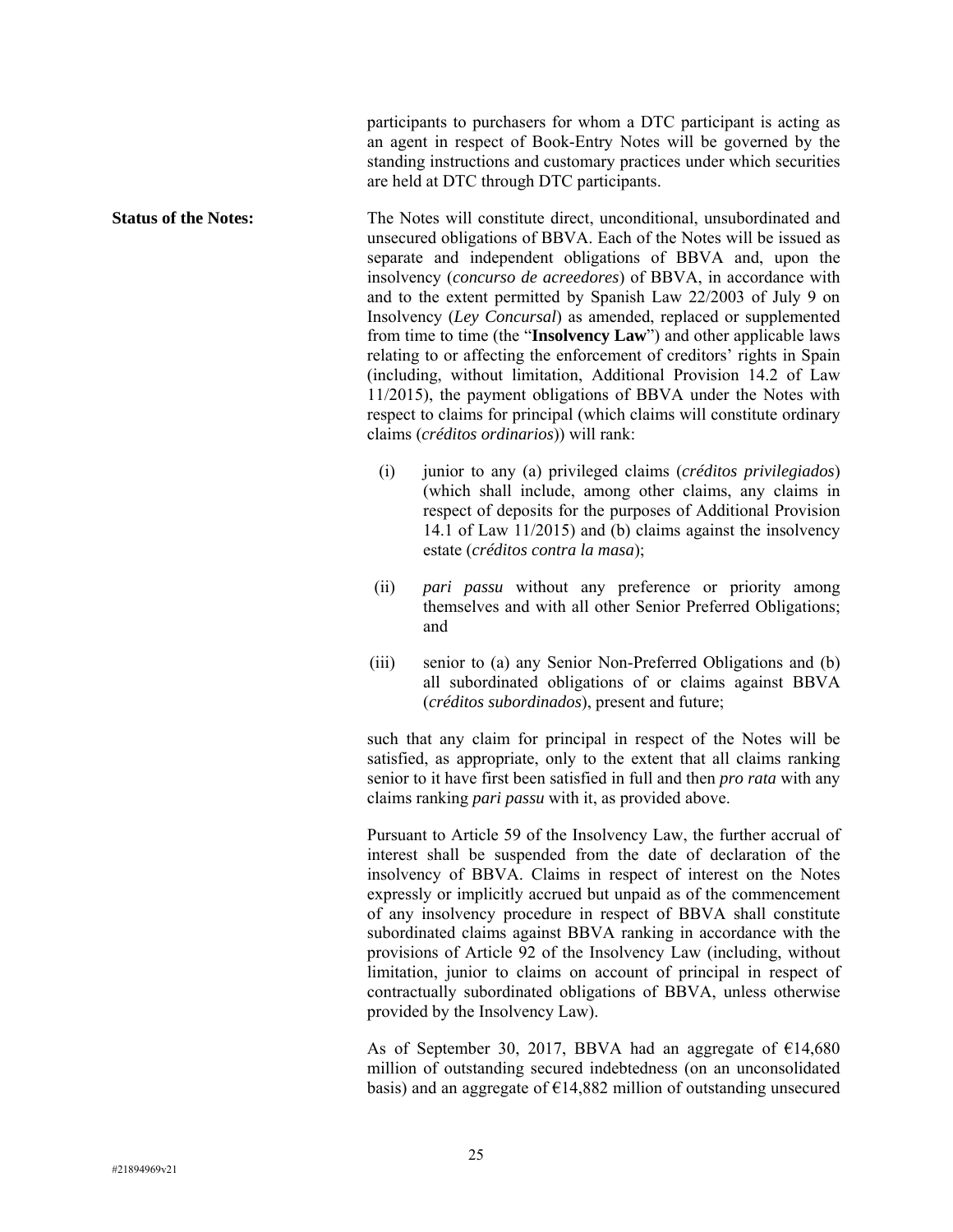indebtedness (on an unconsolidated basis).

The obligations of BBVA under the Notes are also subject to, and may be limited by, the exercise of the Spanish Bail-in Power.

**Spanish Tax Law Information Requirements:**  Under the regulations established by RD 1065/2007, income obtained in respect of the Notes will not be subject to withholding tax in Spain, provided certain requirements are met, including that the Issuing and Paying Agent provides BBVA, in a timely manner, with a duly executed and completed Payment Statement. See "*Spanish Tax Considerations—Compliance with certain requirements in connection with income payments*". For these purposes, "income" means interest and the difference, if any, between the aggregate amount payable on the maturity of the Notes and the issue price of the Notes. BBVA considers that, according to RD 1065/2007, it is not obliged to withhold any tax amount provided that the information procedures (which do not require identification of the Noteholders) are complied with by the Issuing and Paying Agent, as described in "*Spanish Tax Considerations—Compliance with certain requirements in connection with income payments*". If the Issuing and Paying Agent fails to deliver a duly executed and completed Payment Statement on a timely basis in respect of a payment of income under the Notes, then the related payment will be subject to Spanish withholding tax, currently at the rate of 19%. In such an event, subject to certain exceptions, BBVA will pay the relevant Noteholder Additional Amounts as described below. **Additional Amounts:** Subject to the more detailed provision set out in the Notes, all payments under the Notes will be made free and clear of withholding or deduction for any taxes or duties of whatever nature unless such withholding or deduction is required by law. In the event that any such withholding or deduction is imposed or levied by or on behalf of the Kingdom of Spain or any political subdivision or taxing authority thereof having the power to tax, BBVA will be required to pay additional amounts ("**Additional Amounts**") such that the amount received by Noteholders will be the amount that would have been received in the absence of such withholding or deduction; except that no such Additional Amounts will be payable with respect to any Note: (a) to, or to a third party on behalf of, a Noteholder who is liable for such taxes or duties by reason of such Noteholder (or the beneficial owner for whose benefit such Noteholder holds such Note) having some connection with Spain other than the mere holding of such Note (or such beneficial interest) or the mere crediting of the Note to such Noteholder's account; or

> (b) presented for payment (where presentation is required) more than 30 days after the Relevant Date (as defined below) except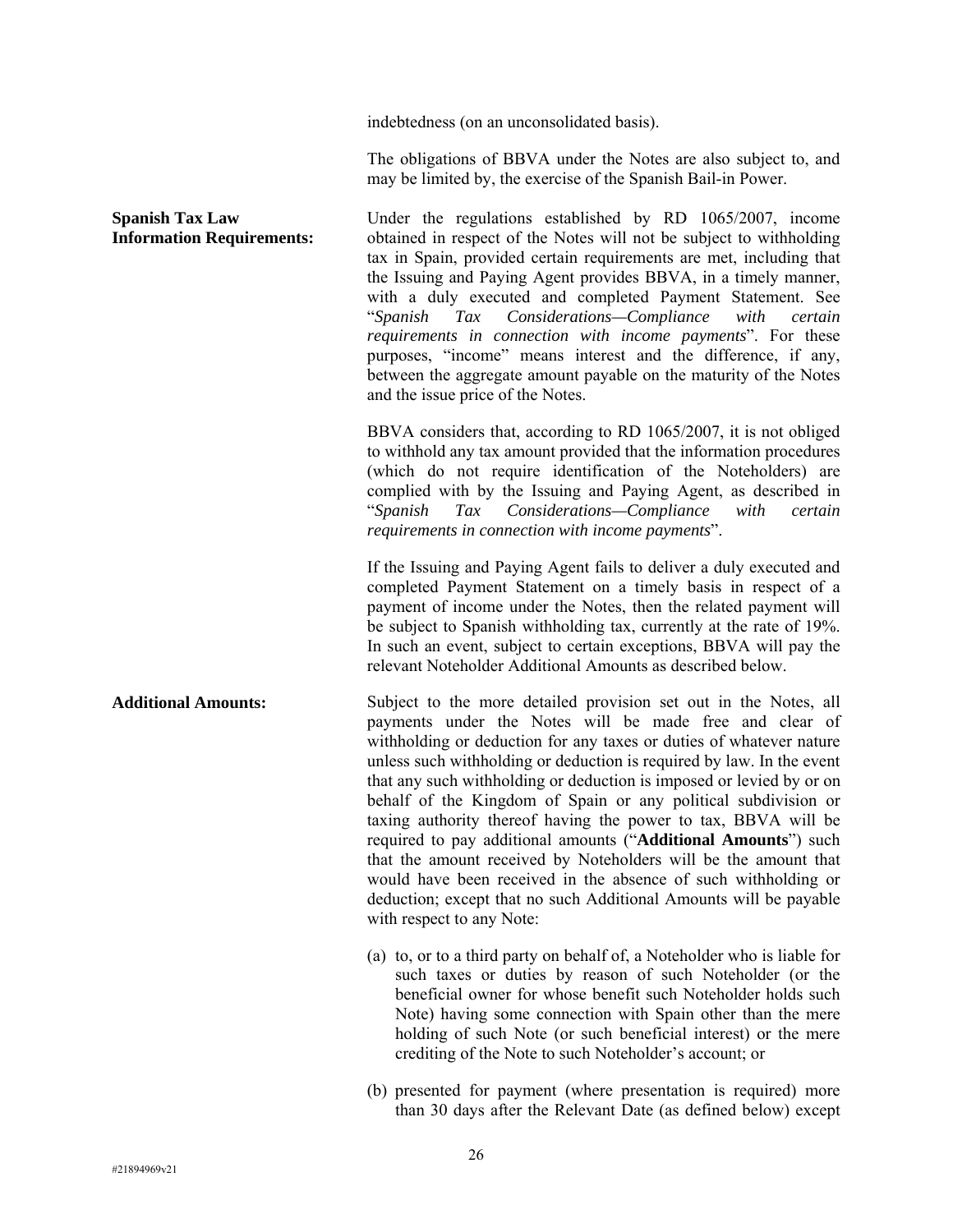to the extent that the Noteholder would have been entitled to Additional Amounts on presenting the same for payment on such thirtieth day assuming that day to have been a business day in such place of presentment; or

- (c) in respect of any tax, assessment or other governmental charge that would not have been imposed but for the failure by the Noteholder or beneficial owner of that Note to comply with certification, information or other reporting requirements concerning the nationality, residence or identity of the Noteholder or beneficial owner of that Note, if compliance is required by statute or by regulation of Spain or of any political subdivision or taxing authority thereof or therein as a precondition to relief or exemption from the tax, assessment or other governmental charge; or
- (d) to, or to a third party on behalf of, individuals resident for tax purposes in Spain, if the Spanish Tax Authorities determine that payments made to such individuals are not exempt from withholding tax and require a withholding to be made; or
- (e) to, or to a third party on behalf of, Spanish resident corporate entities subject to Spanish Corporate Income Tax, if the Spanish Tax Authorities determine that the Notes do not comply with applicable exemption requirements, including those specified in the Reply to the Consultation of the Directorate General for Taxation (*Dirección General de Tributos*) dated July 27, 2004 and require a withholding to be made.

Additional Amounts will also not be paid with respect to any payment to a Noteholder who is a fiduciary, a partnership, a limited liability company or other than the sole beneficial owner of that payment, to the extent that payment would be required by the laws of Spain (or any political subdivision thereof) to be included in the income, for Spanish tax purposes, of a beneficiary or settlor with respect to the fiduciary, a member of that partnership, an interest holder in that limited liability company or a beneficial owner who would not have been entitled to the Additional Amounts had it been the Noteholder.

No Additional Amounts will be paid by BBVA or any paying agent on account of any deduction or withholding from a payment on, or in respect of, the Notes where such deduction or withholding is imposed pursuant to Sections 1471-1474 of the U.S. Internal Revenue Code and the U.S. Treasury regulations thereunder ("**FATCA**") or any agreement with the U.S. Internal Revenue Service in connection with FATCA, any intergovernmental agreement between the United States and Spain or any other jurisdiction with respect to FATCA, or any law, regulation or other official guidance enacted in any jurisdiction implementing, or relating to, FATCA or any intergovernmental agreement.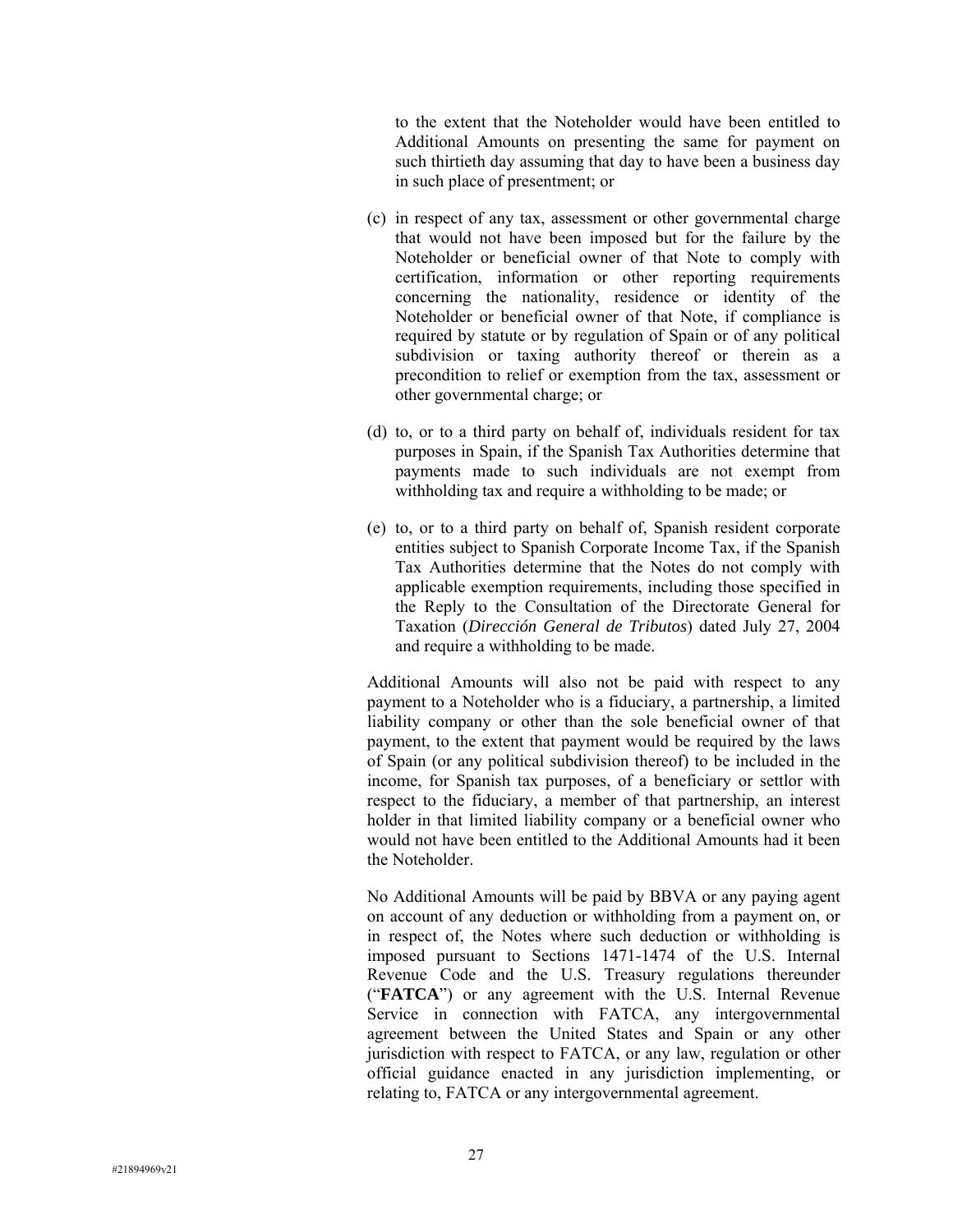|                                                                            | As used above, " <b>Relevant Date</b> " means, in respect of any payment,<br>the date on which such payment first becomes due and payable,<br>except that if the full amount of the moneys payable has not been<br>received by the Issuing and Paying Agent on or prior to such due<br>date, it means the first date on which the full amount of such moneys<br>having been so received and being available for payment to the<br>Noteholders, notice to that effect is duly given to the Noteholders.                                                                                                        |
|----------------------------------------------------------------------------|---------------------------------------------------------------------------------------------------------------------------------------------------------------------------------------------------------------------------------------------------------------------------------------------------------------------------------------------------------------------------------------------------------------------------------------------------------------------------------------------------------------------------------------------------------------------------------------------------------------|
|                                                                            | No comment is made or advice given by BBVA, the Issuing and<br>Paying Agent or any Dealer in respect of taxation matters relating to<br>the Notes and each investor is advised to consult its own<br>professional adviser.                                                                                                                                                                                                                                                                                                                                                                                    |
| <b>Governing Law:</b>                                                      | Save as provided below, the Notes will be governed by, and shall be<br>construed in accordance with, New York law.                                                                                                                                                                                                                                                                                                                                                                                                                                                                                            |
|                                                                            | The status of the Notes will be governed by, and shall be construed<br>in accordance with, the common laws of Spain. The Notes will be<br>issued in accordance with the formalities prescribed by Spanish law.                                                                                                                                                                                                                                                                                                                                                                                                |
| <b>Listing and Trading:</b>                                                | Application has been made to the Irish Stock Exchange for Notes<br>issued under the Program during the period of twelve months after<br>the date of this Listing Prospectus to be admitted to the Official List<br>of the Irish Stock Exchange and to trading on the regulated market<br>of the Irish Stock Exchange. The Program provides that Notes may<br>be listed or admitted to trading, as the case may be, on such other or<br>further stock exchange(s) or markets as may be agreed between<br>BBVA and the relevant Dealer. No Notes may be issued pursuant to<br>the Program on an unlisted basis. |
| Settlement:                                                                | Unless otherwise agreed to, same day basis, in immediately<br>available funds.                                                                                                                                                                                                                                                                                                                                                                                                                                                                                                                                |
| <b>Use of Proceeds:</b>                                                    | The net proceeds from the sale of Notes will be used for the Group's<br>general corporate purposes.                                                                                                                                                                                                                                                                                                                                                                                                                                                                                                           |
| <b>Ratings:</b>                                                            | The Program has been rated by Fitch Ratings España, S.A.U.<br>("Fitch"), Moody's Investors Service España, S.A. ("Moody's")<br>and Standard & Poor's Credit Market Services Europe Limited<br>$("S\&P").$                                                                                                                                                                                                                                                                                                                                                                                                     |
|                                                                            | Ratings are not a recommendation to purchase, hold or sell Notes.<br>Ratings are based on current information furnished to the rating<br>agencies by BBVA and information obtained by the rating agencies<br>from other sources. Because ratings may be changed, superseded or<br>withdrawn as a result of changes in, or unavailability of, such<br>information, a prospective purchaser should verify the current long-<br>term and short-term ratings of BBVA before purchasing Notes.                                                                                                                     |
| <b>Events of Default with respect to</b><br><b>Interest-Bearing Notes:</b> | The occurrence of any of the following shall constitute an "Event of<br><b>Default</b> " with respect to an interest-bearing Note: (i) default in any<br>payment of principal of or interest on an interest-bearing Note at                                                                                                                                                                                                                                                                                                                                                                                   |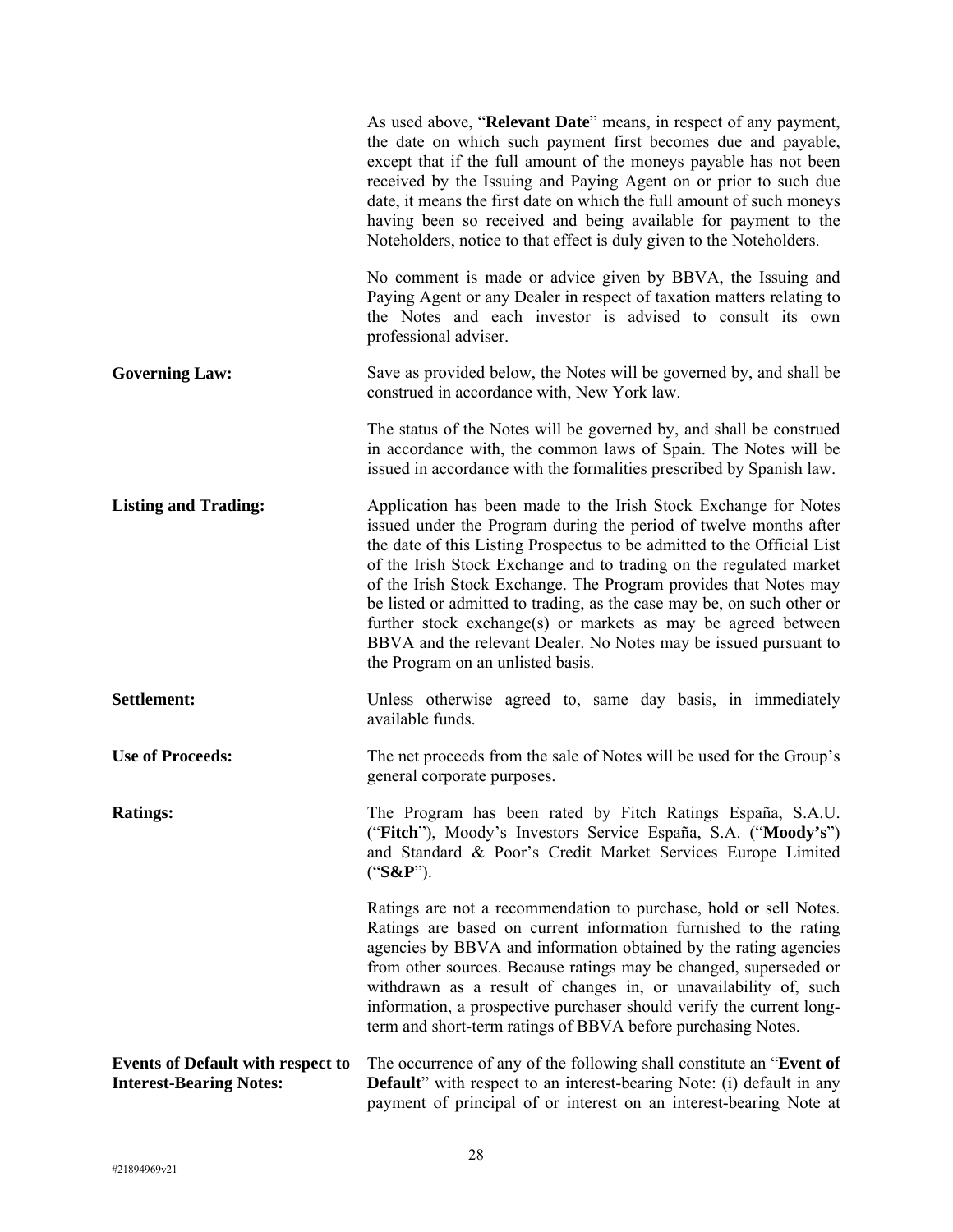maturity, unless there shall have occurred a material disruption in securities settlement, payment or clearance services in Spain, the United Kingdom or the United States, in which case such payment shall be made within a period of three days after when such payment is due at maturity; (ii) BBVA makes any compromise arrangement with its creditors generally including the entering into any form of moratorium with its creditors generally; (iii) a court having jurisdiction shall have entered a decree or order for relief in respect of BBVA in an involuntary case under any applicable bankruptcy, insolvency or other similar law currently or hereafter in effect, or shall have appointed a receiver, administrator, liquidator, custodian, trustee or sequestrator (or similar officer) with respect to the whole or substantially the whole of the assets of BBVA, and any such decree, order or appointment is not removed, discharged or withdrawn within 60 days thereafter; or (iv) BBVA shall commence a voluntary case under any applicable bankruptcy, insolvency or other similar law currently or hereafter in effect, or consent to the entry of an order for relief in an involuntary case under any such law, or consent to the appointment of or taking possession by a receiver, administrator, liquidator, assignee, custodian, trustee or sequestrator (or similar official), with respect to the whole or substantially the whole of the assets of BBVA or make any general assignment for the benefit of creditors.

Upon the occurrence of an Event of Default with respect to an interest-bearing Note, the principal of each obligation evidenced by such interest-bearing Note (together with any interest accrued and unpaid thereon) shall become, without any notice or demand, immediately due and payable.

Notwithstanding the above, any Resolution (as defined below) or Early Intervention (as defined below) with respect to BBVA will not, in and of itself and without regard to any other fact or circumstance, constitute an Event of Default under items (iii) or (iv) set forth above with respect to any interest-bearing Note. In addition, neither (i) a reduction or cancellation, in part or in full, of the Amounts Due on the Notes, or the conversion thereof into another security or obligation of BBVA or another person, in each case as a result of the exercise of the Spanish Bail-in Power by the Relevant Spanish Resolution Authority with respect to BBVA, nor (ii) the exercise of the Spanish Bail-in Power by the Relevant Spanish Resolution Authority with respect to the Notes, will constitute an Event of Default.

In addition, no repayment or payment of Amounts Due on the Notes will become due and payable or be paid after the exercise of the Spanish Bail-in Power by the Relevant Spanish Resolution Authority if and to the extent such amounts have been reduced, converted, cancelled, amended or altered as a result of such exercise.

"**Early Intervention**" means, with respect to BBVA, that any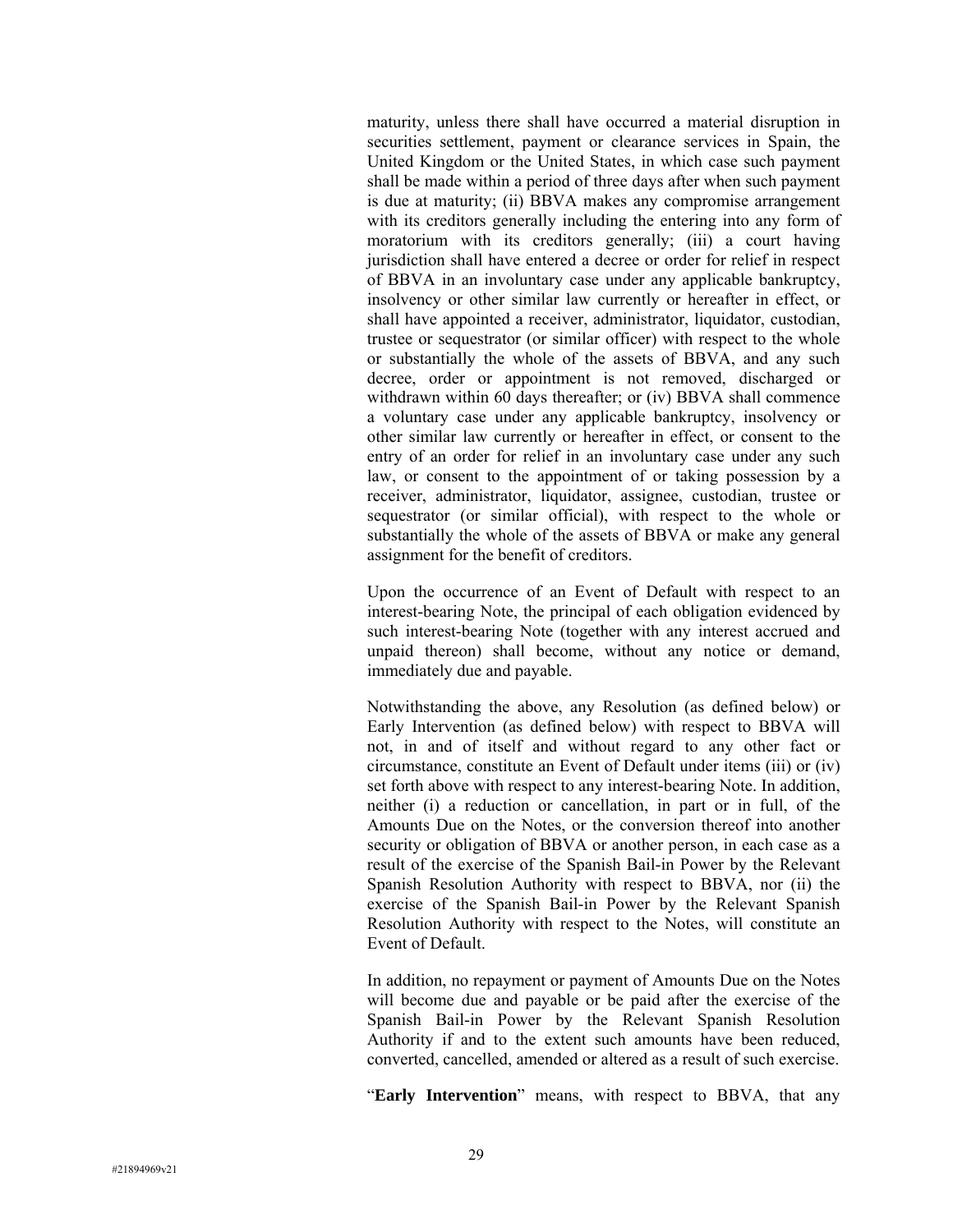Relevant Spanish Resolution Authority or the European Central Bank shall have announced or determined that BBVA has or shall become the subject of an "early intervention" (*actuación temprana*) as such term is defined in Law 11/2015 and SRM Regulation.

"**Resolution**" means, with respect to BBVA, that any Relevant Spanish Resolution Authority shall have announced or determined that BBVA has or shall become the subject of a "resolution" (*resolución*) as such term is defined in Law 11/2015 and SRM Regulation.

Notwithstanding any other term of the Notes, the Amended and Restated Issuing and Paying Agency Agreement or any other agreements, arrangements or understandings between BBVA and any Noteholder, by its acquisition or acceptance of a Note, each Noteholder (which, for these purposes, includes each holder of a beneficial interest in a Note) acknowledges, accepts, consents to and agrees to be bound by: (i) the exercise and effect of the Spanish Bail-in Power by the Relevant Spanish Resolution Authority, which may be imposed with or without any prior notice with respect to the Notes, and may include and result in any of the following, or some combination thereof: (1) the reduction or cancellation of all, or a portion, of the Amounts Due on any Note; (2) the conversion of all, or a portion, of the Amounts Due on any Note into shares, other securities or other obligations of BBVA or another person (and the issue to or conferral on the Noteholder of any such shares, securities or obligations), including by means of an amendment, modification or variation of the terms of any Note; (3) the cancellation of any Note; and (4) the amendment or alteration of the maturity of, or amendment of the amount of interest payable on, any Note, or the date on which the interest becomes payable, including by suspending payment for a temporary period; and (ii) the variation of the terms of any Note or the rights of the Noteholders thereunder or under the Amended and Restated Issuing and Paying Agency Agreement, if necessary, to give effect to the exercise of the Spanish Bail-in Power by the Relevant Spanish Resolution Authority.

In addition, no repayment or payment of Amounts Due on the Notes will become due and payable or be paid after the exercise of the Spanish Bail-in Power by the Relevant Spanish Resolution Authority if and to the extent such amounts have been reduced, converted, cancelled, amended or altered as a result of such exercise.

#### **Agreement with Respect to the Exercise of Spanish Bail-in Power:**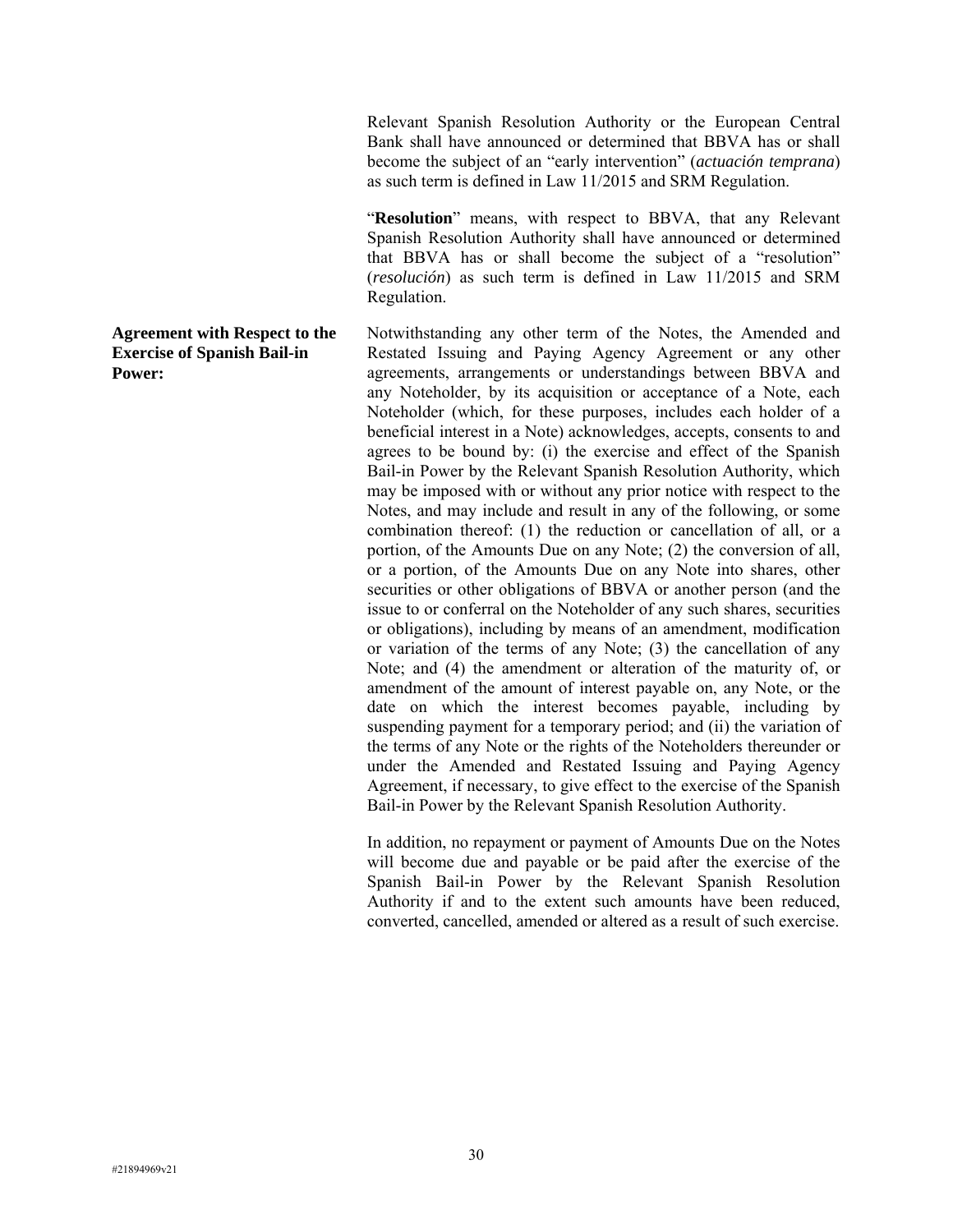#### **BANCO BILBAO VIZCAYA ARGENTARIA, S.A.**

BBVA's predecessor bank, Banco Bilbao Vizcaya, S.A. ("**BBV**"), was incorporated as a limited liability company (a *sociedad anónima* or S.A.) under the Spanish Corporations Law on October 1, 1988. BBVA was formed following the merger of Argentaria, Caja Postal y Banco Hipotecario, S.A. into BBV, which was approved by the shareholders of each entity on December 18, 1999 and registered on January 28, 2000. It conducts its business under the commercial name "BBVA". BBVA is registered with the Commercial Registry of Vizcaya (Spain) under volume 2,083, book 1,545, folio 1, section 3, sheet BI-17- A. It has its registered office at Plaza de San Nicolás 4, Bilbao, Spain, 48005, and operates out of Calle Azul, 4, 28050, Madrid, Spain telephone number +34 (91) 374 6201. BBVA's agent in the U.S. for U.S. federal securities law purposes is Banco Bilbao Vizcaya Argentaria, S.A., New York Branch (1345 Avenue of the Americas, New York, New York 10105 (Telephone: +1-212-728-1660)). BBVA is incorporated for an unlimited term.

## **The Group**

BBVA is the parent company of the Group (comprising BBVA and its consolidated subsidiaries). As of September 30, 2017 the Group was made up of 346 fully consolidated companies and 83 companies consolidated using the equity method.

The Group is a highly diversified financial group, with strengths in the traditional banking businesses of retail banking, asset management, private banking and wholesale banking and maintains business activity in other sectors, such as the insurance, real estate and operational leasing sectors as well as other business activities. It also has a portfolio of investments in some of Spain's leading companies. BBVA is based in Spain and has substantial banking interests in Latin America, the United States, Europe and Asia. The Group had consolidated assets of €690,797 million at September 30, 2017 and net income attributed to parent company of  $\epsilon$ 3,449 million for the nine months ended September 30, 2017.

Additional information about BBVA and its subsidiaries is included in the documents incorporated by reference in this Listing Prospectus.

## **Share Capital**

As of the date of this Listing Prospectus, BBVA's share capital is  $63,267,264,424.20$  represented by a single class of 6,667,886,580 BBVA ordinary shares with a nominal value of  $\epsilon$ 0.49 each, fully subscribed and paid up. BBVA's shares are listed on the Madrid, Barcelona, Bilbao and Valencia Stock Exchanges through the Spanish Automated Quotation System (*Mercado Continuo*). BBVA's shares are also currently listed on the London Stock Exchange, the Mexican Stock Exchange and, through American Depositary Shares ("**ADSs**"), the New York Stock Exchange. Each ADS represents the right to receive one ordinary share.

#### **Board of Directors**

The Board of Directors of BBVA is currently comprised of 13 members. The business address of the Directors of BBVA is Calle Azul, 4, 28050 Madrid.

BBVA may, from time to time, enter into transactions in the ordinary course of its business, and on an arm's-length basis, with the Directors.

BBVA's Board of Directors Regulations include rules which are designed to prevent situations where a potential conflict of interest may arise. These Regulations provide, among other matters, that Directors with a potential conflict of interest may not participate in meetings at which those situations are being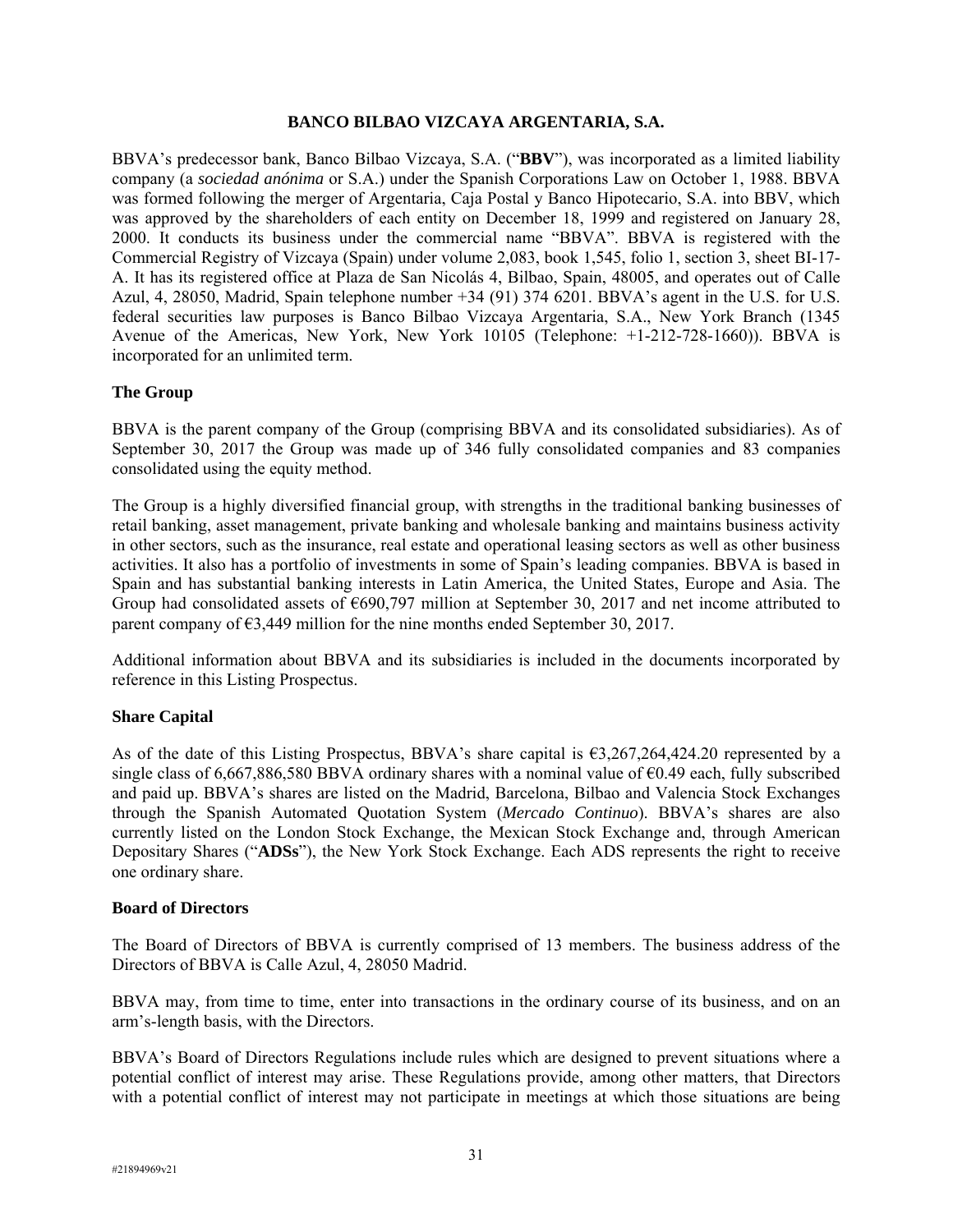considered. Accordingly, there are no potential conflicts of interest between the private interests or other duties of the Directors and their duties to BBVA.

The following table sets forth the names of the members of the Board of Directors as of the date of this Listing Prospectus, their current positions and their present principal outside occupation and employment history.

| <b>Name</b>                                                            | <b>Current</b><br><b>Position</b> | <b>Present Principal Outside Occupation and Employment</b><br>$History(*)$                                                                                                                                                                                                                                                                                                                                                                                                                                                                       |
|------------------------------------------------------------------------|-----------------------------------|--------------------------------------------------------------------------------------------------------------------------------------------------------------------------------------------------------------------------------------------------------------------------------------------------------------------------------------------------------------------------------------------------------------------------------------------------------------------------------------------------------------------------------------------------|
| Francisco González<br>Rodríguez $(1)$                                  | Chairman                          | Group Executive Group Executive Chairman of BBVA, since January 2000;<br>Director of Grupo Financiero BBVA Bancomer, S.A. de C.V.<br>and BBVA Bancomer S.A., Institución de Banca Múltiple,<br>Grupo Financiero BBVA Bancomer.                                                                                                                                                                                                                                                                                                                   |
| <b>Carlos Torres</b><br>$Vila^{(1)(6)}$                                | Officer                           | Chief Executive Chief Executive Officer of BBVA, since May 4, 2015.<br>Chairman of the Technology and Cybersecurity Committee<br>since March 31, 2016. Director of Grupo Financiero BBVA<br>Bancomer, S.A. de C.V. and BBVA Bancomer S.A.,<br>Institución de Banca Múltiple, Grupo Financiero BBVA<br>Bancomer. He started at BBVA in September 2008 holding<br>senior management posts such as Head of Digital Banking<br>from March 2014 to May 2015 and BBVA Strategy &<br>Corporate Development Director from January 2009 to March<br>2014. |
| Tomás Alfaro<br>Drake $^{(2)(3)(4)(6)}$                                | Independent<br>Director           | Chairman of the Appointments Committee of BBVA since<br>May 25, 2010. Director of Internal Development and Professor<br>in the Finance department of Universidad Francisco de<br>Vitoria.                                                                                                                                                                                                                                                                                                                                                        |
| José Miguel Andrés<br>Torrecillas <sup><math>(2)(3)(5)(7)</math></sup> | Independent<br>Director           | Chairman of the Audit and Compliance Committee of BBVA<br>since May 4, 2015. Chairman of Ernst & Young Spain from<br>2004 to 2014, where he has been partner since 1987 and has<br>also held a series of senior offices, including Director of the<br>Banking Group from 1989 to 2004 and Managing Director of<br>the Audit and Advisory practices at Ernst & Young Italy and<br>Portugal from 2008 to 2013.                                                                                                                                     |
| José Antonio<br>Fernández<br>$Rivero^{(1)(4)(6)}$                      | External<br>Director              | Was appointed Group General Manager until January 2003.<br>He was the Director representing BBVA on the Boards of<br>Telefónica, Iberdrola, and of Banco de Crédito Local, and<br>Chairman of Adquira.                                                                                                                                                                                                                                                                                                                                           |
| Belén Garijo<br>López <sup>(2)(4)</sup>                                | Independent<br>Director           | Chairman of the Remuneration Committee of BBVA since<br>May 31, 2017. Member of the Executive Board of Merck<br>Group and CEO of Merck Healthcare, member of the Board of<br>Directors of L'Oréal and Chair of the International Executive<br>Committee of PhRMA, ISEC (Pharmaceutical Research and                                                                                                                                                                                                                                              |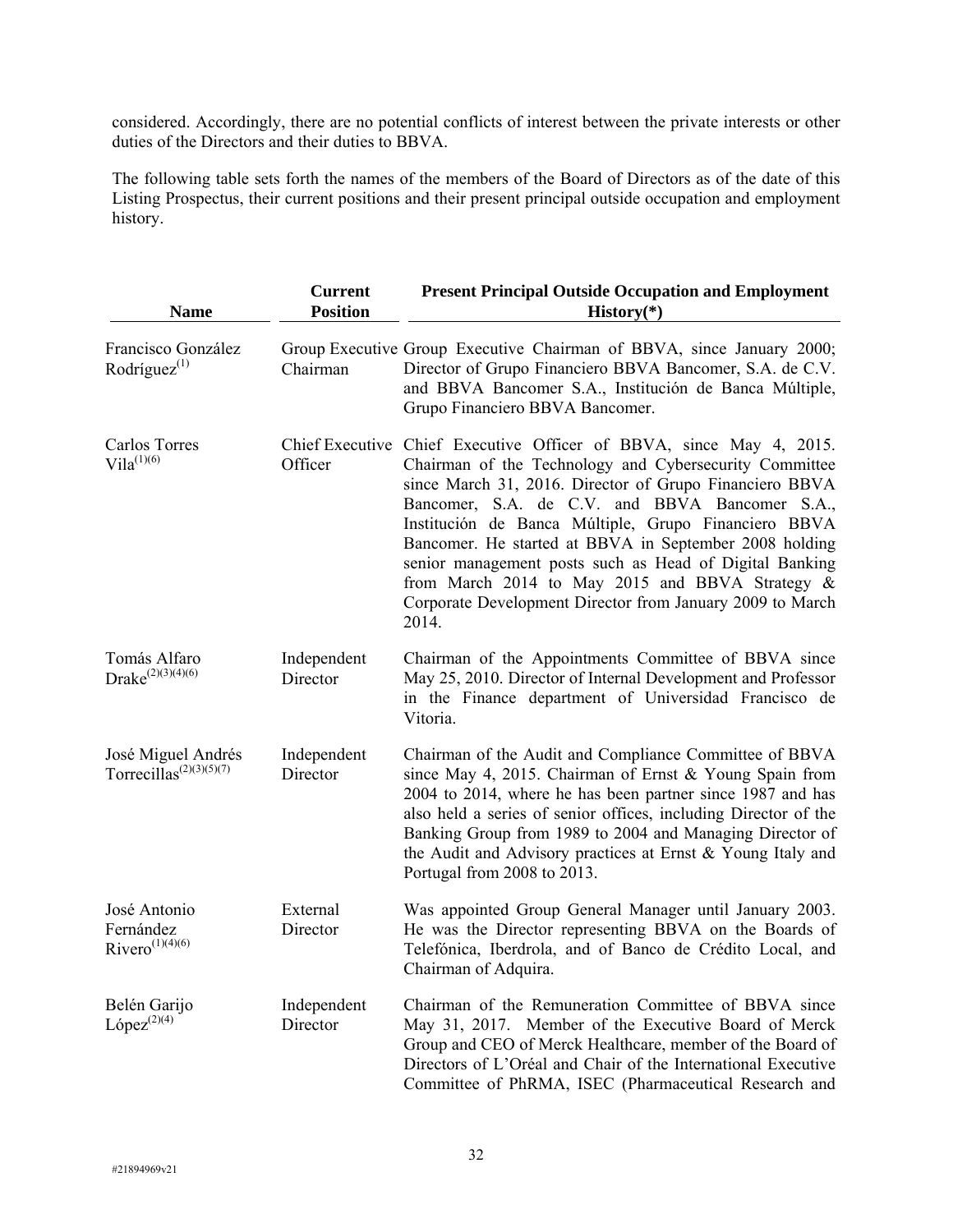| <b>Name</b>                                          | <b>Current</b><br><b>Position</b> | <b>Present Principal Outside Occupation and Employment</b><br>$History(*)$                                                                                                                                                                                                                                                                                                                                                                                                                                                                             |
|------------------------------------------------------|-----------------------------------|--------------------------------------------------------------------------------------------------------------------------------------------------------------------------------------------------------------------------------------------------------------------------------------------------------------------------------------------------------------------------------------------------------------------------------------------------------------------------------------------------------------------------------------------------------|
|                                                      |                                   | Manufacturers of America).                                                                                                                                                                                                                                                                                                                                                                                                                                                                                                                             |
| José Manuel<br>González-Páramo<br>Martínez-Murillo   | Executive<br>Director             | Executive Director of BBVA since May 29, 2013. Head of<br>BBVA's Global Economics, Regulation and Public Affairs.<br>Member of the European Central Bank (ECB) Governing<br>Council and Executive Committee from 2004 to 2012.<br>Chairman of European DataWarehouse GmbH since 2013.                                                                                                                                                                                                                                                                  |
| Sunir Kumar<br>Kapoor <sup>(6)</sup>                 | Independent<br>Director           | President and CEO of UBmatrix Inc from 2005 to 2011.<br>Executive Vice President and CMO of Cassatt Corporation<br>from 2004 to 2005. Oracle Corporation, Vice President<br>Collaboration Suite from 2002 to 2004. Founder and CEO of<br>Tsola Inc from 1999 to 2001. President and CEO of E-Stamp<br>Corporation from 1996 to 1999. Vice President of Strategy,<br>Marketing and Planning of Oracle Corporation from 1994 to<br>1996. Currently, he is independent advisor and director of<br>LogTrust Technology, Inc. and of Stratio Big Data, Inc. |
| Carlos Loring<br>Martínez de<br>Irujo $^{(1)(4)(5)}$ | External<br>Director              | Was Partner of J&A Garrigues, from 1977 to 2004, where he<br>has also held a series of senior offices, including Director of<br>M&A Department, Director of Banking and Capital Markets<br>Department and member of its Management Committee.                                                                                                                                                                                                                                                                                                          |
| Lourdes Máiz<br>$Carro^{(2)(3)(4)}$                  | Independent<br>Director           | Was Secretary of the Board of Directors and Director of Legal<br>Services at Iberia, Líneas Aéreas de España from 2001 until<br>2016. Joined the Spanish State Counsel Corps (Cuerpo de<br>Abogados del Estado) and from 1992 until 1993 she was<br>Deputy to the Director in the Ministry of Public<br>Administration. From 1993 to 2001 she held various senior<br>positions in the Public Administration.                                                                                                                                           |
| José Maldonado<br>$Ramos^{(1)(3)(5)}$                | External<br>Director              | Was appointed Director and General Secretary of BBVA in<br>January 2000. Took early retirement as Bank executive in<br>December 2009.                                                                                                                                                                                                                                                                                                                                                                                                                  |
| Juan Pi Llorens <sup>(2)(5)(6)</sup>                 | Independent<br>Director           | Chairman of the Risk Committee of BBVA since May 31,<br>2017. Had a professional career at IBM holding various senior<br>posts at a national and international level, including Vice<br>President for Sales at IBM Europe, Vice President of<br>Technology & Systems Group at IBM Europe and Vice<br>President of the Financial Services Sector at GMU (Growth<br>Markets Units) in China. He was executive President of IBM<br>Spain.                                                                                                                 |
| Susana Rodríguez<br>Vidarte $^{(1)(3)(5)}$           | External<br>Director              | Holds a Chair in Strategy at the Faculty of Economics and<br>Business Sciences at Universidad de Deusto. Doctor in<br>Economics and Business Sciences from Universidad de                                                                                                                                                                                                                                                                                                                                                                              |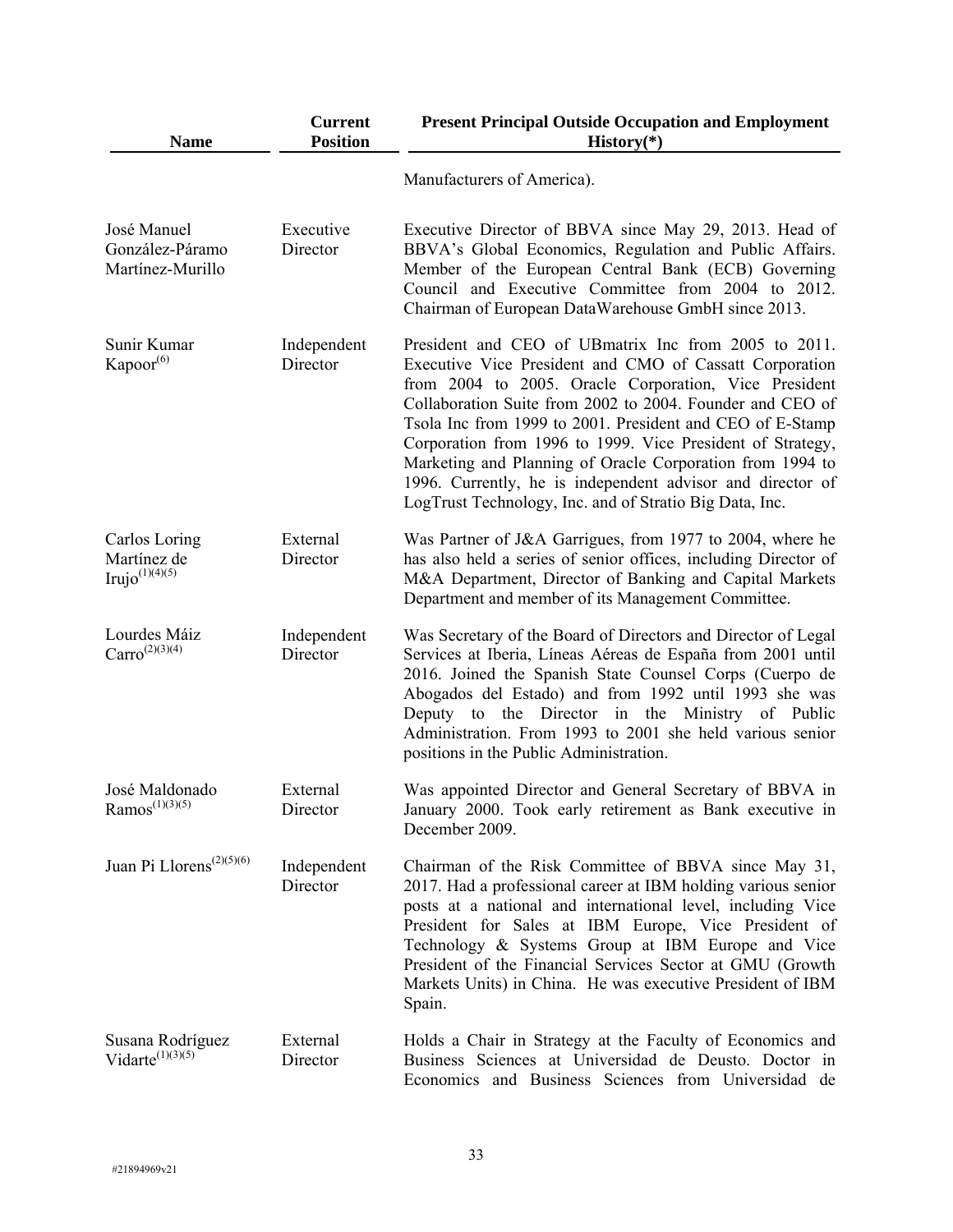|             | Current         | <b>Present Principal Outside Occupation and Employment</b> |
|-------------|-----------------|------------------------------------------------------------|
| <b>Name</b> | <b>Position</b> | $History(*)$                                               |

Deusto.

- (\*) Where no date is provided, the position is currently held.
- (1) Member of the Executive Committee.
- (2) Member of the Audit and Compliance Committee.
- (3) Member of the Appointments Committee.
- (4) Member of the Remuneration Committee.
- (5) Member of the Risk Committee.
- (6) Member of the Technology and Cybersecurity Committee.
- (7) Lead Director.

#### **Major Shareholders**

As of October 10, 2017, Blackrock, Inc. communicated that it held an indirect interest of 5.939% in BBVA's share capital. As at December 31, 2017 no other person, corporation or government beneficially owned, directly or indirectly, 5% or more of BBVA's share capital. BBVA's major shareholders do not have voting rights which are different from those held by the rest of its shareholders. To the extent known to BBVA, BBVA is not controlled, directly or indirectly, by any other corporation, government or any other natural or legal person.

As of December 31, 2017, there were 891,453 registered holders of BBVA's shares, with an aggregate of 6,667,886,580 shares, of which 575 shareholders with registered addresses in the United States held a total of 1,381,253,917 shares (including shares represented by ADSs). Since certain of such shares and ADSs are held by nominees, the foregoing figures are not representative of the number of beneficial holders.

#### **Legal Proceedings**

The Group operates in an increasingly regulated and litigious environment with a potential exposure to liability and other costs, which may not be easy to estimate. In this environment, the entities of the Group are party to legal actions, arising from the ordinary course of business, in a number of jurisdictions (including, among others, Spain, Mexico and the United States). While we cannot predict the outcome of these proceedings, according to the procedural status of these proceedings and our assessment of these matters, BBVA believes that, except as described below with respect to mortgage "floor" clauses, none of such proceedings, individually or in the aggregate, if resolved adversely, would result in a material adverse effect on the Group's financial position, results of operations or liquidity. The Group's management believes that adequate provisions have been made in respect of such legal proceedings, and considers that the possible contingencies that may arise from such ongoing lawsuits are not material.

#### *"Floor" Clauses*

On May 9, 2013, the Spanish Supreme Court issued a definitive ruling, rendered on a collective claim brought against BBVA among others, proclaiming the invalidity of "floor" clauses limiting the interest rates in mortgage loans with consumers (commonly referred to as "*cláusulas suelo*") provided such clauses did not comply with certain requirements of material transparency set forth in the referred ruling. The Spanish Supreme Court also ruled that there were no grounds for the refund of the amounts collected by the lenders pursuant to those clauses prior to May 9, 2013.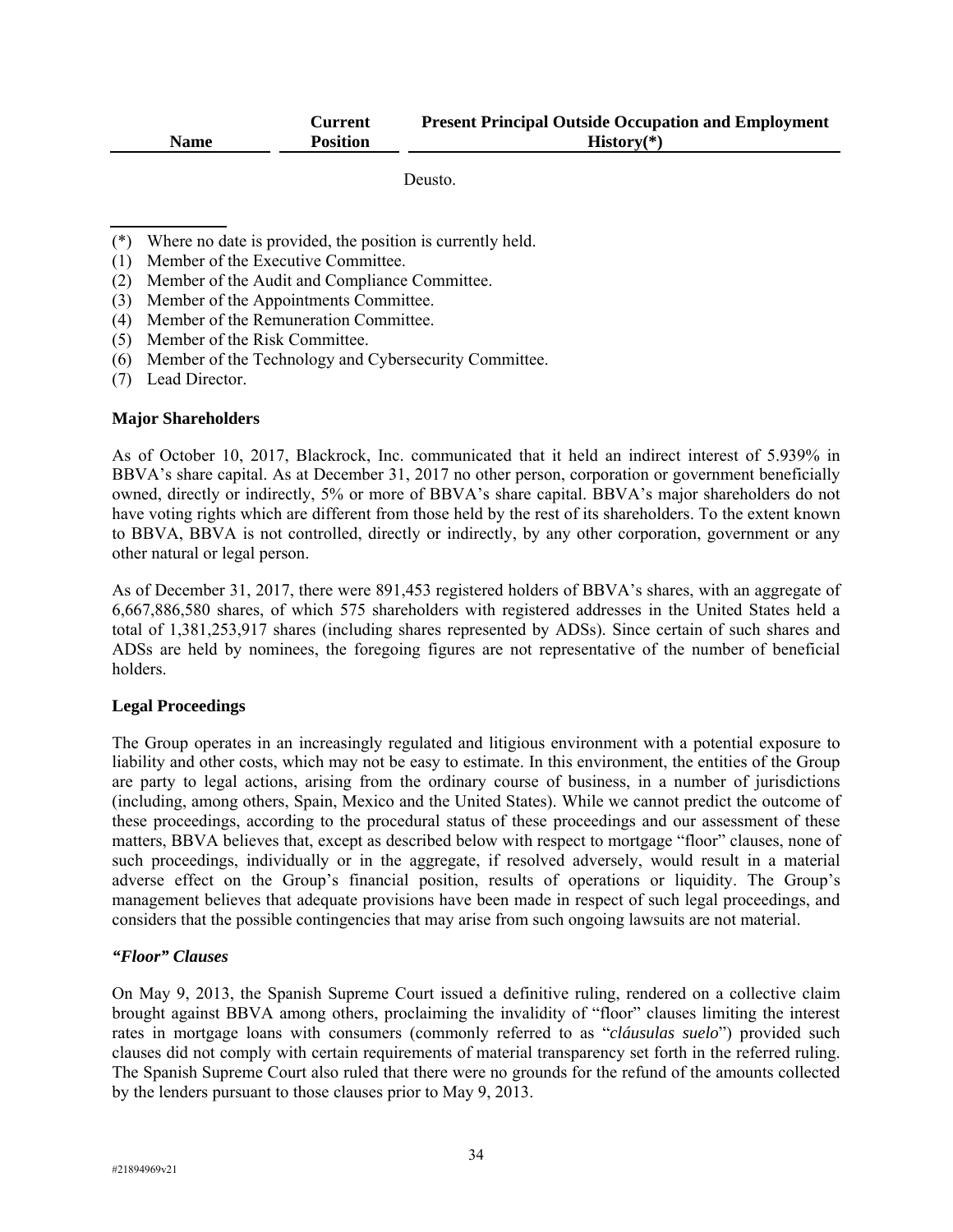In compliance with this ruling and as communicated to the market on June 12, 2013, BBVA eliminated or deprived of effect "floor" clauses in all mortgage loans with consumers since May 9, 2013.

Following the ruling of the Spanish Supreme Court, the Provincial Court of Alicante asked the Court of Justice of the European Union (the "**CJEU**") to determine whether the limited retroactivity of the decision of the Spanish Supreme Court (which, as indicated above, had no impact on amounts collected by the lenders pursuant to "floor" clauses prior to May 9, 2013) was compatible with Council Directive 93/13/EEC of April 5, 1993, on unfair terms in consumer contracts ("**Directive 93/13/EEC**"). In July 2016, while the CJEU decision was still pending, BBVA estimated that the maximum amount subject to any potential claims, should the CJEU decide that the Supreme Court of Spain's decision was not compatible with Directive 93/13/EEC, would be approximately  $\epsilon$ 1.2 billion, indicating that the actual impact would probably be lower, based on past experiences.

On December 21, 2016, the CJEU's decision was published. In its judgment, the CJEU stated that national case law setting time limits for the refund of amounts arising from the invalidity of an unfair term in a contract is contrary to Article 6(1) of Directive 93/13/EEC.

In connection with the preparation of its consolidated financial statements for the year ended December 31, 2016, BBVA analyzed as of the relevant balance sheet date its portfolio of mortgage loans to consumers in which there were "floor" clauses and recorded a provision of  $E$ 577 million to cover the contingencies that may arise in connection with claims related to the legality of such clauses. This provision may be revised in future periods based on the evolution of such claims and other facts and circumstances as of the related reporting date.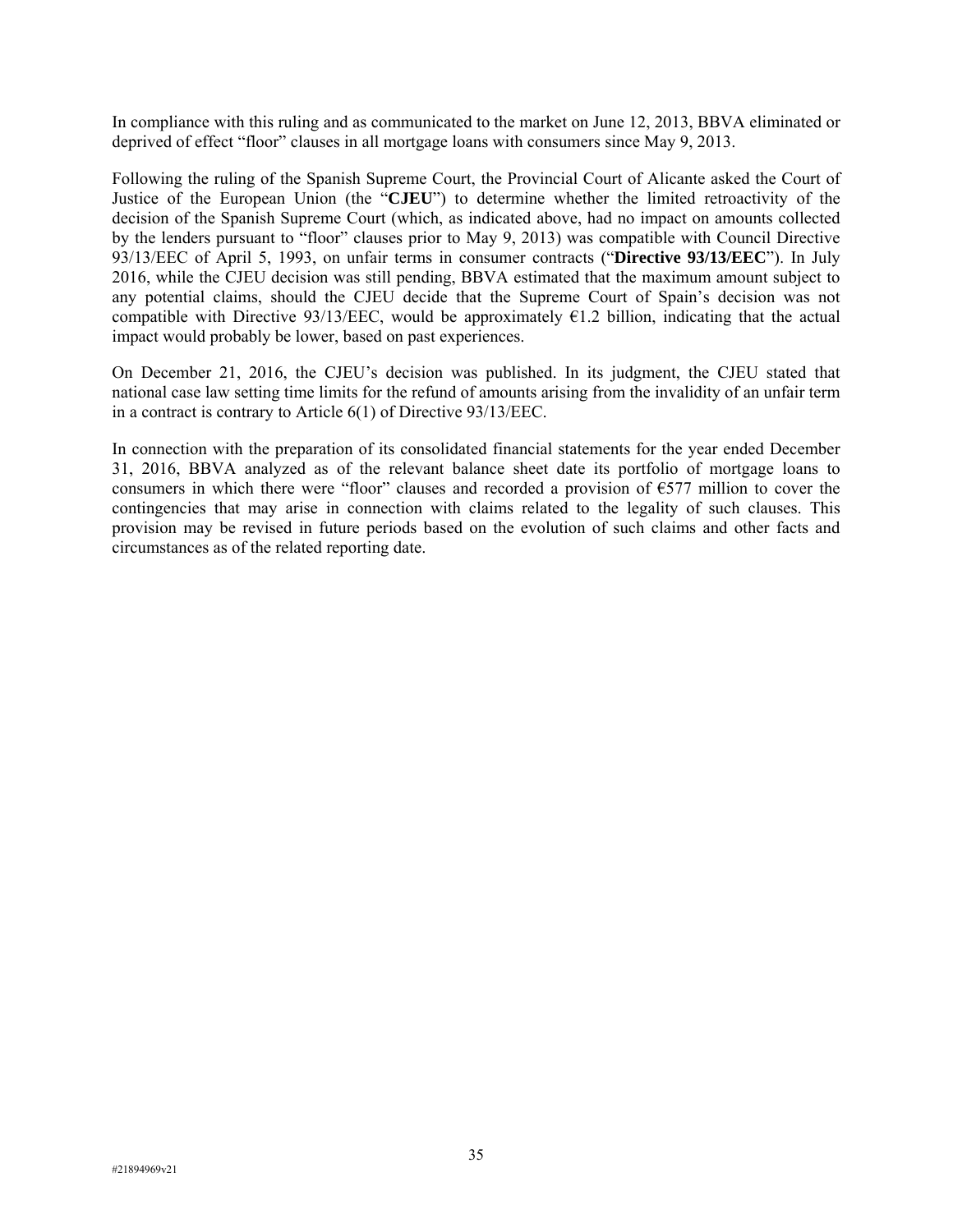## **CERTAIN INFORMATION IN RESPECT OF THE NOTES**

## **Key Information**

The persons involved in the Program and the capacities in which they act are specified at the end of this Listing Prospectus.

The net proceeds from the sale of Notes will be used for the Group's general corporate purposes.

#### **Information Concerning the Securities to be Admitted to Trading**

## **Total Amount of Notes Admitted to Trading**

The aggregate amount of each issue of Notes will be set out in the applicable Final Terms.

The maximum aggregate principal amount of Notes which may be outstanding under the Program at any one time is U.S.\$10,000,000,000. The maximum amount of the Program may be increased from time to time.

The international security identification number and the committee on uniform securities identification procedures number of each issue of Notes will be specified in the relevant Final Terms.

## **Governing Law**

The Notes (other than the status thereof) will be governed by, and construed in accordance with, New York law.

The status of the Notes will be governed by, and construed in accordance with, the common laws of Spain. The Notes will be issued in accordance with the formalities prescribed by Spanish law.

## **Form of the Notes**

Each Note will be evidenced by a Master Note registered in the name of the nominee of DTC. The Master Note will be in the form found on page 41 of this Listing Prospectus. Each Master Note representing Notes issued in book-entry form will be deposited with the Issuing and Paying Agent as a subcustodian for DTC or its successors. DTC will record, by appropriate entries on its book-entry registration and transfer system, the respective amounts payable in respect of Book-Entry Notes. Payments by DTC participants to purchasers for whom a DTC participant is acting as an agent in respect of Book-Entry Notes will be governed by the standing instructions and customary practices under which securities are held at DTC through DTC participants.

## **Status of the Notes**

The Notes will constitute direct, unconditional, unsubordinated and unsecured obligations of BBVA. Each of the Notes will be issued as separate and independent obligations of BBVA and, upon the insolvency (*concurso de acreedores*) of BBVA, in accordance with and to the extent permitted by the Insolvency Law and other applicable laws relating to or affecting the enforcement of creditors' rights in Spain (including, without limitation, Additional Provision 14.2 of Law 11/2015), the payment obligations of BBVA under the Notes with respect to claims for principal (which claims will constitute ordinary claims (*créditos ordinarios*)) will rank: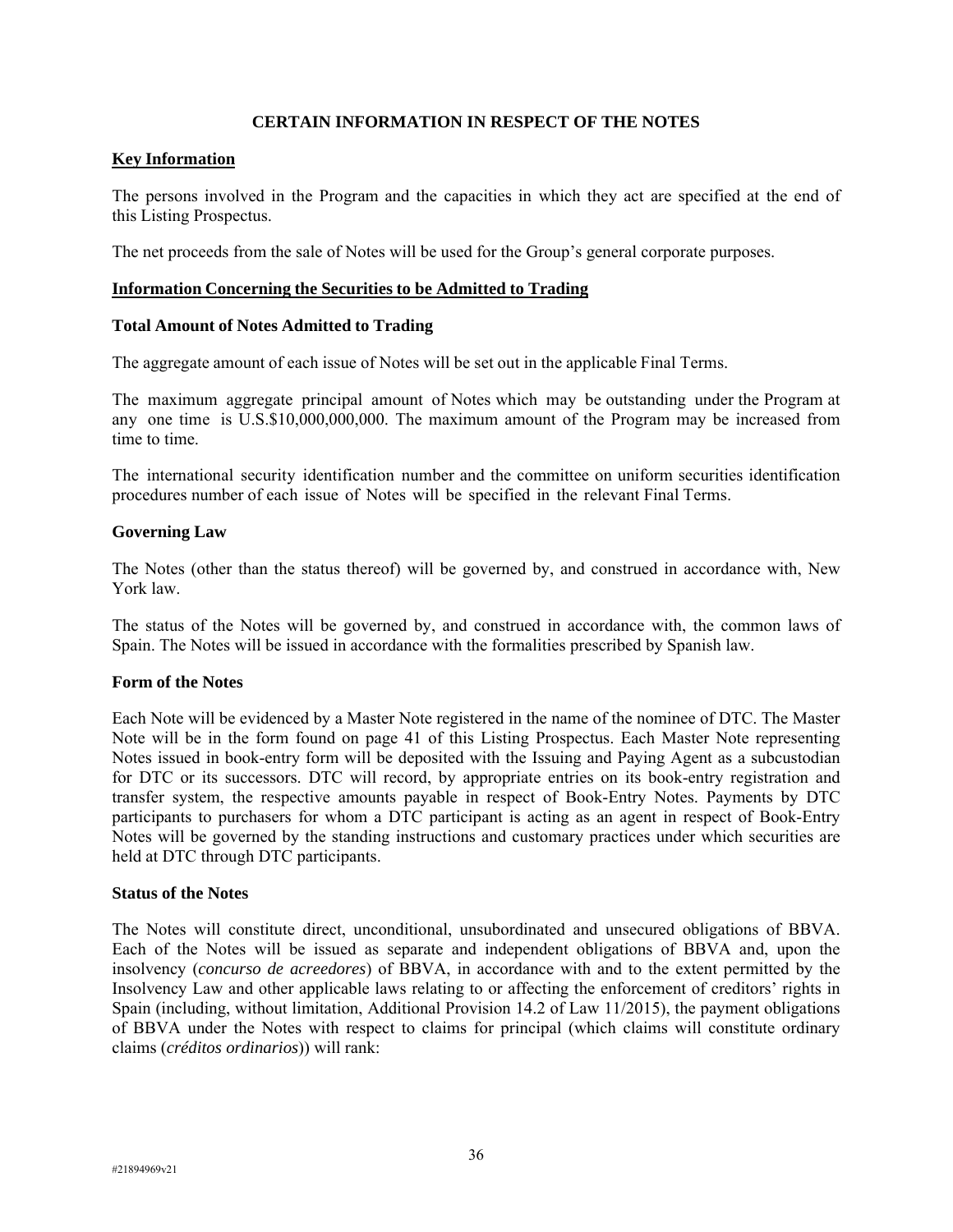- (i) junior to any (a) privileged claims (*créditos privilegiados*) (which shall include, among other claims, any claims in respect of deposits for the purposes of Additional Provision 14.1 of Law 11/2015) and (b) claims against the insolvency estate (*créditos contra la masa*);
- (ii) *pari passu* without any preference or priority among themselves and with all other Senior Preferred Obligations; and
- (iii) senior to (a) any Senior Non-Preferred Obligations and (b) all subordinated obligations of or claims against BBVA (*créditos subordinados*), present and future;

such that any claim for principal in respect of the Notes will be satisfied, as appropriate, only to the extent that all claims ranking senior to it have first been satisfied in full and then *pro rata* with any claims ranking *pari passu* with it, as provided above.

Pursuant to Article 59 of the Insolvency Law, the further accrual of interest shall be suspended from the date of declaration of the insolvency of BBVA. Claims in respect of interest on the Notes expressly or implicitly accrued but unpaid as of the commencement of any insolvency procedure in respect of BBVA shall constitute subordinated claims against BBVA ranking in accordance with the provisions of Article 92 of the Insolvency Law (including, without limitation, junior to claims on account of principal in respect of contractually subordinated obligations of BBVA, unless otherwise provided by the Insolvency Law).

The obligations of BBVA under the Notes are also subject to, and may be limited by, the exercise of the Spanish Bail-in Power.

# **Maturity**

The Maturity Date applicable to each issue of Notes will be specified in the relevant Final Terms. The Maturity Date of an issue of Notes may not be less than one day or more than 364 days from (and including) the date of issue to (but excluding) the maturity date, but with no unilateral right to roll over or extend.

## **Yield Basis**

Notes may be issued on the basis that they will be interest bearing or they may be issued at a discount (in which case they will not bear interest). The yield basis in respect of Notes bearing interest at a fixed rate will be set out in the relevant Final Terms.

## **Authorizations and Approvals**

BBVA has obtained or will obtain from time to time all necessary consents, approvals and authorizations in connection with the issue and performance of the Notes.

## **Listing and Trading**

Application has been made to the Irish Stock Exchange for Notes issued under the Program during the period of twelve months after the date of this Listing Prospectus to be admitted to the Official List of the Irish Stock Exchange and to trading on the regulated market of the Irish Stock Exchange. The Program provides that Notes may be listed or admitted to trading, as the case may be, on such other or further stock exchange(s) or markets as may be agreed between BBVA and the relevant Dealer. No Notes may be issued on an unlisted basis. The Bank of New York Mellon, with address at One Canada Square, London E14 5AL, United Kingdom, is the Issuing and Paying Agent in respect of the Notes.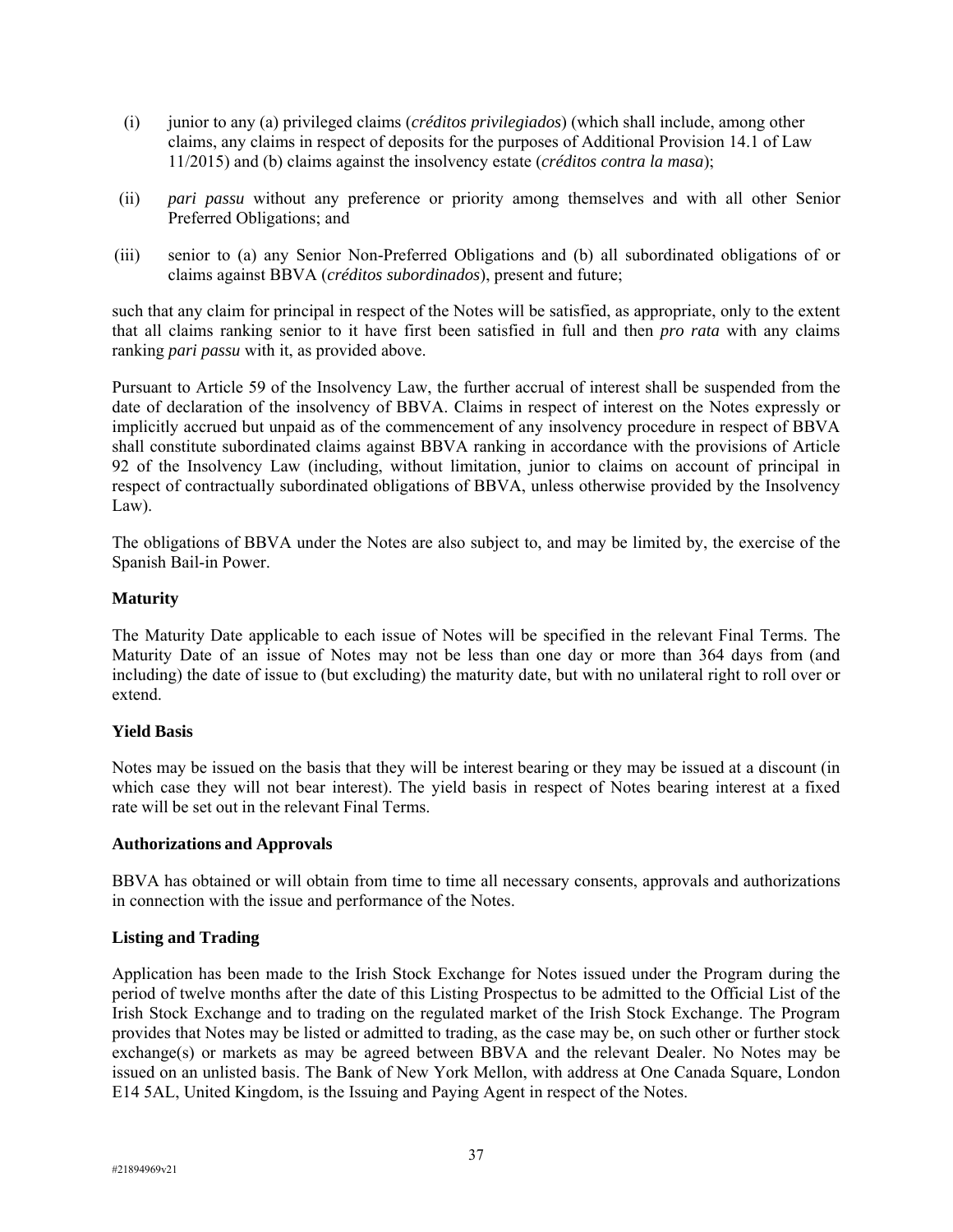#### **Expense of the Admission to Trading**

An estimate of the expenses in relation to the admission to trading of each issue of Notes will be specified in the relevant Final Terms.

#### **Additional Information**

The legal advisers and capacity in which they act are specified at the end of this Listing Prospectus.

The credit ratings assigned to the Notes to be issued under the Program will be set out in the relevant Final Terms.

*A rating, which is based on current information furnished to the rating agencies by BBVA, is not a recommendation to buy, sell or hold securities and may be subject to suspension, charge or withdrawal at any time by the assigning rating agency as a result of changes in, or unavailability of, such information. Prospective purchasers should verify the current long-term and short-term ratings of BBVA before purchasing Notes.*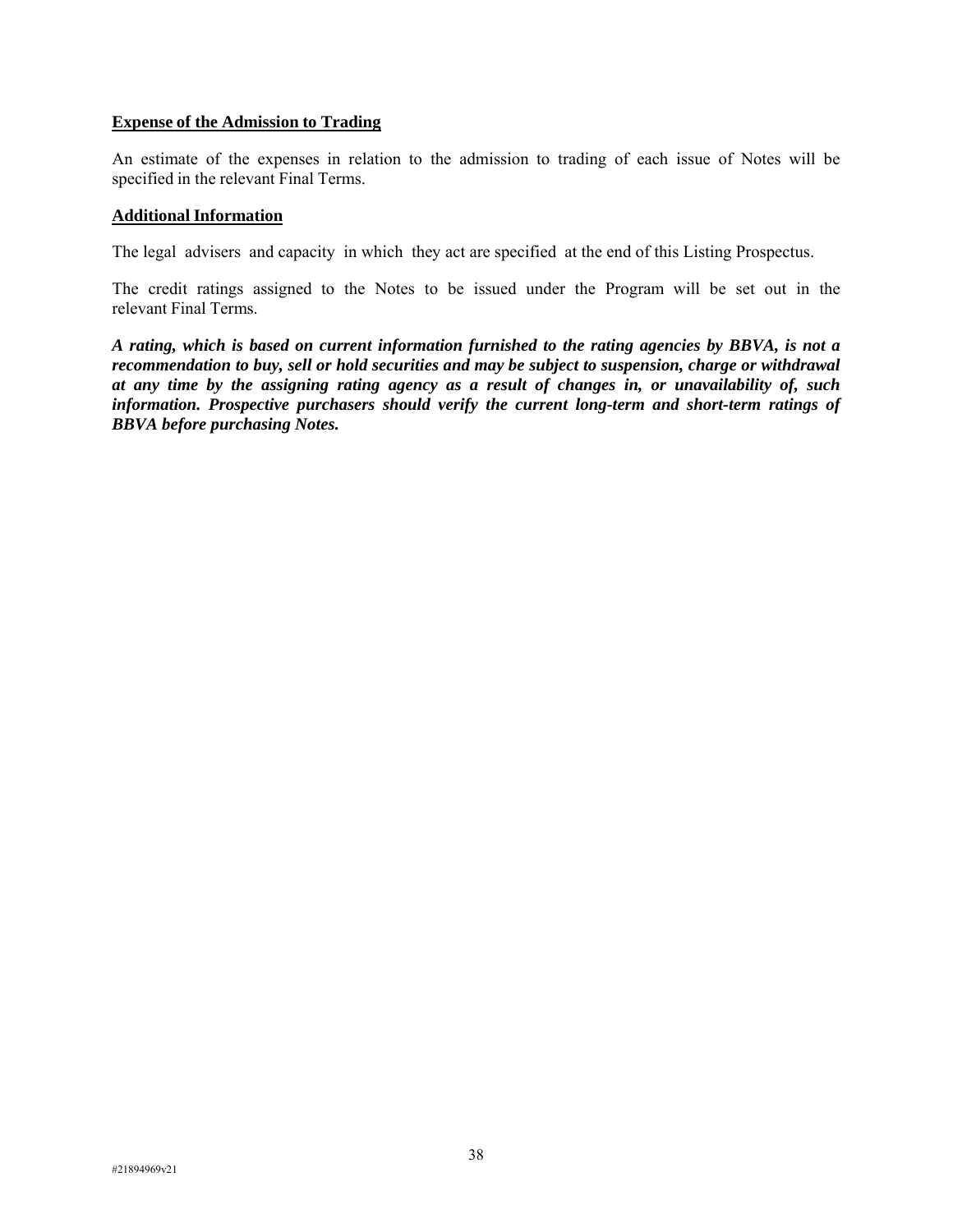#### **FORM OF NOTES**

#### The Depository Trust Company

#### A subsidiary of The Depository Trust & Clearing Corporation

# **CORPORATE COMMERCIAL PAPER – MASTER NOTE**

l

#### (Date of Issuance)

Banco Bilbao Vizcaya Argentaria, S.A. (the "**Issuer**"), for value received, hereby promises to pay to Cede & Co., as nominee of The Depository Trust Company, or to registered assigns: (i) the principal amount, together with unpaid accrued interest thereon, if any, on the maturity date of each obligation identified on the records of the Issuer (the "**Underlying Records**") as being evidenced by this Master Note, which Underlying Records are maintained by The Bank of New York Mellon (the "**Issuing and Paying Agent**"); (ii) interest on the principal amount of each such obligation that is payable in installments, if any, on the due date of each installment, as specified on the Underlying Records; and (iii) the principal amount of each such obligation that is payable in installments, if any, on the due date of each installment, as specified on the Underlying Records. Interest shall be calculated at the rate and according to the calculation convention specified on the Underlying Records. Payments shall be made by wire transfer to the registered owner from the Issuing and Paying Agent without the necessity of presentation and surrender of this Master Note.

REFERENCE IS HEREBY MADE TO THE FURTHER PROVISIONS OF THIS NOTE SET FORTH ON THE REVERSE HEREOF AND IN SCHEDULES A AND B HERETO WHICH ARE HEREBY INCORPORATED TO THIS MASTER NOTE AND MADE FULLY A PART HEREOF.

This Master Note is a valid and binding obligation of the Issuer.

Not Valid Unless Countersigned for Authentication by the Issuing and Paying Agent.

(Issuing and Paying Agent) (Issuer)

The Bank of New York Mellon Banco Bilbao Vizcaya Argentaria, S.A.

(Authorized Countersignature) (Authorized Signature)

By:  $By:$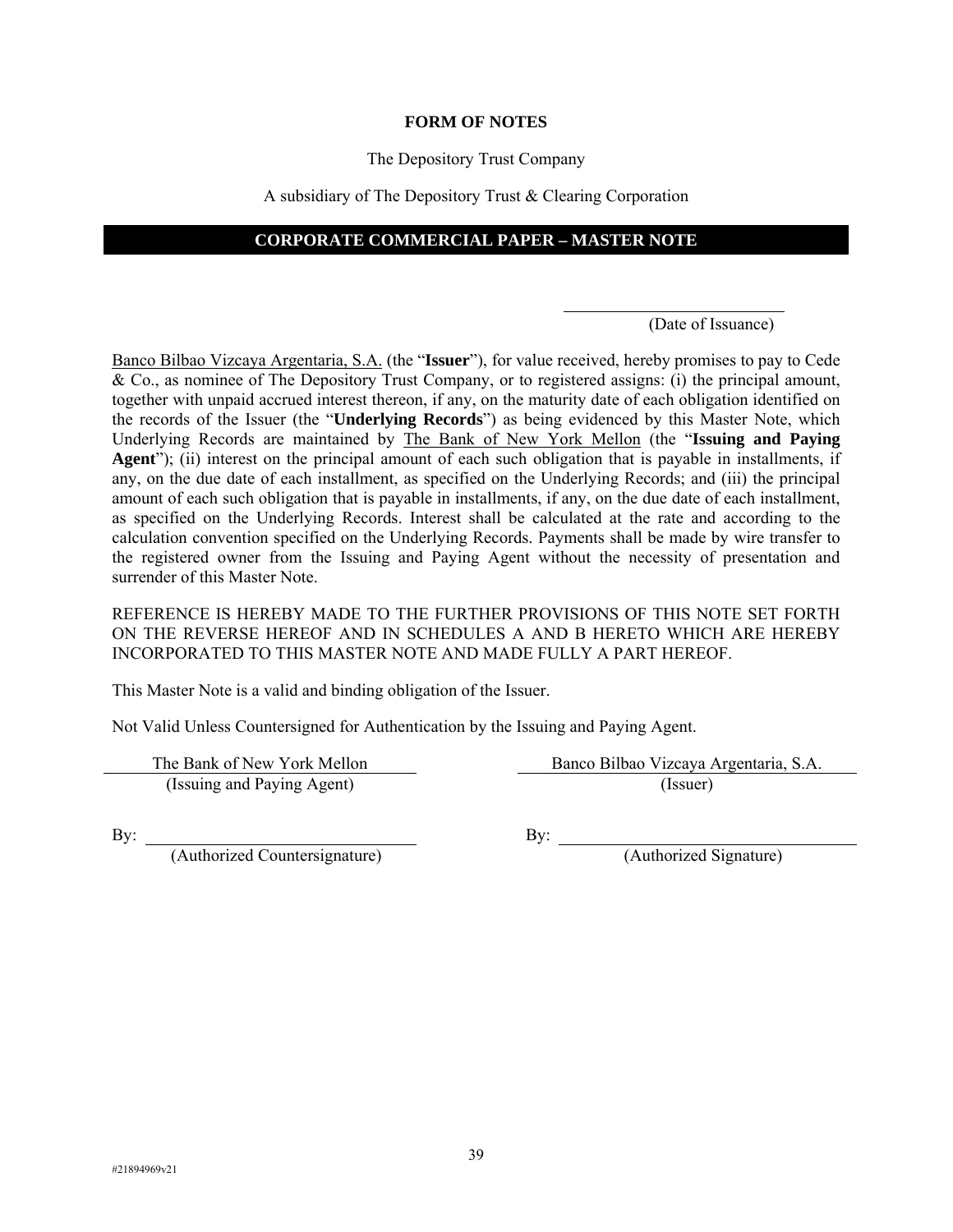## (Reverse Side of Note)

At the request of the registered owner, the Issuer shall promptly issue and deliver one or more separate note certificates in registered form evidencing each obligation evidenced by this Master Note. As of the date any such note certificate or certificates are issued, the obligations which are evidenced thereby shall no longer be evidenced by this Master Note.

FOR VALUE RECEIVED, the undersigned hereby sells, assigns, and transfers unto

(Name, Address, and Taxpayer Identification Number of Assignee)

the Master Note and all rights thereunder, hereby irrevocably constituting and appointing attorney to transfer said Master Note on the books of the Issuer with full power of substitution in the premises.

Dated: Signature(s) Guaranteed: (Signature) (Signature) (Signature) (Signature) (Signature) (Signature) (Signature) (Signature) (Signature) (Signature) (Signature) (Signature) (Signature) (Signature) (Signature) (Signature) (Sign

Notice: The signature on this assignment must correspond with the name as written upon the face of this Master Note, in every particular, without alteration or enlargement or any change whatsoever.

Unless this certificate is presented by an authorized representative of The Depository Trust Company, a New York corporation ("**DTC**"), to the Issuer or its agent for registration of transfer, exchange, or payment, and any certificate issued is registered in the name of Cede  $\&$  Co. or in such other name as is requested by an authorized representative of DTC (and any payment is made to Cede  $\&$  Co. or to such other entity as is requested by an authorized representative of DTC), ANY TRANSFER, PLEDGE, OR OTHER USE HEREOF FOR VALUE OR OTHERWISE BY OR TO ANY PERSON IS WRONGFUL inasmuch as the registered owner hereof, Cede & Co., has an interest herein.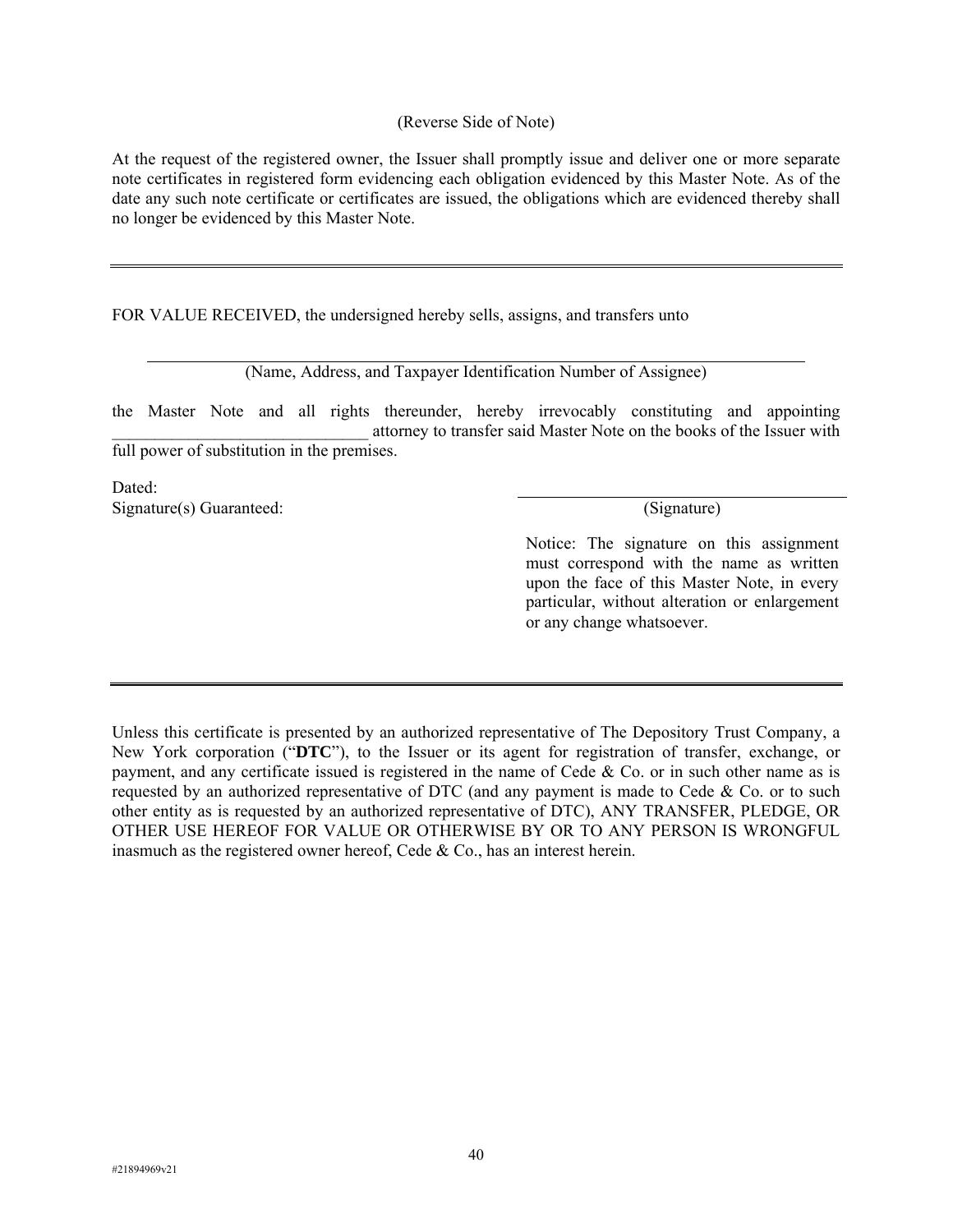THE NOTES HAVE NOT BEEN REGISTERED UNDER THE SECURITIES ACT OF 1933, AS AMENDED (THE "**ACT**"), OR ANY OTHER APPLICABLE SECURITIES LAW, AND OFFERS AND SALES THEREOF MAY BE MADE ONLY IN COMPLIANCE WITH AN APPLICABLE EXEMPTION FROM THE REGISTRATION REQUIREMENTS OF THE ACT AND ANY APPLICABLE STATE SECURITIES LAWS. BY ITS ACCEPTANCE OF A NOTE, THE PURCHASER WILL BE DEEMED TO REPRESENT THAT (I) IT HAS BEEN AFFORDED AN OPPORTUNITY TO INVESTIGATE MATTERS RELATING TO BANCO BILBAO VIZCAYA ARGENTARIA, S.A. ("**BBVA**" OR THE "**ISSUER**") AND THE NOTES, (II) IT IS NOT ACQUIRING SUCH NOTE WITH A VIEW TO ANY DISTRIBUTION THEREOF AND (III) IT IS EITHER (A) AN INSTITUTIONAL INVESTOR THAT IS AN ACCREDITED INVESTOR WITHIN THE MEANING OF RULE 501(a) UNDER THE ACT (AN "**INSTITUTIONAL ACCREDITED INVESTOR**") AND EITHER IS PURCHASING NOTES FOR ITS OWN ACCOUNT, A BANK (AS DEFINED IN SECTION 3(a)(2) OF THE ACT) OR A SAVINGS AND LOAN ASSOCIATION OR OTHER INSTITUTION (AS DEFINED IN SECTION 3(a)(5)(A) OF THE ACT) ACTING IN ITS INDIVIDUAL OR FIDUCIARY CAPACITY OR A FIDUCIARY OR AGENT (OTHER THAN A U.S. BANK OR SAVINGS AND LOAN ASSOCIATION OR OTHER SUCH INSTITUTION) PURCHASING NOTES FOR ONE OR MORE ACCOUNTS EACH OF WHICH ACCOUNTS IS SUCH AN INSTITUTIONAL ACCREDITED INVESTOR; OR (B) A QUALIFIED INSTITUTIONAL BUYER ("**QIB**") WITHIN THE MEANING OF RULE 144A UNDER THE ACT THAT IS ACQUIRING NOTES FOR ITS OWN ACCOUNT OR FOR ONE OR MORE ACCOUNTS, EACH OF WHICH ACCOUNTS IS A QIB; AND THE PURCHASER ACKNOWLEDGES THAT IT IS AWARE THAT THE SELLER MAY RELY UPON THE EXEMPTION FROM THE REGISTRATION PROVISIONS OF SECTION 5 OF THE ACT PROVIDED BY RULE 144A. BY ITS ACCEPTANCE OF A NOTE, THE PURCHASER THEREOF SHALL ALSO BE DEEMED TO AGREE THAT ANY RESALE OR OTHER TRANSFER THEREOF WILL BE MADE ONLY (A) IN A TRANSACTION EXEMPT FROM REGISTRATION UNDER THE ACT, EITHER (1) TO THE ISSUER OR TO A DEALER DESIGNATED BY THE ISSUER AS A DEALER FOR THE NOTES (EACH, A "**DEALER**", AND COLLECTIVELY, THE "**DEALERS**"), NONE OF WHICH SHALL HAVE ANY OBLIGATION TO ACQUIRE SUCH NOTE, (2) THROUGH A DEALER TO AN INSTITUTIONAL ACCREDITED INVESTOR OR A QIB, OR (3) TO A QIB IN A TRANSACTION THAT MEETS THE REQUIREMENTS OF RULE 144A AND (B) IN MINIMUM AMOUNTS OF \$250,000.

THE NOTES MAY NOT, DIRECTLY OR INDIRECTLY, BE OFFERED, SOLD, RESOLD, RE-OFFERED OR DELIVERED EXCEPT IN COMPLIANCE WITH ALL APPLICABLE LAWS AND REGULATIONS.

THE NOTES MUST NOT BE OFFERED, DISTRIBUTED OR SOLD IN SPAIN IN THE PRIMARY MARKET. NO PUBLICITY OF ANY KIND SHALL BE SPECIFICALLY TARGETED AT THE SPANISH MARKET IN CONNECTION WITH THE OFFER, DISTRIBUTION OR SALE OF THE NOTES.

BY ITS ACQUISITION OR ACCEPTANCE OF ANY NOTE, EACH NOTEHOLDER (INCLUDING EACH HOLDER OF A BENEFICIAL INTEREST IN A NOTE) WILL BE DEEMED TO ACKNOWLEDGE, AGREE TO BE BOUND BY, AND CONSENT TO THE TERMS OF THE NOTES RELATED TO THE EXERCISE AND EFFECT OF THE SPANISH BAIL-IN POWER (AS DEFINED HEREIN).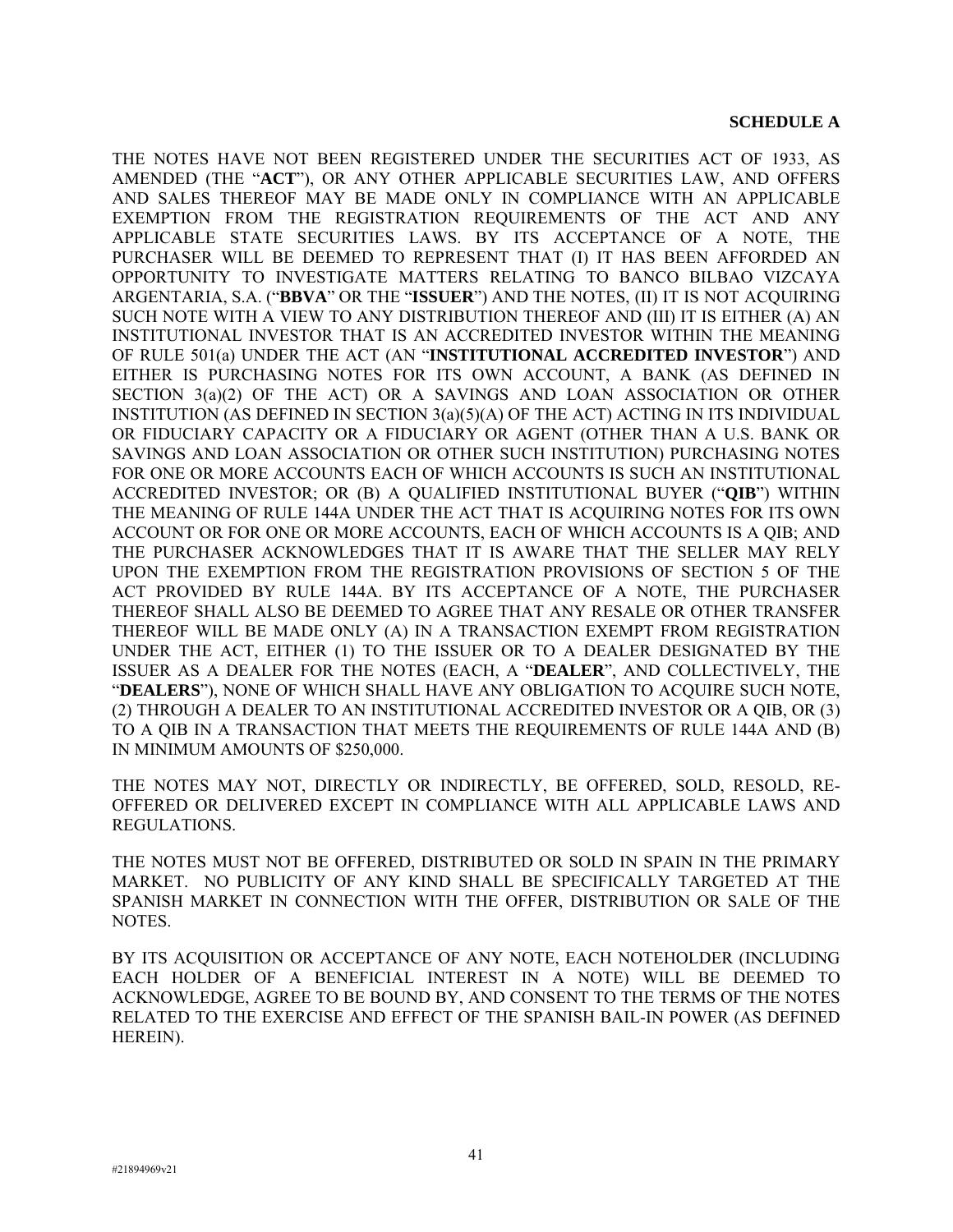**Statement of Terms for Commercial Paper Notes of Banco Bilbao Vizcaya Argentaria, S.A.** 

## **THE PROVISIONS SET FORTH BELOW ARE QUALIFIED TO THE EXTENT APPLICABLE BY THE TRANSACTION SPECIFIC [PRICING] [PRIVATE PLACEMENT MEMORANDUM] SUPPLEMENT (THE "SUPPLEMENT") (IF ANY) SENT TO EACH PURCHASER AT THE TIME OF THE TRANSACTION.**

- 1. General.
	- (a) The obligations of the Issuer to which these terms apply (each, a "**Note**") are represented by one or more Master Notes (each, a "**Master Note**") issued in the name of (or of a nominee for) The Depository Trust Company ("**DTC**"), which Master Note includes the terms and provisions for the Issuer's Notes that are set forth in this Statement of Terms, since this Statement of Terms constitutes an integral part of the Underlying Records as defined and referred to in the Master Note.
	- (b) "**Business Day**" means any day other than a Saturday or Sunday that is neither a legal holiday nor a day on which banking institutions are authorized or required by law, executive order or regulation to be closed in New York City and, with respect to LIBOR Notes (as defined in Section 4(d) below) is also a London Business Day. "**London Business Day**" means any day, other than a Saturday or Sunday, on which dealings in deposits in U.S. Dollars are transacted in the London interbank market.
- 2. Status of the Notes. The Notes will constitute direct, unconditional, unsubordinated and unsecured obligations of the Issuer. Each of the Notes will be issued as separate and independent obligations of the Issuer and, upon the insolvency (*concurso de acreedores*) of the Issuer, in accordance with and to the extent permitted by Spanish Law 22/2003 of July 9 on Insolvency (*Ley Concursal*) as amended, replaced or supplemented from time to time (the "**Insolvency**  Law") and other applicable laws relating to or affecting the enforcement of creditors' rights in Spain (including, without limitation, Additional Provision 14.2 of Law 11/2015 (as defined in Section 7 hereof)), the payment obligations of the Issuer under the Notes with respect to claims for principal (which claims will constitute ordinary claims (*créditos ordinarios*)) will rank:
	- (i) junior to any (a) privileged claims (*créditos privilegiados*) (which shall include, among other claims, any claims in respect of deposits for the purposes of Additional Provision 14.1 of Law 11/2015) and (b) claims against the insolvency estate (*créditos contra la masa*);
	- (ii) *pari passu* without any preference or priority among themselves and with all other Senior Preferred Obligations (as defined below); and
	- (iii) senior to (a) any Senior Non-Preferred Obligations (as defined below) and (b) all subordinated obligations of or claims against the Issuer (*créditos subordinados*), present and future;

such that any claim for principal in respect of the Notes will be satisfied, as appropriate, only to the extent that all claims ranking senior to it have first been satisfied in full and then *pro rata* with any claims ranking *pari passu* with it, as provided above.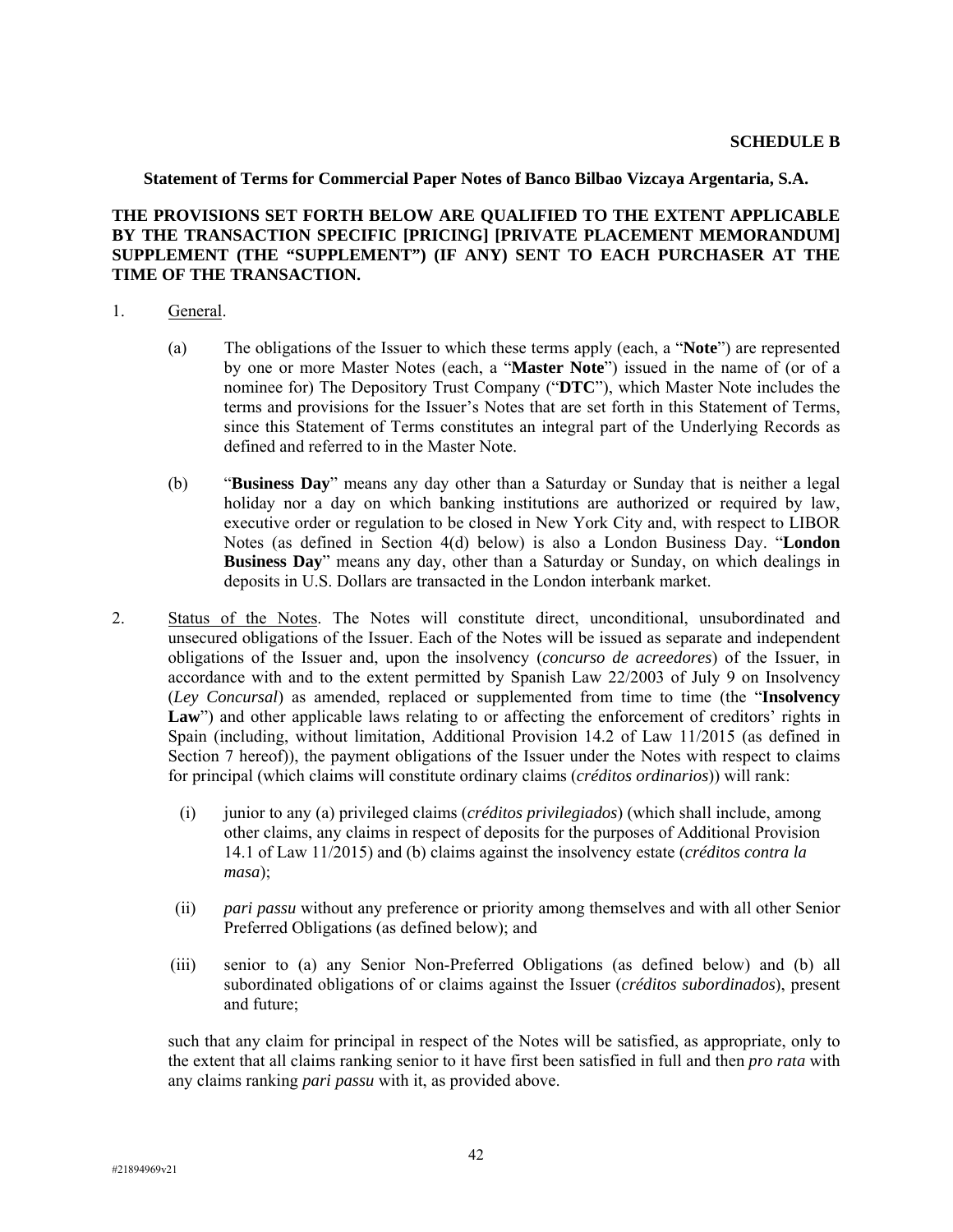"**Senior Non-Preferred Obligations**" (*créditos ordinarios no preferentes*) means the obligations of the Issuer with respect to all ordinary claims (*créditos ordinarios*), present and future, which, upon the insolvency (*concurso de acreedores*) of the Issuer are expressed to rank within the ordinary claims (*créditos ordinarios*) but junior to Senior Preferred Obligations.

"**Senior Preferred Obligations**" means the obligations of the Issuer with respect to (i) the payment of principal under the Notes and (ii) all other ordinary claims (*créditos ordinarios*), present and future, other than Senior Non-Preferred Obligations.

Pursuant to Article 59 of the Insolvency Law, the further accrual of interest shall be suspended from the date of declaration of the insolvency of the Issuer. Claims in respect of interest on the Notes expressly or implicitly accrued but unpaid as of the commencement of any insolvency procedure in respect of the Issuer shall constitute subordinated claims against the Issuer ranking in accordance with the provisions of Article 92 of the Insolvency Law (including, without limitation, junior to claims on account of principal in respect of contractually subordinated obligations of the Issuer, unless otherwise provided by the Insolvency Law).

- 3. Additional Amounts. All payments under the Notes will be made free and clear of withholding or deduction for any taxes or duties of whatever nature unless such withholding or deduction is required by law. In the event that any such withholding or deduction is imposed or levied by or on behalf of the Kingdom of Spain ("**Spain**") or any political subdivision or taxing authority thereof having the power to tax, the Issuer will be required to pay additional amounts ("**Additional Amounts**") such that the amount received by Noteholders will be the amount that would have been received in the absence of such withholding or deduction; except that no such Additional Amounts will be payable with respect to any Note:
	- (a) to, or to a third party on behalf of, a Noteholder who is liable for such taxes or duties by reason of such Noteholder (or the beneficial owner for whose benefit such Noteholder holds such Note) having some connection with Spain other than the mere holding of such Note (or such beneficial interest) or the mere crediting of the Note to such Noteholder's account; or
	- (b) presented for payment (where presentation is required) more than 30 days after the Relevant Date (as defined below) except to the extent that the Noteholder would have been entitled to Additional Amounts on presenting the same for payment on such thirtieth day assuming that day to have been a business day in such place of presentment; or
	- (c) in respect of any tax, assessment or other governmental charge that would not have been imposed but for the failure by the Noteholder or beneficial owner of that Note to comply with certification, information or other reporting requirements concerning the nationality, residence or identity of the Noteholder or beneficial owner of that Note, if compliance is required by statute or by regulation of Spain or of any political subdivision or taxing authority thereof or therein as a precondition to relief or exemption from the tax, assessment or other governmental charge; or
	- (d) to, or to a third party on behalf of, individuals resident for tax purposes in Spain, if the Spanish Tax Authorities determine that payments made to such individuals are not exempt from withholding tax and require a withholding to be made; or
	- (e) to, or to a third party on behalf of, Spanish resident corporate entities subject to Spanish Corporate Income Tax, if the Spanish Tax Authorities determine that the Notes do not comply with applicable exemption requirements, including those specified in the Reply to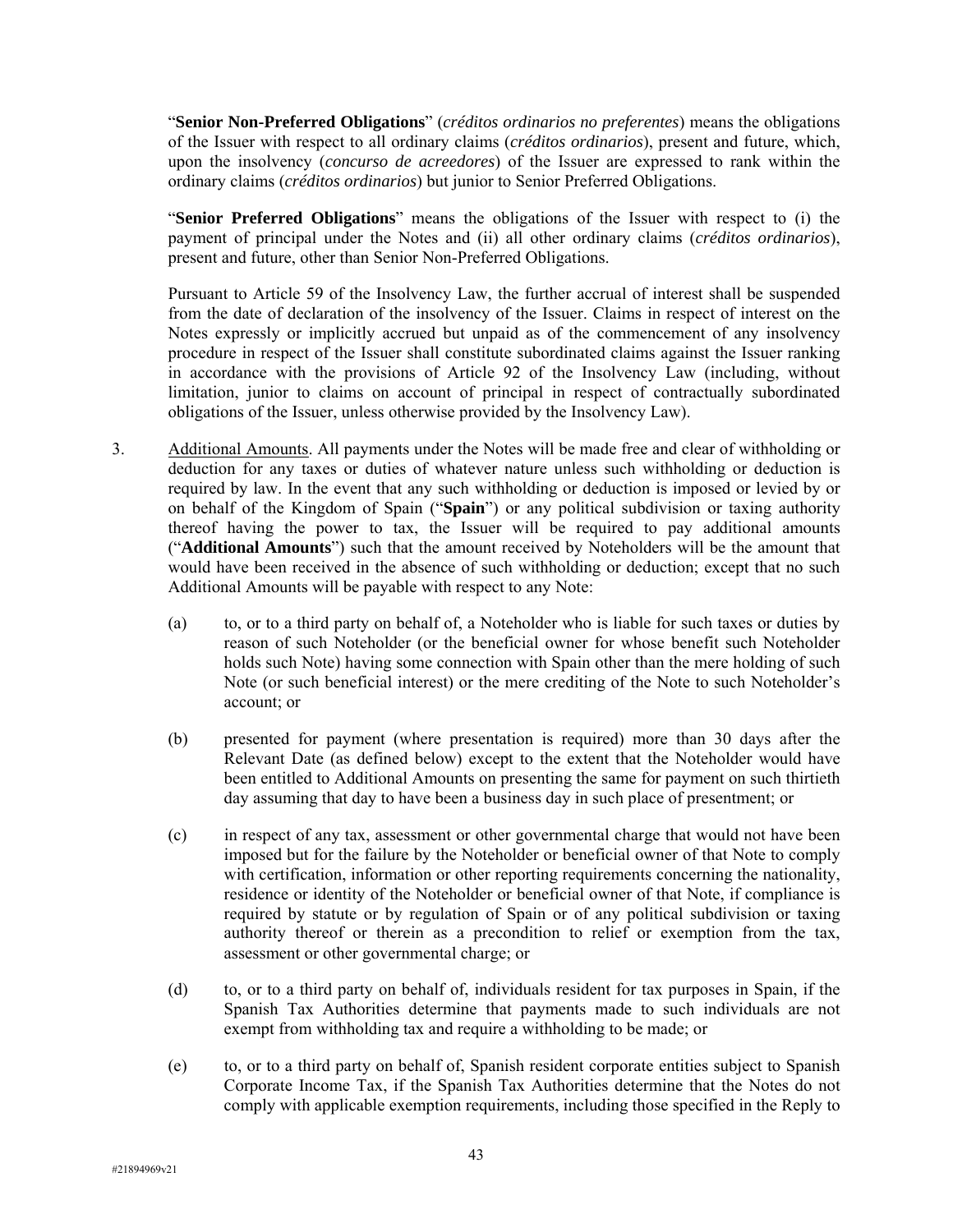the Consultation of the Directorate General for Taxation (*Dirección General de Tributos*) dated July 27, 2004 and require a withholding to be made.

Additional Amounts will also not be paid with respect to any payment to a Noteholder who is a fiduciary, a partnership, a limited liability company or other than the sole beneficial owner of that payment, to the extent that payment would be required by the laws of Spain (or any political subdivision thereof) to be included in the income, for Spanish tax purposes, of a beneficiary or settlor with respect to the fiduciary, a member of that partnership, an interest holder in that limited liability company or a beneficial owner who would not have been entitled to the Additional Amounts had it been the Noteholder.

No Additional Amounts will be paid by the Issuer or any paying agent on account of any deduction or withholding from a payment on, or in respect of, the Notes where such deduction or withholding is imposed pursuant to Sections 1471-1474 of the U.S. Internal Revenue Code and the U.S. Treasury regulations thereunder ("**FATCA**") or any agreement with the U.S. Internal Revenue Service in connection with FATCA, any intergovernmental agreement between the United States and Spain or any other jurisdiction with respect to FATCA, or any law, regulation or other official guidance enacted in any jurisdiction implementing, or relating to, FATCA or any intergovernmental agreement.

As used above, "**Relevant Date**" means, in respect of any payment, the date on which such payment first becomes due and payable, except that if the full amount of the moneys payable has not been received by the Issuing and Paying Agent on or prior to such due date, it means the first date on which, the full amount of such moneys having been so received and being available for payment to the Noteholders, notice to that effect is duly given to the Noteholders.

- 4. Interest. In the case of interest-bearing Notes:
	- (a) Each Note will bear interest at a fixed rate (a "**Fixed Rate Note**") or at a floating rate (a "**Floating Rate Note**").
	- (b) The Supplement sent to each Noteholder of such Note will describe the following terms: (i) whether such Note is a Fixed Rate Note or a Floating Rate Note and whether such Note is an Original Issue Discount Note (as defined below); (ii) the date on which such Note will be issued (the "**Issue Date**"); (iii) the Stated Maturity Date (as defined below); (iv) if such Note is a Fixed Rate Note, the rate per annum at which such Note will bear interest, if any, and the Interest Payment Dates; (v) if such Note is a Floating Rate Note, the Base Rate, the Index Maturity, the Interest Reset Dates, the Interest Payment Dates and the Spread and/or Spread Multiplier, if any (all as defined below), and any other terms relating to the particular method of calculating the interest rate for such Note; and (vi) any other terms applicable specifically to such Note. "**Original Issue Discount Note**" means a Note which has a stated redemption price at the Stated Maturity Date that exceeds its Issue Price, which the Supplement indicates will be an "Original Issue Discount Note".
	- (c) Each Fixed Rate Note will bear interest from its Issue Date at the rate per annum specified in the Supplement until the principal amount thereof is paid or made available for payment. Interest on each Fixed Rate Note will be payable on the dates specified in the Supplement (each, an "**Interest Payment Date**" for a Fixed Rate Note) and on the Maturity Date (as defined below). Interest on Fixed Rate Notes will be computed on the basis of a 360-day year of twelve 30-day months.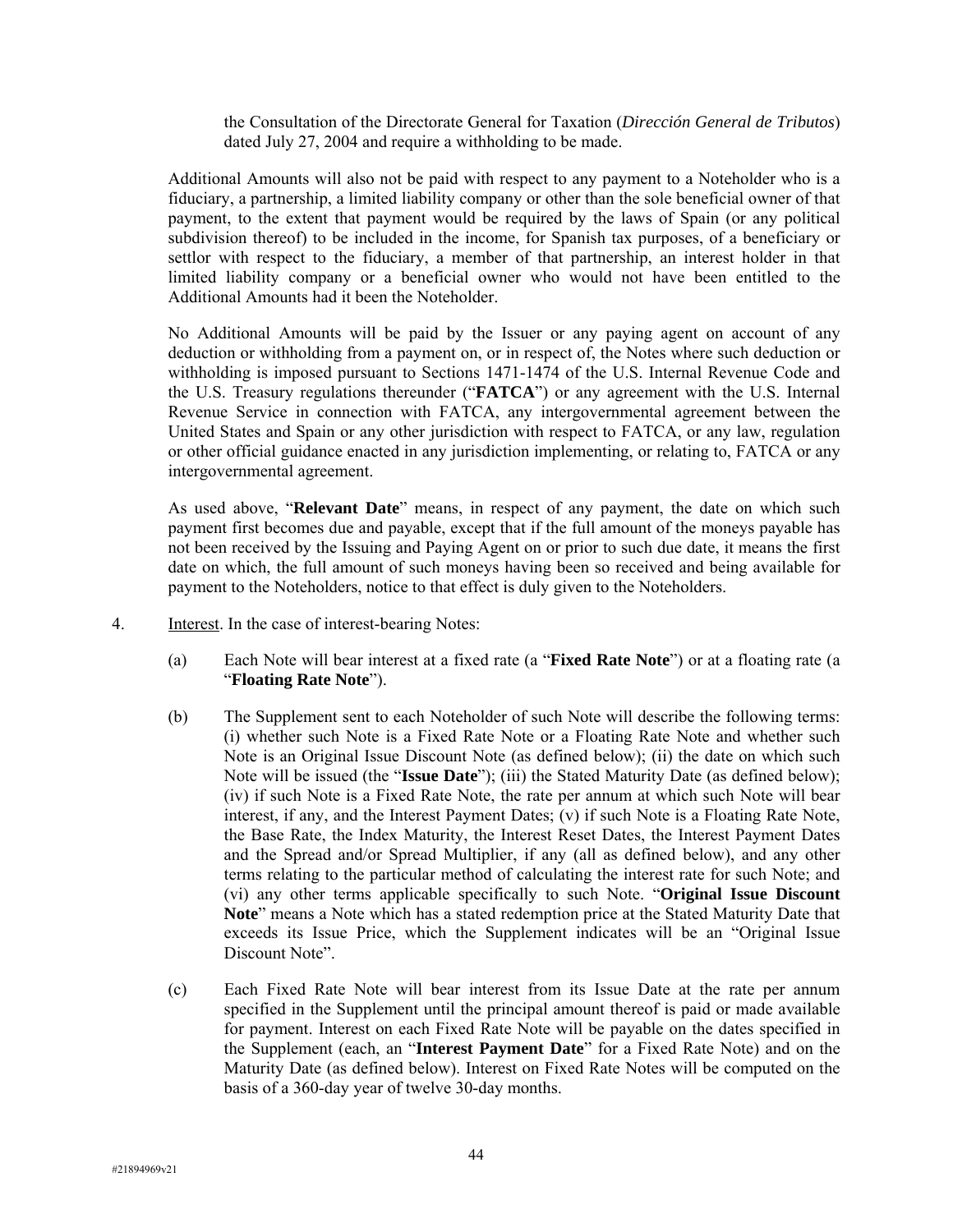If any Interest Payment Date or the Maturity Date of a Fixed Rate Note falls on a day that is not a Business Day, the required payment of principal, premium, if any, and/or interest will be payable on the next succeeding Business Day, and no additional interest will accrue in respect of the payment made on that next succeeding Business Day.

(d) The interest rate on each Floating Rate Note for each Interest Reset Period (as defined below) will be determined by reference to an interest rate basis (a "**Base Rate**") plus or minus a number of basis points (one basis point equals one-hundredth of a percentage point) (the "**Spread**"), if any, and/or multiplied by a certain percentage (the "**Spread Multiplier**"), if any, until the principal thereof is paid or made available for payment. The Supplement will designate which of the following Base Rates is applicable to the related Floating Rate Note: (i) the CD Rate (a "**CD Rate Note**"), (ii) the Commercial Paper Rate (a "**Commercial Paper Rate Note**"), (iii) the Federal Funds Rate (a "**Federal Funds Rate Note**"), (iv) LIBOR (a "**LIBOR Note**"), (v) the Prime Rate (a "**Prime Rate Note**"), (vi) the Treasury Rate (a "**Treasury Rate Note**") or (vii) such other Base Rate as may be specified in such Supplement.

The rate of interest on each Floating Rate Note will be reset daily, weekly, monthly, quarterly or semiannually (the "**Interest Reset Period**"). The date or dates on which interest will be reset (each, an "**Interest Reset Date**") will be, unless otherwise specified in the Supplement, in the case of Floating Rate Notes which reset daily, each Business Day; in the case of Floating Rate Notes (other than Treasury Rate Notes) that reset weekly, the Wednesday of each week; in the case of Treasury Rate Notes that reset weekly, the Tuesday of each week; in the case of Floating Rate Notes that reset monthly, the third Wednesday of each month; in the case of Floating Rate Notes that reset quarterly, the third Wednesday of March, June, September and December; and in the case of Floating Rate Notes that reset semiannually, the third Wednesday of the two months specified in the Supplement. If any Interest Reset Date for any Floating Rate Note is not a Business Day, such Interest Reset Date will be postponed to the next day that is a Business Day, except that in the case of a LIBOR Note, if such Business Day is in the next succeeding calendar month, such Interest Reset Date shall be the immediately preceding Business Day. Interest on each Floating Rate Note will be payable monthly, quarterly or semiannually (the "**Interest Payment Period**") and on the Maturity Date. Unless otherwise specified in the Supplement, and except as provided below, the date or dates on which interest will be payable (each, an "**Interest Payment Date**" for a Floating Rate Note) will be, in the case of Floating Rate Notes with a monthly Interest Payment Period, on the third Wednesday of each month; in the case of Floating Rate Notes with a quarterly Interest Payment Period, on the third Wednesday of March, June, September and December; and in the case of Floating Rate Notes with a semiannual Interest Payment Period, on the third Wednesday of the two months specified in the Supplement. In addition, the Maturity Date will also be an Interest Payment Date.

If any Interest Payment Date for any Floating Rate Note (other than an Interest Payment Date occurring on the Maturity Date) would otherwise be a day that is not a Business Day, such Interest Payment Date shall be postponed to the next day that is a Business Day, except that in the case of a LIBOR Note, if such Business Day is in the next succeeding calendar month, such Interest Payment Date shall be the immediately preceding Business Day. If the Maturity Date of a Floating Rate Note falls on a day that is not a Business Day, the payment of principal and interest will be made on the next succeeding Business Day (unless the date falls more than 364 days after the Issue Date, in which case payment shall be made on the immediately preceding Payment Business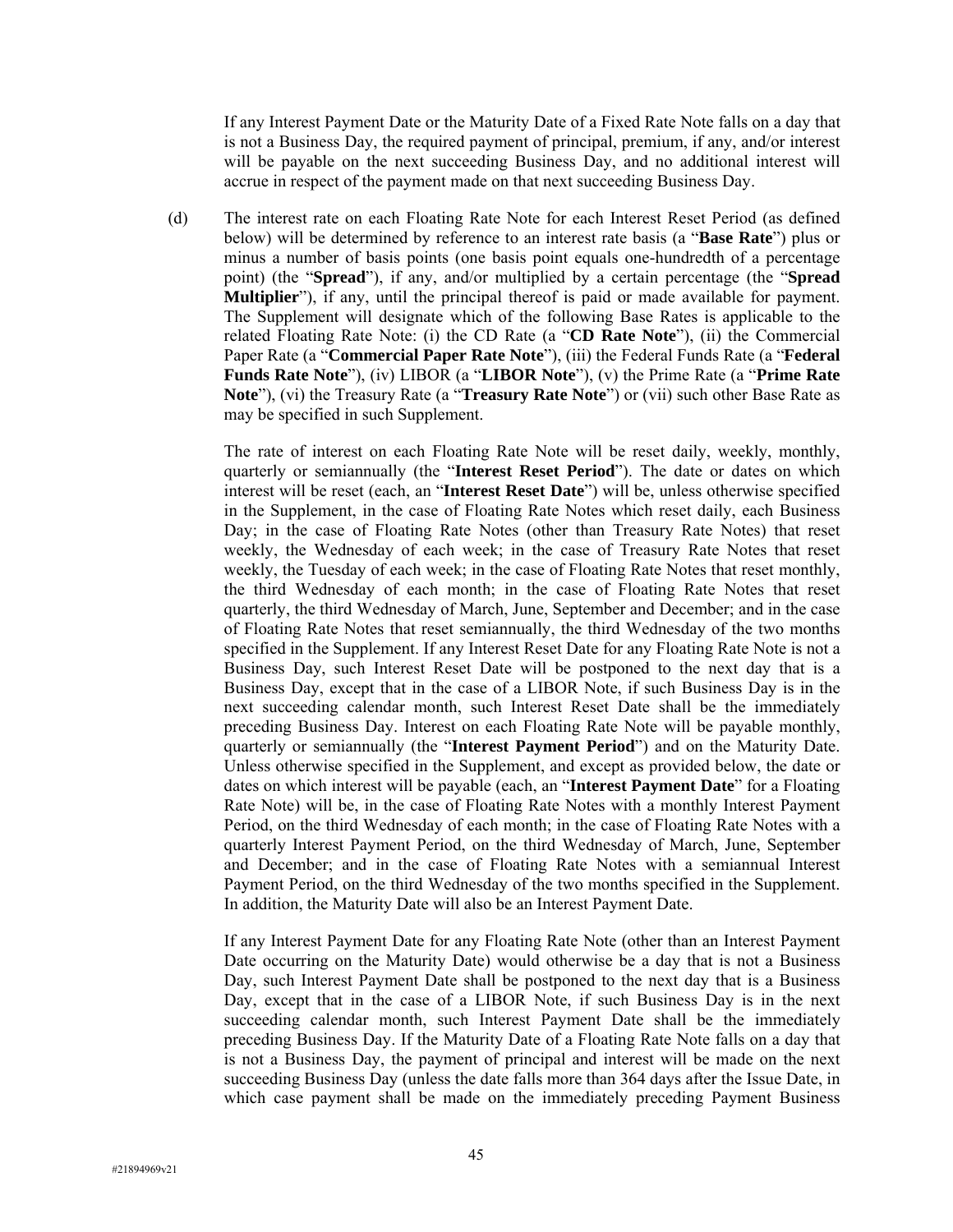Day), and no interest on such payment shall accrue for the period from and after such maturity.

Interest payments on each Interest Payment Date for Floating Rate Notes will include accrued interest from and including the Issue Date or from and including the last date in respect of which interest has been paid, as the case may be, to, but excluding, such Interest Payment Date. On the Maturity Date, the interest payable on a Floating Rate Note will include interest accrued to, but excluding, the Maturity Date. Accrued interest will be calculated by multiplying the principal amount of a Floating Rate Note by an accrued interest factor. This accrued interest factor will be computed by adding the interest factors calculated for each day in the period for which accrued interest is being calculated. The interest factor (expressed as a decimal) for each such day will be computed by dividing the interest rate applicable to such day by 360, in the cases where the Base Rate is the CD Rate, Commercial Paper Rate, Federal Funds Rate, LIBOR or Prime Rate, or by the actual number of days in the year, in the case where the Base Rate is the Treasury Rate. The interest rate in effect on each day will be (i) if such day is an Interest Reset Date, the interest rate with respect to the Interest Determination Date (as defined below) pertaining to such Interest Reset Date, or (ii) if such day is not an Interest Reset Date, the interest rate with respect to the Interest Determination Date pertaining to the next preceding Interest Reset Date, subject in either case to any adjustment by a Spread and/or a Spread Multiplier.

The "**Interest Determination Date**" where the Base Rate is the CD Rate or the Commercial Paper Rate will be the second Business Day next preceding an Interest Reset Date. The Interest Determination Date where the Base Rate is the Federal Funds Rate or the Prime Rate will be the Business Day next preceding an Interest Reset Date. The Interest Determination Date where the Base Rate is LIBOR will be the second London Business Day next preceding an Interest Reset Date. The Interest Determination Date where the Base Rate is the Treasury Rate will be the day of the week in which such Interest Reset Date falls when Treasury Bills are normally auctioned. Treasury Bills are normally sold at auction on Monday of each week, unless that day is a legal holiday, in which case the auction is held on the following Tuesday or the preceding Friday. If an auction is so held on the preceding Friday, such Friday will be the Interest Determination Date pertaining to the Interest Reset Date occurring in the next succeeding week.

The "**Index Maturity**" is the period to maturity of the instrument or obligation from which the applicable Base Rate is calculated.

The "**Calculation Date**", where applicable, shall be the earlier of (i) the 10th calendar day following the applicable Interest Determination Date or (ii) the Business Day preceding the applicable Interest Payment Date or Maturity Date.

All times referred to herein reflect New York City time, unless otherwise specified.

The Issuer shall specify in writing to the Issuing and Paying Agent which party will be the calculation agent (the "**Calculation Agent**") with respect to the Floating Rate Notes. The Calculation Agent will provide the interest rate then in effect and, if determined, the interest rate which will become effective on the next Interest Reset Date with respect to such Floating Rate Note to the Issuing and Paying Agent as soon as the interest rate with respect to such Floating Rate Note has been determined and as soon as practicable after any change in such interest rate.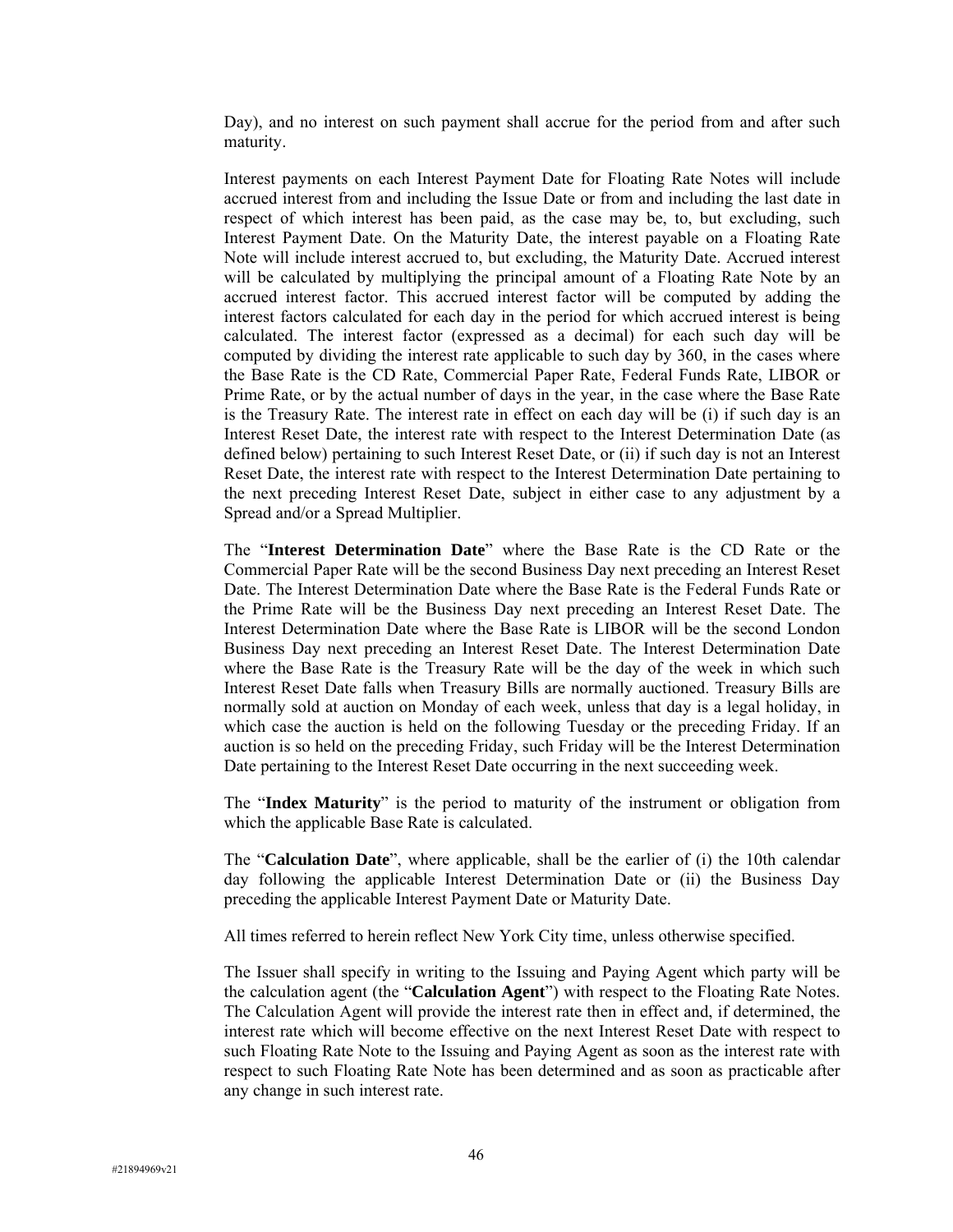All percentages resulting from any calculation on Floating Rate Notes will be rounded to the nearest one hundred-thousandth of a percentage point, with five-one millionths of a percentage point rounded upwards. For example, 9.876545% (or .09876545) would be rounded to 9.87655% (or .0987655). All dollar amounts used in or resulting from any calculation on Floating Rate Notes will be rounded, in the case of U.S. Dollars, to the nearest cent or, in the case of a foreign currency, to the nearest unit (with one-half cent or unit being rounded upwards).

#### *CD Rate Notes*

"**CD Rate**" means the rate on any Interest Determination Date for negotiable certificates of deposit having the Index Maturity as published by the Board of Governors of the Federal Reserve System (the "**FRB**") in "Statistical Release H.15(519), Selected Interest Rates" or any successor publication of the FRB ("**H.15(519)**") under the heading "CDs (Secondary Market)".

If the above rate is not published in  $H.15(519)$  by 3:00 p.m. on the Calculation Date, the CD Rate will be the rate on such Interest Determination Date set forth in the daily update of H.15(519), available through the world wide website of the FRB at http://www.federalreserve.gov/releases/h15/Update, or any successor site or publication or other recognized electronic source used for the purpose of displaying the applicable rate ("**H.15 Daily Update**") under the caption "CDs (Secondary Market)".

If such rate is not published in either H.15(519) or H.15 Daily Update by 3:00 p.m. on the Calculation Date, the Calculation Agent will determine the CD Rate to be the arithmetic mean of the secondary market offered rates as of 10:00 a.m. on such Interest Determination Date of three leading nonbank dealers<sup>1</sup> in negotiable U.S. Dollar certificates of deposit in New York City selected by the Calculation Agent for negotiable U.S. Dollar certificates of deposit of major United States money center banks of the highest credit standing in the market for negotiable certificates of deposit with a remaining maturity closest to the Index Maturity in the denomination of \$5,000,000.

If the dealers selected by the Calculation Agent are not quoting as set forth above, the CD Rate will remain the CD Rate then in effect on such Interest Determination Date.

#### *Commercial Paper Rate Notes*

"**Commercial Paper Rate**" means the Money Market Yield (calculated as described below) of the rate on any Interest Determination Date for commercial paper having the Index Maturity, as published in H.15(519) under the heading "Commercial Paper– Nonfinancial".

If the above rate is not published in  $H.15(519)$  by  $3:00$  p.m. on the Calculation Date, then the Commercial Paper Rate will be the Money Market Yield of the rate on such Interest Determination Date for commercial paper of the Index Maturity as published in H.15 Daily Update under the heading "Commercial Paper–Nonfinancial".

If by 3:00 p.m. on such Calculation Date such rate is not published in either H.15(519) or H.15 Daily Update, then the Calculation Agent will determine the Commercial Paper Rate to be the Money Market Yield of the arithmetic mean of the offered rates as of

l

<sup>&</sup>lt;sup>1</sup> Such nonbank dealers referred to in this Statement of Terms may include affiliates of the Dealer.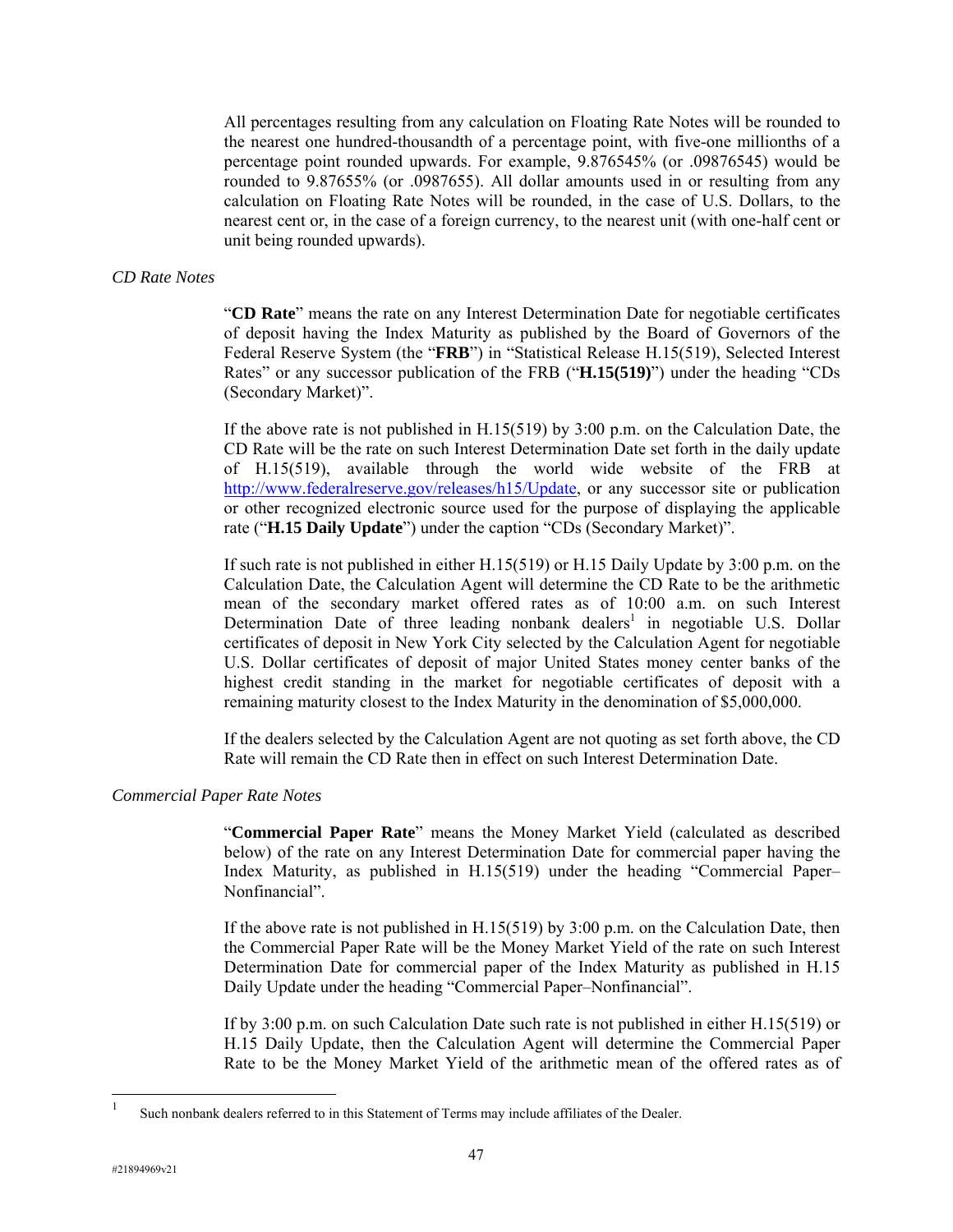11:00 a.m. on such Interest Determination Date of three leading dealers of U.S. Dollar commercial paper in New York City selected by the Calculation Agent for commercial paper of the Index Maturity placed for an industrial issuer whose bond rating is "AA**,**" or the equivalent, from a nationally recognized statistical rating organization, as such term is defined in the Securities Exchange Act of 1934, as amended.

If the dealers selected by the Calculation Agent are not quoting as mentioned above, the Commercial Paper Rate with respect to such Interest Determination Date will remain the Commercial Paper Rate then in effect on such Interest Determination Date.

"**Money Market Yield**" will be a yield calculated in accordance with the following formula:

 D x 360 Money Market Yield =  $\frac{100}{x}$  x 100  $360 - (D \times M)$ 

where "**D**" refers to the applicable per annum rate for commercial paper quoted on a bank discount basis and expressed as a decimal and "**M**" refers to the actual number of days in the interest period for which interest is being calculated.

#### *Federal Funds Rate Notes*

"**Federal Funds Rate**" means the rate on any Interest Determination Date for Federal Funds as published in Reuters (or any successor service) on page FEDFUNDS1 under the heading "EFFECT" (or any other page as may replace the specified page on that service) ("**Reuters Page FEDFUNDS1**").

If the above rate does not appear on Reuters Page FEDFUNDS1 or is not so published by 3:00 p.m. on the Calculation Date, the Federal Funds Rate will be the rate on such Interest Determination Date as published in H.15 Daily Update under the heading "Federal Funds/(Effective)".

If such rate is not published as described above by 3:00 p.m. on the Calculation Date, the Calculation Agent will determine the Federal Funds Rate to be the arithmetic mean of the rates for the last transaction in overnight U.S. Dollar federal funds arranged by each of three leading brokers of Federal Funds transactions in New York City selected by the Calculation Agent prior to 9:00 a.m. on such Interest Determination Date.

If the brokers selected by the Calculation Agent are not quoting as mentioned above, the Federal Funds Rate will remain the Federal Funds Rate then in effect on such Interest Determination Date.

## *LIBOR Notes*

The London Interbank offered rate ("**LIBOR**") means, with respect to any Interest Determination Date, the rate for deposits in U.S. Dollars having the Index Maturity that appears on the Designated LIBOR Page as of 11:00 a.m., London time, on such Interest Determination Date.

If no rate appears, LIBOR will be determined on the basis of the rates at approximately 11:00 a.m., London time, on such Interest Determination Date at which deposits in U.S.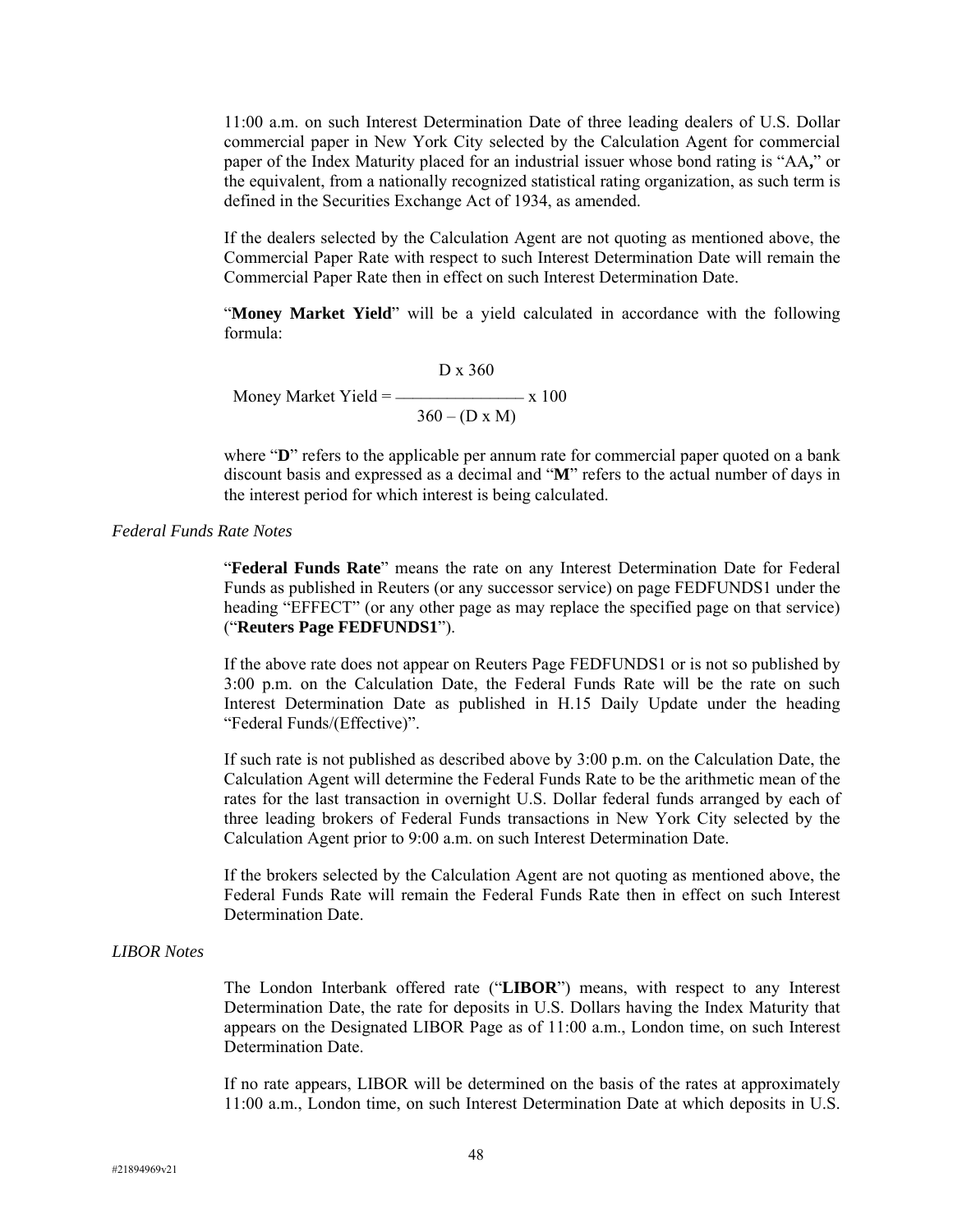Dollars are offered to prime banks in the London interbank market by four major banks in such market selected by the Calculation Agent for a term equal to the Index Maturity and in principal amount equal to an amount that in the Calculation Agent's judgment is representative for a single transaction in U.S. Dollars in such market at such time (a "**Representative Amount**"). The Calculation Agent will request the principal London office of each of such banks to provide a quotation of its rate. If at least two such quotations are provided, LIBOR will be the arithmetic mean of such quotations. If fewer than two quotations are provided, LIBOR for such interest period will be the arithmetic mean of the rates quoted at approximately 11:00 a.m., in New York City, on such Interest Determination Date by three major banks in New York City, selected by the Calculation Agent, for loans in U.S. Dollars to leading European banks, for a term equal to the Index Maturity and in a Representative Amount; provided, however, that if fewer than three banks so selected by the Calculation Agent are providing such quotations, the thenexisting LIBOR rate will remain in effect for such Interest Payment Period.

"**Designated LIBOR Page**" means Reuters Screen LIBOR01 Page or any replacement page or pages on which London interbank rates of major banks for the Index Currency are displayed.

#### *Prime Rate Notes*

"**Prime Rate**" means the rate on any Interest Determination Date as published in H.15(519) under the heading "Bank Prime Loan".

If the above rate is not published in H.15(519) prior to 3:00 p.m. on the Calculation Date, then the Prime Rate will be the rate on such Interest Determination Date as published in H.15 Daily Update opposite the caption "Bank Prime Loan".

If the rate is not published prior to 3:00 p.m. on the Calculation Date in either H.15(519) or H.15 Daily Update, then the Calculation Agent will determine the Prime Rate to be the arithmetic mean of the rates of interest publicly announced by each bank that appears on the Reuters Screen US PRIME1 Page (as defined below) as such bank's prime rate or base lending rate as of 11:00 a.m. on that Interest Determination Date.

If fewer than four such rates referred to above are so published by 3:00 p.m. on the Calculation Date, the Calculation Agent will determine the Prime Rate to be the arithmetic mean of the prime rates or base lending rates quoted on the basis of the actual number of days in the year divided by 360 as of the close of business on such Interest Determination Date by three major banks in New York City selected by the Calculation Agent.

If the banks selected are not quoting as mentioned above, the Prime Rate will remain the Prime Rate in effect on such Interest Determination Date.

"**Reuters Screen US Prime1 Page**" means the display designated as page "**USPrime1**" of the Reuters Service, or any successor service, or any replacement page or pages on that service, for the purpose of displaying prime rates or base lending rates of major U.S. banks.

#### *Treasury Rate Notes*

#### "**Treasury Rate**" means: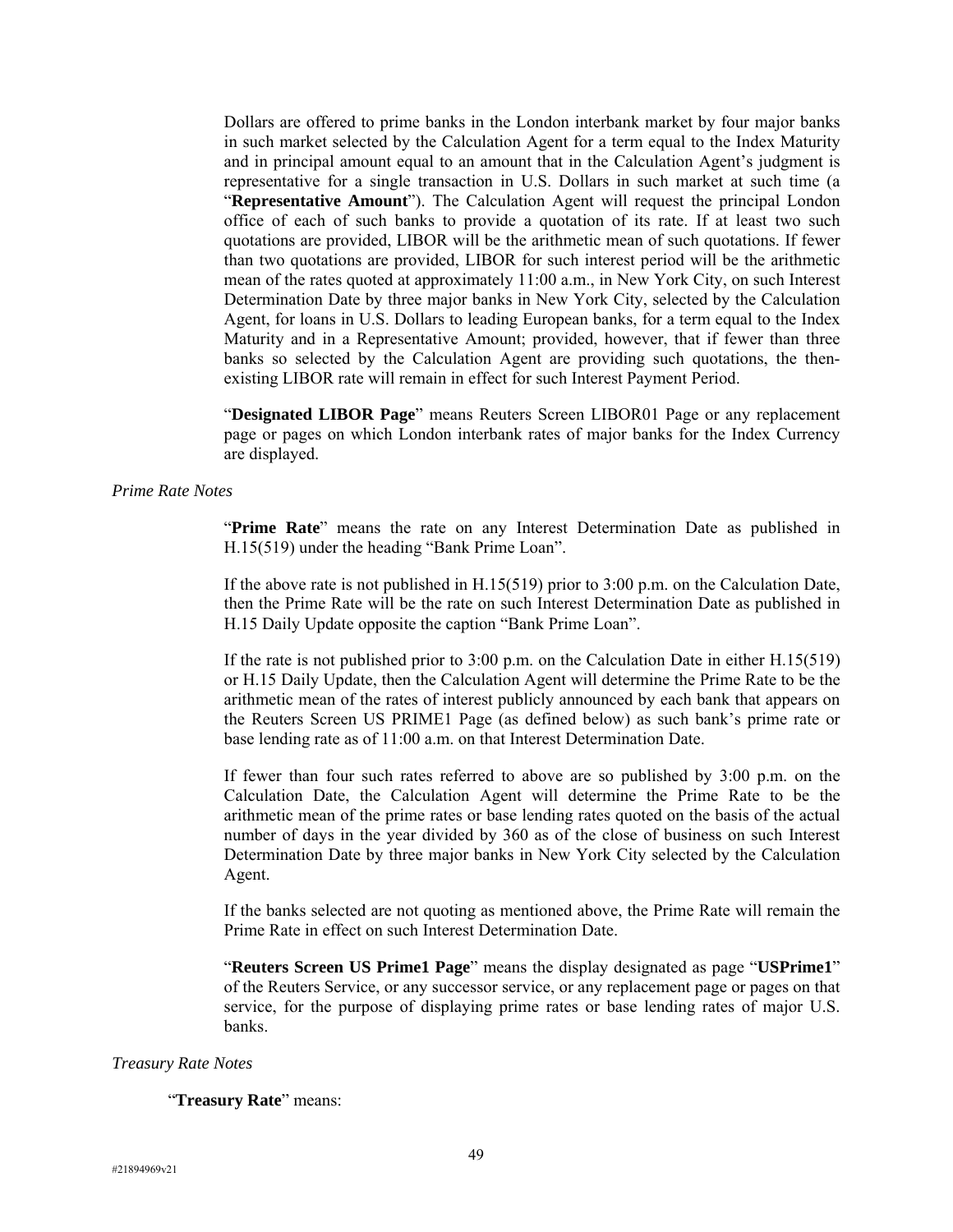(1) the rate from the auction held on the Interest Determination Date (the "**Auction**") of direct obligations of the United States ("**Treasury Bills**") having the Index Maturity specified in the applicable pricing supplement above under the caption "**INVESTMENT RATE**", as that rate appears on Reuters Screen USAUCTION10 or USAUCTION11 Page under the heading "Investment Rate" (or any other page as may replace the specified page on that service or a successor service); or

(2) if the rate referred to in clause (1) is not so published by 3:00 p.m. on the related Calculation Date, the Bond Equivalent Yield (as defined below) of the rate for the applicable Treasury Bills as published in H.15 Daily Update, under the caption "U.S. Government Securities/Treasury Bills/Auction High"; or

(3) if the rate referred to in clause (2) is not so published by 3:00 p.m. on the related Calculation Date, the Bond Equivalent Yield of the auction rate of the applicable Treasury Bills as announced by the United States Department of the Treasury; or

(4) if the rate referred to in clause (3) is not so announced by the United States Department of the Treasury, or if the Auction is not held, the Bond Equivalent Yield of the rate on the particular Interest Determination Date of the applicable Treasury Bills as published in H.15(519) under the caption "U.S. Government Securities/Treasury Bills/Secondary Market"; or

(5) if the rate referred to in clause (4) is not so published by 3:00 p.m. on the related Calculation Date, the rate on the particular Interest Determination Date of the applicable Treasury Bills as published in H.15 Daily Update, under the caption "U.S. Government Securities/Treasury Bills/Secondary Market"; or

(6) if the rate referred to in clause (5) is not so published by  $3:00$  p.m. on the related Calculation Date, the rate on the particular Interest Determination Date calculated by the Calculation Agent as the Bond Equivalent Yield of the arithmetic mean of the secondary market bid rates, as of approximately 3:30 p.m. on that Interest Determination Date, of three primary United States government securities dealers selected by the Calculation Agent, for the issue of Treasury Bills with a remaining maturity closest to the Index Maturity specified in the Supplement; or

(7) if the dealers so selected by the Calculation Agent are not quoting as mentioned in clause (6), the Treasury Rate in effect on the particular Interest Determination Date.

"**Bond Equivalent Yield**" means a yield (expressed as a percentage) calculated in accordance with the following formula:

 $D \times N$ 

Bond Equivalent Yield  $=$  \_\_\_\_\_\_\_\_\_\_\_\_\_\_\_\_\_\_\_\_\_ x 100  $360 - (D \times M)$ 

where "D" refers to the applicable per annum rate for Treasury Bills quoted on a bank discount basis and expressed as a decimal, "**N**" refers to 365 or 366, as the case may be, and "**M**" refers to the actual number of days in the applicable Interest Reset Period.

5. Events of Default with Respect to Interest-Bearing Notes. The occurrence of any of the following shall constitute an "**Event of Default**" with respect to an interest-bearing Note: (i) default in any payment of principal of or interest on an interest-bearing Note at maturity, unless there shall have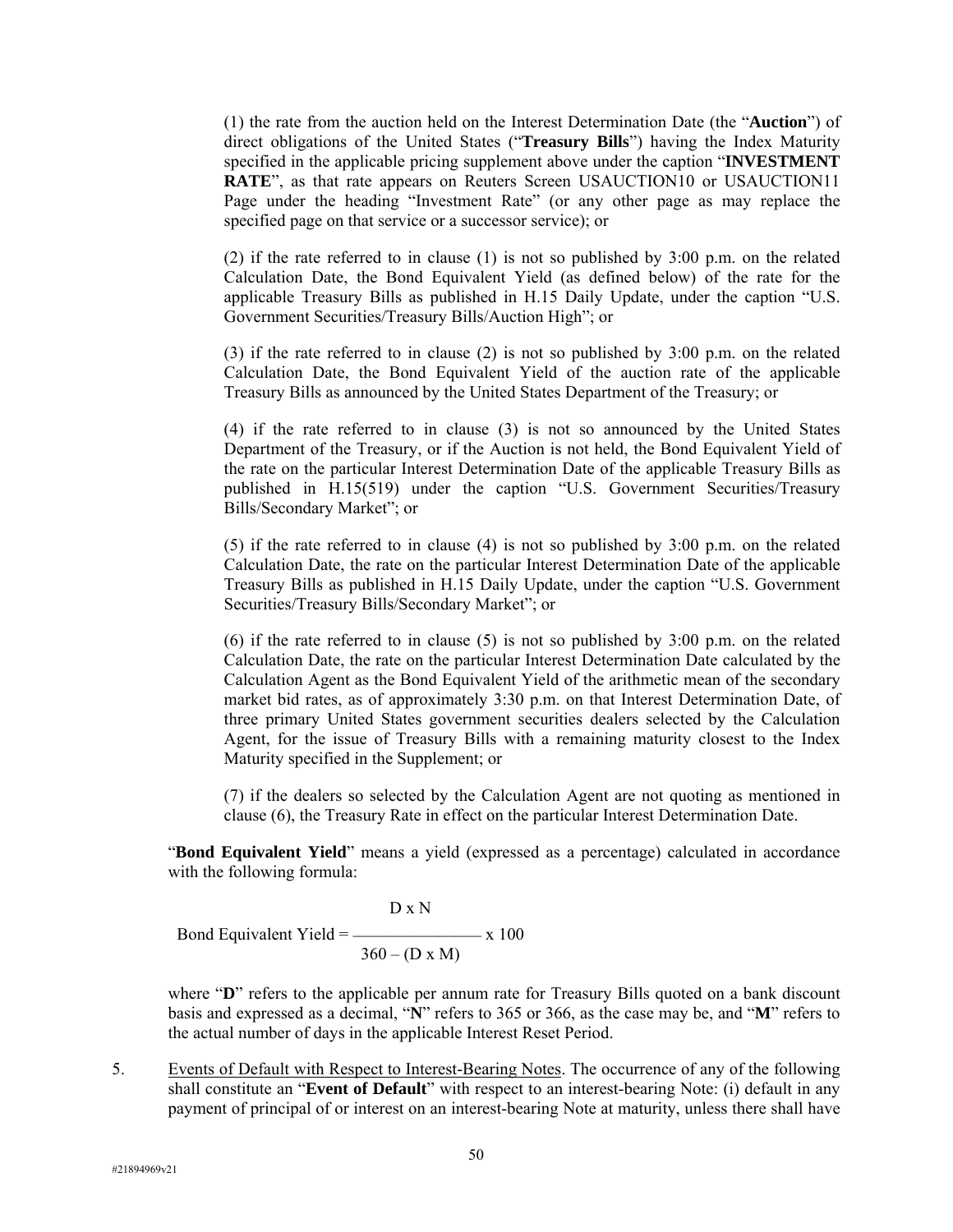occurred a material disruption in securities settlement, payment or clearance services in Spain, the United Kingdom or the United States, in which case such payment shall be made within a period of three days after when such payment is due at maturity; (ii) the Issuer makes any compromise arrangement with its creditors generally, including the entering into any form of moratorium with its creditors generally; (iii) a court having jurisdiction shall have entered a decree or order for relief in respect of the Issuer in an involuntary case under any applicable bankruptcy, insolvency or other similar law currently or hereafter in effect, or shall have appointed a receiver, administrator, liquidator, custodian, trustee or sequestrator (or similar officer) with respect to the whole or substantially the whole of the assets of the Issuer and any such decree, order or appointment is not removed, discharged or withdrawn within 60 days thereafter; or (iv) the Issuer shall commence a voluntary case under any applicable bankruptcy, insolvency or other similar law currently or hereafter in effect, or consent to the entry of an order for relief in an involuntary case under any such law, or consent to the appointment of or taking possession by a receiver, administrator, liquidator, assignee, custodian, trustee or sequestrator (or similar official), with respect to the whole or substantially the whole of the assets of the Issuer or make any general assignment for the benefit of creditors.

Upon the occurrence of an Event of Default with respect to an interest-bearing Note, the principal of each obligation evidenced by such interest-bearing Note (together with any interest accrued and unpaid thereon) shall become, without any notice or demand, immediately due and payable.<sup>2</sup>

Notwithstanding the above, any Resolution (as defined below) or Early Intervention (as defined below) with respect to the Issuer will not, in and of itself and without regard to any other fact or circumstance, constitute an Event of Default under items (iii) and (iv) set forth above with respect to any interest-bearing Note. In addition, neither (i) a reduction or cancellation, in part or in full, of the Amounts Due (as defined herein) on a Note, or the conversion thereof into another security or obligation of the Issuer or another person, in each case as a result of the exercise of the Spanish Bail-in Power by the Relevant Spanish Resolution Authority with respect to the Issuer, nor (ii) the exercise of the Spanish Bail-in Power by the Relevant Spanish Resolution Authority with respect to a Note, including suspension of payment for a temporary period, will constitute an Event of Default. In addition, no repayment or payment of Amounts Due on a Note will become due and payable or be paid after the exercise of the Spanish Bail-in Power by the Relevant Spanish Resolution Authority if and to the extent such amounts have been reduced, converted, cancelled, amended or altered as a result of such exercise.

"**Early Intervention**" means, with respect to the Issuer, that any Relevant Spanish Resolution Authority or the European Central Bank shall have announced or determined that the Issuer has or shall become the subject of an "early intervention" (*actuación temprana*) as such term is defined in Law 11/2015 and SRM Regulation.

"**Resolution**" means, with respect to the Issuer, that any Relevant Spanish Resolution Authority shall have announced or determined that the Issuer has or shall become the subject of a "resolution" (*resolución*) as such term is defined in Law 11/2015 and SRM Regulation.

6. Final Maturity. The stated maturity date (the "**Stated Maturity Date**") for any Note will be the date so specified in the Supplement, which shall be no later than 364 days from the date of issuance with no unilateral rights to roll over or extend. On its Stated Maturity Date, or any date prior to the Stated Maturity Date on which the particular Note becomes due and payable by the

 $\overline{2}$ <sup>2</sup> Unlike single payment notes, where a default arises only at the stated maturity, interest-bearing notes with multiple payment dates should contain a default provision permitting acceleration of the maturity if the Issuer defaults on an interest payment.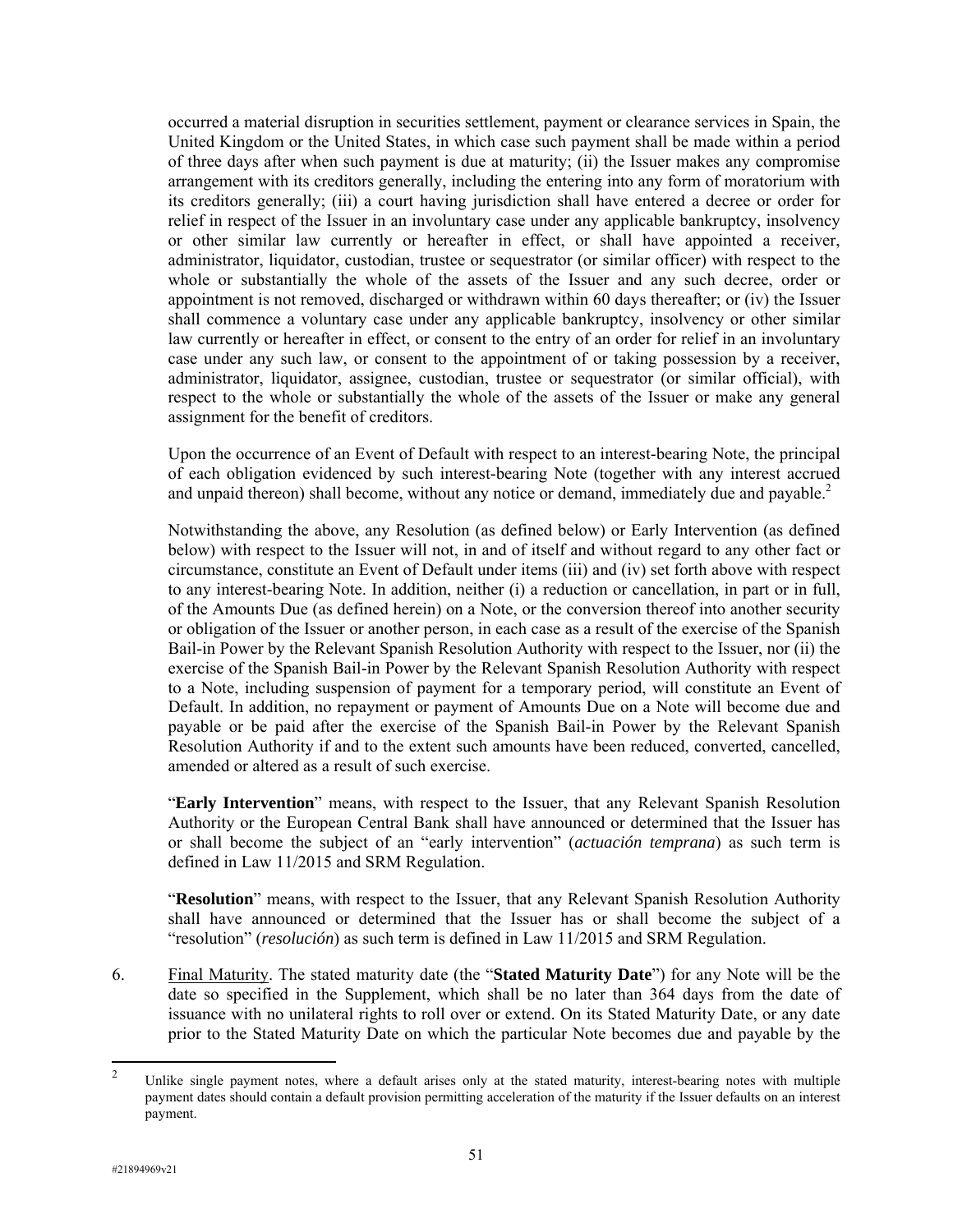declaration of acceleration, each such date being referred to as a "**Maturity Date**", the principal amount of each Note, together with accrued and unpaid interest thereon, if any, will be immediately due and payable.

7. Agreement with Respect to the Exercise of Spanish Bail-in Power. Notwithstanding any other term of the Notes, the Amended and Restated Issuing and Paying Agency Agreement (as defined herein) or any other agreements, arrangements or understandings between the Issuer and any Noteholder, by its acquisition or acceptance of a Note, each Noteholder (which, for these purposes, includes each holder of a beneficial interest in a Note) acknowledges, accepts, consents to and agrees to be bound by: (i) the exercise and effect of the Spanish Bail-in Power (as defined below) by the Relevant Spanish Resolution Authority (as defined below), which may be imposed with or without any prior notice with respect to the Notes, and may include and result in any of the following, or some combination thereof: (1) the reduction or cancellation of all, or a portion, of the Amounts Due (as defined below) on any Note; (2) the conversion of all, or a portion, of the Amounts Due on any Note into shares, other securities or other obligations of the Issuer or another person (and the issue to or conferral on the Noteholder of any such shares, securities or obligations), including by means of an amendment, modification or variation of the terms of any Note; (3) the cancellation of any Note; and (4) the amendment or alteration of the maturity of, or amendment of the amount of interest payable on, any Note, or the date on which the interest becomes payable, including by suspending payment for a temporary period; and (ii) the variation of the terms of any Note or the rights of the Noteholders thereunder or under the Amended and Restated Issuing and Paying Agency Agreement, if necessary, to give effect to the exercise of the Spanish Bail-in Power by the Relevant Spanish Resolution Authority.

By its acquisition or acceptance of a Note, each Noteholder acknowledges and agrees that the exercise of the Spanish Bail-in Power by the Relevant Spanish Resolution Authority with respect to any Note (including a reduction or cancellation, in part or in full, of the Amounts Due on any Note, or the conversion thereof into another security or obligation of the Issuer or another person, in each case as a result of the exercise of the Spanish Bail-in Power by the Relevant Spanish Resolution Authority with respect to the Issuer), will not give rise to a default or Event of Default with respect to any Note or under the Amended and Restated Issuing and Paying Agency Agreement.

By its acquisition or acceptance of a Note, each Noteholder further acknowledges and agrees that no repayment or payment of Amounts Due on any Note will become due and payable or be paid after the exercise of the Spanish Bail-in Power by the Relevant Spanish Resolution Authority if, and to the extent that, such Amounts Due have been reduced, converted, cancelled, amended or altered as a result of such exercise.

By its acquisition or acceptance of a Note, each Noteholder waives any and all claims, in law and/or in equity, against the Issuing and Paying Agent for, agrees not to initiate a suit against the Issuing and Paying Agent in respect of, and agrees that the Issuing and Paying Agent will not be liable for, any action that the Issuing and Paying Agent takes, or abstains from taking, in either case in accordance with the exercise of the Spanish Bail-in Power by the Relevant Spanish Resolution Authority with respect to any Note. Additionally, by its acquisition or acceptance of a Note, each Noteholder acknowledges and agrees that, upon the exercise of the Spanish Bail-in Power by the Relevant Spanish Resolution Authority with respect to any Note, the Amended and Restated Issuing and Paying Agency Agreement will not impose any duties upon the Issuing and Paying Agent whatsoever with respect to the exercise of the Spanish Bail-in Power by the Relevant Spanish Resolution Authority.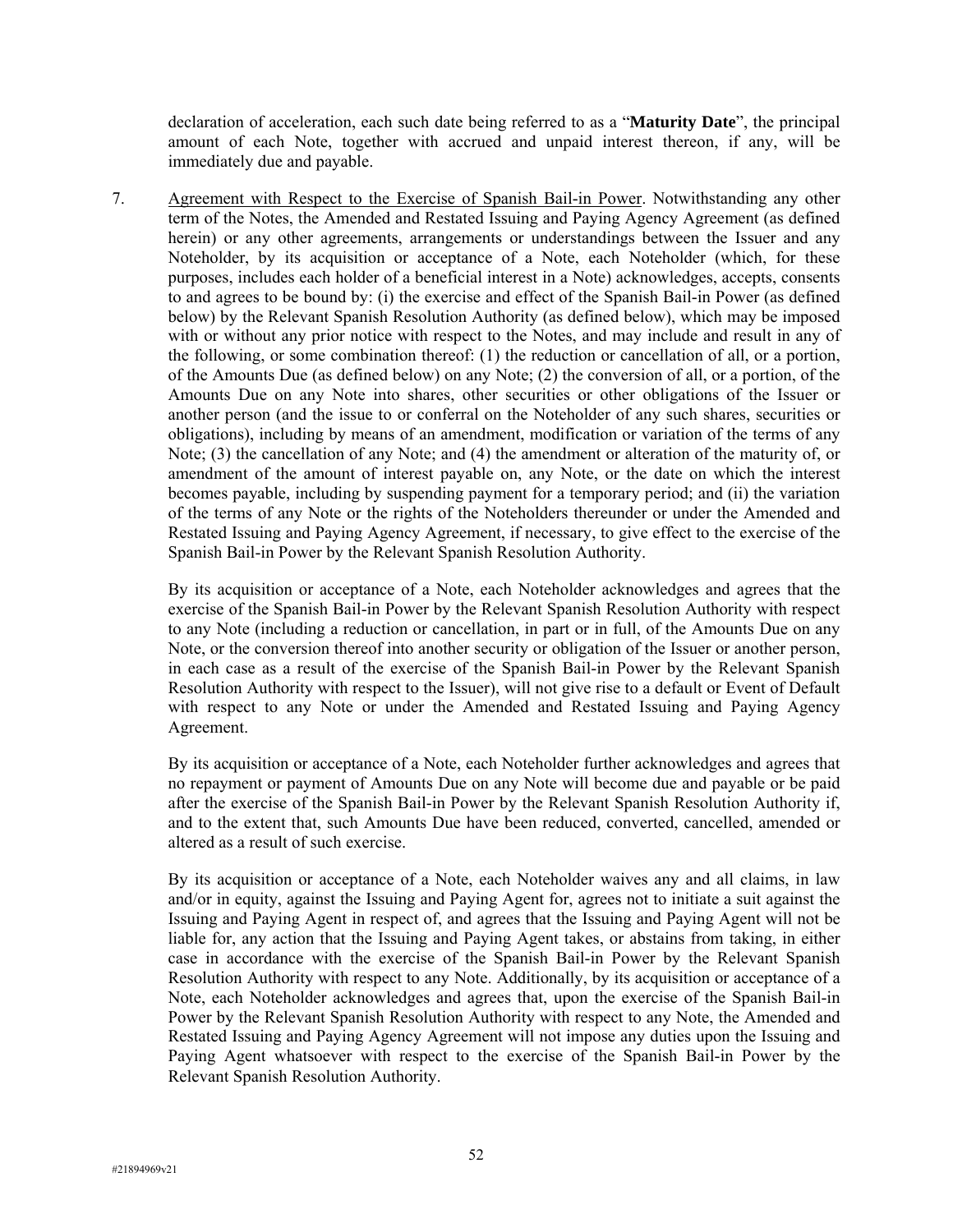By its acquisition or acceptance of a Note, each Noteholder shall be deemed to have authorized, directed and requested DTC and any direct participant in DTC or other intermediary through which it holds such Note to take any and all necessary action, if required, to implement the exercise of the Spanish Bail-in Power with respect to any Note as it may be imposed, without any further action or direction on the part of such Noteholder.

Each Noteholder that acquires a Note in the secondary market or otherwise shall be deemed to acknowledge and agree to be bound by and consent to the above and to the provisions specified in the Amended and Restated Issuing and Paying Agency Agreement to the same extent as the Noteholders that acquire Notes upon their initial issuance.

Upon the exercise of the Spanish Bail-in Power by the Relevant Spanish Resolution Authority with respect to any Note, the Issuer or the Relevant Spanish Resolution Authority (as the case may be) will provide a written notice to DTC, as soon as practicable, regarding such exercise of the Spanish Bail-in Power for purposes of notifying the Noteholders. The Issuer will also deliver a copy of such notice to the Issuing and Paying Agent for information purposes.

"**Amounts Due**" with respect to any Note means the principal amount of or outstanding amount (if applicable), together with any accrued but unpaid interest and any other amounts due on such Note (including Additional Amounts). References to such amounts will include amounts that have become due and payable, but which have not been paid, prior to the exercise of the Spanish Bail-in Power by the Relevant Spanish Resolution Authority.

"**BRRD**" means Directive 2014/59/EU of the European Parliament and the Council of the European Union of May 15, 2014 establishing a framework for the recovery and resolution of credit institutions and investment firms, as implemented into Spanish law, as amended or supplemented from time to time, or any such other directive as may come into effect in place thereof, and including any other relevant implementing regulatory provisions.

"**Law 11/2015**" means Spanish Law 11/2015 of June 18, on the recovery and resolution of credit institutions and investment firms (*Ley 11/2015, de 18 de junio, de recuperación y resolución de entidades de crédito y empresas de servicios de inversión*), as amended, replaced or supplemented from time to time.

"**Noteholder**" refers to each holder of Notes and "**Noteholders**" refers to all holders of Notes.

"**RD 1012/2015**" means Spanish Royal Decree 1012/2015 of November 6, by virtue of which Law 11/2015 is developed and Spanish Royal Decree 2606/1996 of December 20 on credit entities deposit guarantee fund is amended, as amended, replaced or supplemented from time to time.

"**Relevant Spanish Resolution Authority**" means the Spanish Fund for the Orderly Restructuring of Banks (*Fondo de Restructuración Ordenada Bancaria*), the European Single Resolution Mechanism and, as the case may be, according to Law 11/2015, the Bank of Spain, the Spanish Securities Market Commission (*Comisión Nacional del Mercado de Valores*), and any other entity with the authority to exercise the Spanish Bail-in Power from time to time.

"**Spanish Bail-in Power**" means any write-down, conversion, transfer, modification or suspension power existing from time to time under: (i) any law, regulation, rule or requirement applicable from time to time in Spain, relating to the transposition or development of the BRRD, including, but not limited to (a) Law 11/2015, (b) RD 1012/2015; and (c) the SRM Regulation; or (ii) any other law, regulation, rule or requirement applicable from time to time in Spain pursuant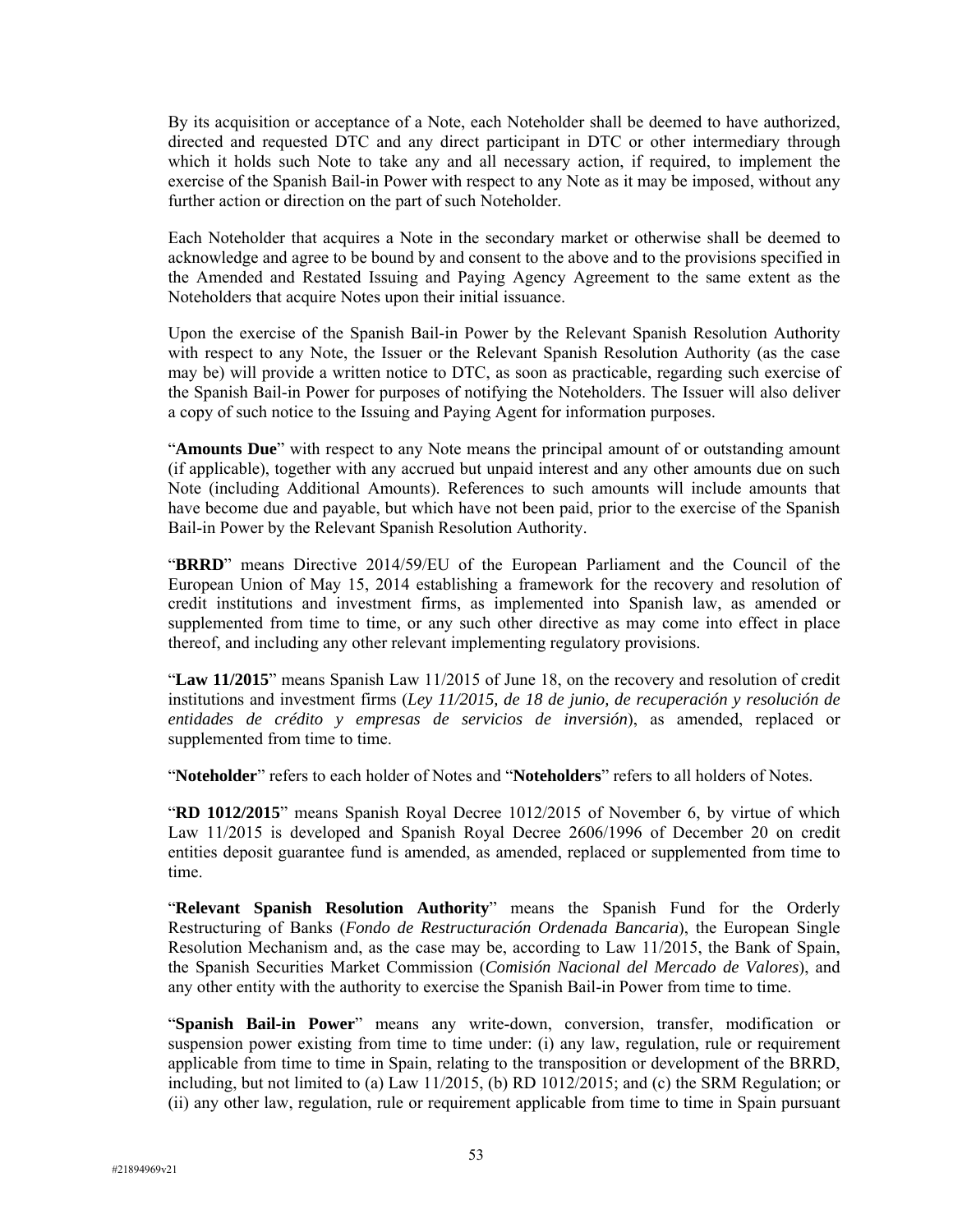to which (a) obligations or liabilities of banks, investment firms or other financial institutions or their affiliates can be reduced, cancelled, modified, transferred or converted into shares, other securities, or other obligations of such banks, investment firms or other financial institutions or their affiliates or any other person (or suspended for a temporary period or permanently) or (b) any right in a contract governing such obligations or liabilities may be deemed to have been exercised.

"**SRM Regulation**" means Regulation (EU) No. 806/2014 of the European Parliament and of the Council of July 15, 2014, establishing uniform rules and a uniform procedure for the resolution of credit institutions and certain investment firms in the framework of the Single Resolution Mechanism and the Single Resolution Fund and amending Regulation (EU) No. 1093/2010, as amended, replaced or supplemented from time to time.

- 8. Obligation Absolute. Except for Section 20 (*Agreement with Respect to the Taking of Regulatory Bail-in Actions*) of the Amended and Restated Issuing and Paying Agency Agreement dated as of February 7, 2018 between the Issuer and the Issuing and Paying Agent under which the Notes are issued (the "**Amended and Restated Issuing and Paying Agency Agreement**"), no provision of such agreement shall alter or impair the obligation of the Issuer, which, except as provided in Section 20 of such agreement and Section 7 hereof, is absolute and unconditional, to pay the principal of and accrued and unpaid interest, if any, on each Note at the times, place and rate, and in the coin or currency, herein prescribed.
- 9. Governing Law. The Notes (other than paragraph 2 under "Status of the Notes") will be governed by, and shall be construed in accordance with, New York law. The status of the Notes will be governed by, and shall be construed in accordance with, the common laws of Spain. The Notes will be issued in accordance with the formalities prescribed by Spanish law.
- 10. Supplement. Any term contained in the Supplement shall supersede any conflicting term contained herein.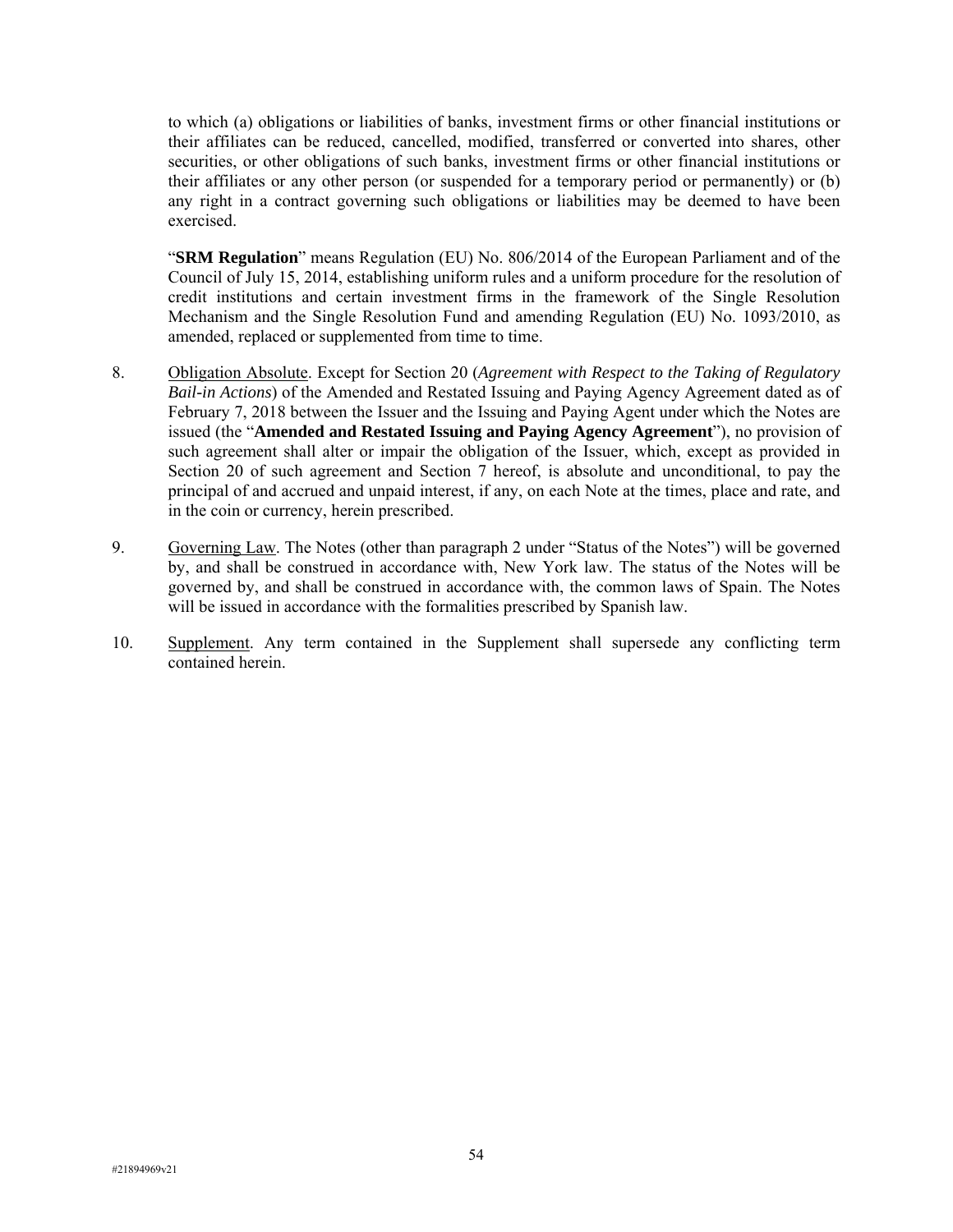## **FORM OF LISTING TERM SHEET FOR NOTES**

*The document below is the form of the Listing Term Sheet for purposes of summarizing the terms and conditions, including the Final Terms, in respect of each issue of Notes issued under the Program and which will be completed by BBVA with respect to each such issue and submitted to the Irish Stock Exchange plc for the purpose of listing.* 

#### **NOT FOR PUBLICATION OR DISTRIBUTION, DIRECTLY OR INDIRECTLY, IN OR INTO THE UNITED STATES, CANADA, JAPAN OR AUSTRALIA.**

#### **BANCO BILBAO VIZCAYA ARGENTARIA, S.A. (the "Issuer" or "BBVA")**

#### **U.S.\$10,000,000,000 U.S. Commercial Paper Program (the "Program")**

#### **Issue of [Aggregate Principal Amount of Notes] [Title of Notes]**

## **PART A – CONTRACTUAL TERMS**

This document constitutes the Listing Term Sheet in relation to the Notes referred to above (the "**Notes**"), including summarizing the Final Terms required to list and have admitted to trading the issue of the Notes described herein, pursuant to the U.S.\$10,000,000,000 U.S. Commercial Paper Program of Banco Bilbao Vizcaya Argentaria, S.A. The Final Terms in relation to the issue of the Notes are set out in the records of BBVA (the "**Underlying Records**"), as maintained by The Bank of New York Mellon as issuing and paying agent (the "**Issuing and Paying Agent**"). Terms defined in the Listing Prospectus dated January [•], 2018 (as amended, updated or supplemented from time to time, the "**Listing Prospectus**"), unless indicated to the contrary, have the same meanings where used in this Term Sheet. Reference is made to the Listing Prospectus for a description of BBVA, the Program and certain other matters.

For full information on BBVA and the offer of the Notes described herein, this Listing Term Sheet must be read in conjunction with the Final Terms set out in the Underlying Records and the Listing Prospectus, including as supplemented. The Listing Prospectus, and any supplemental Listing Prospectus, are available for viewing during normal business hours at the executive offices of BBVA at Calle Azul, 4, 28050 Madrid, Spain, and at the offices of the Issuing and Paying Agent at One Canada Square, London, E14 5AL, United Kingdom. Copies of the Final Terms are available from the specified office of the Issuing and Paying Agent set out above and through the electronic Note information systems operated by the Issuing and Paying Agent.

The particulars to be specified in relation to the issue of the Notes are as follows:

[*Include whichever of the following apply or specify as "Not Applicable" (N/A). Note that the numbering should remain as set out below, even if "Not Applicable" is indicated for individual paragraphs or subparagraphs. Italics denote guidance for completing the Final Terms.*]

- 1. Issuer: Banco Bilbao Vizcaya Argentaria, S.A.
- 2. Type of Note: Commercial Paper
- 3. Dealer(s):  $\lceil \cdot \rceil$
- 4. Aggregate Principal Amount: U.S.\$[ ]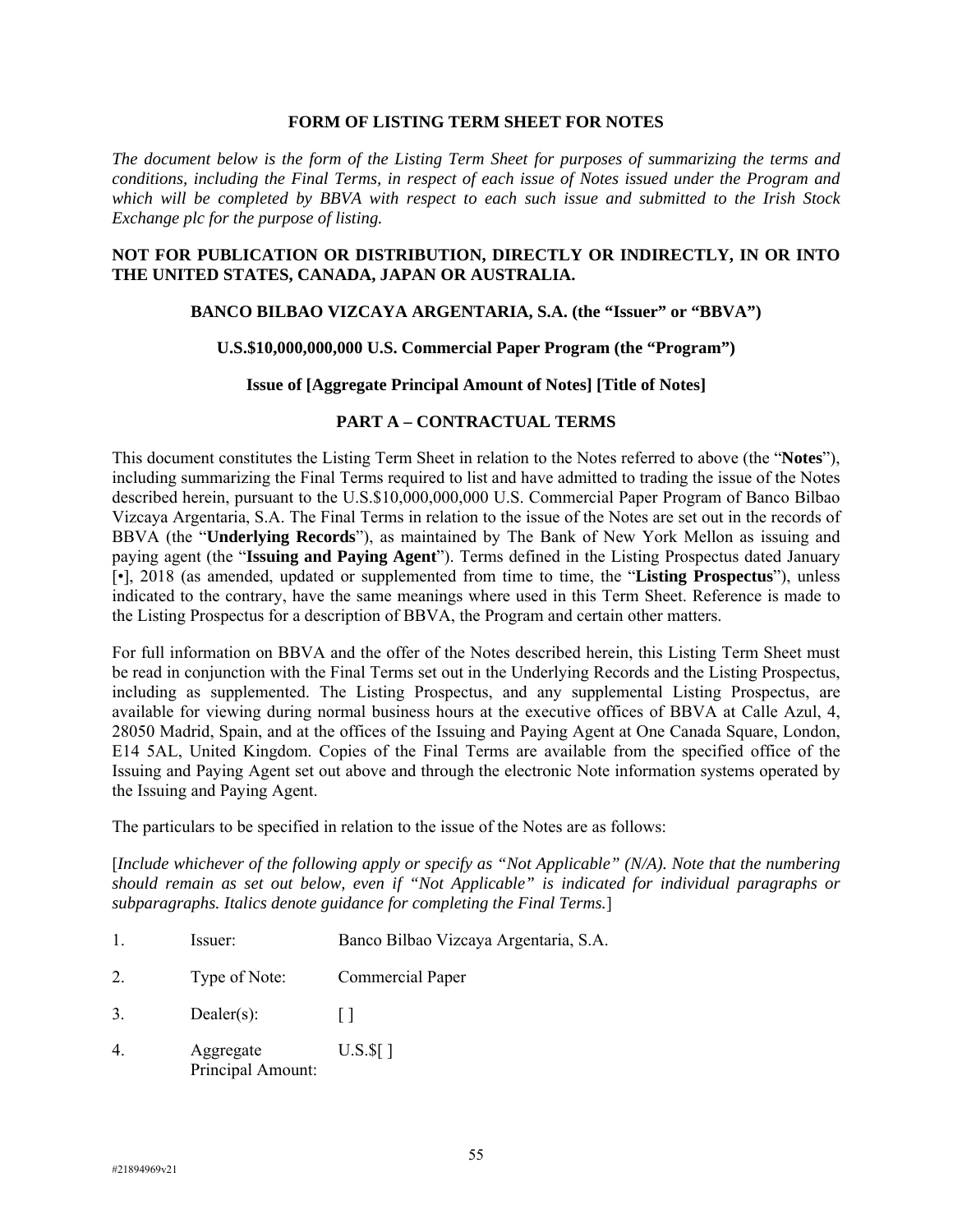| 5.  | <b>Issue Date:</b>                                                                          |                                                                                                                                   |
|-----|---------------------------------------------------------------------------------------------|-----------------------------------------------------------------------------------------------------------------------------------|
| 6.  | <b>Maturity Date:</b>                                                                       | $\lceil \cdot \rceil$ [May not be less than one day nor more than 364 days with no rights<br>to unilaterally roll over or extend] |
| 7.  | Issue Price (for<br>interest-bearing<br>Notes) or discount<br>rate (for discount<br>Notes): | $U.S.\$ []                                                                                                                        |
| 8.  | Denominations:                                                                              | [Minimum of \$250,000 and available in multiples of \$1,000 thereafter.]                                                          |
| 9.  | Event of Default<br>Redemption<br>Amount:                                                   | [Not applicable to discount notes. For interest-bearing notes, at par plus<br>accrued and unpaid interest.]                       |
| 10. | Delivery:                                                                                   | Against payment.                                                                                                                  |

# **PROVISIONS RELATING TO INTEREST (IF ANY) PAYABLE**

| 11. | <b>Fixed Rate Note</b><br><b>Provisions</b>                                                | [Applicable/Not Applicable]<br>[If not applicable, delete the remaining subparagraphs of this<br><i>paragraph</i> ] |
|-----|--------------------------------------------------------------------------------------------|---------------------------------------------------------------------------------------------------------------------|
|     | (i) Rate $[(s)]$ of<br>Interest:                                                           | [ ] [percent, per annum]                                                                                            |
|     | (ii) Interest<br>Payment Date(s):                                                          | $\lceil \cdot \rceil$ [Not applicable if all interest is paid on the Maturity Date]                                 |
|     | (iii) Computation<br>Period (if other<br>than 360-day year<br>of twelve 30-day<br>months): | [Not Applicable/give details]                                                                                       |
| 12. | <b>Floating Rate</b><br><b>Note Provisions</b>                                             | [Applicable/Not Applicable]<br>[If not applicable, delete the remaining subparagraphs of this<br><i>paragraph</i>   |
|     | (i) Interest Rate<br>Basis and Index<br>Maturity:                                          | [] months [LIBOR/CD/COMMERCIAL<br>PAPER/FEDERAL FUNDS/PRIME/TREASURY]                                               |
|     | (ii) Interest Reset<br>$Date(s)$ :                                                         | $\lceil$ $\rceil$                                                                                                   |
|     | (iii) Interest<br>Determination                                                            | $\lceil$ $\rceil$                                                                                                   |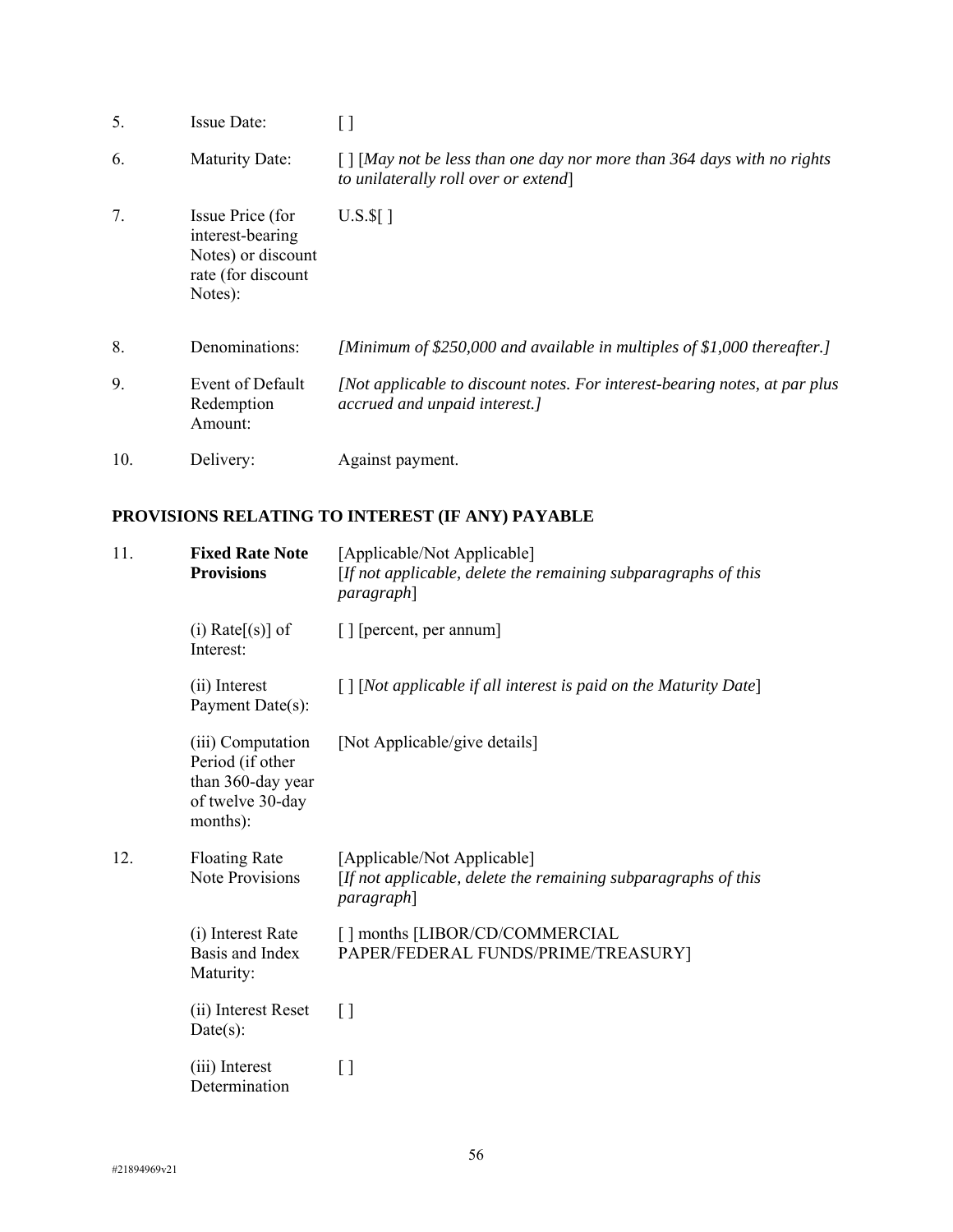$Date(s)$ :

(iv) Spread (plus or minus) (if any): [+/–][ ] basis points per annum (v) Spread multiplier (if any): [ ] (vi) Interest Payment Period:  $\lbrack$ (vii) Interest Payment Month(s) (if any):  $\lceil$ (viii) Interest Payment Date(s) (if any): [ ] (ix) Interest Reset Period:  $\lbrack$ (x) Calculation Agent (party responsible for calculating the Rate(s) of Interest and/or Interest Amount(s) (if not the Issuing and Paying Agent):  $\lceil$ (xi) Calculation Date: [ ] (xii) Regular Record Date: [ ] (xiii) Business Day Convention:  $\lceil$ (xiv) Any other terms relating to the method of calculating interest on floating rate Notes, if different from those set out in the terms and conditions of the Notes: [Not Applicable/give details]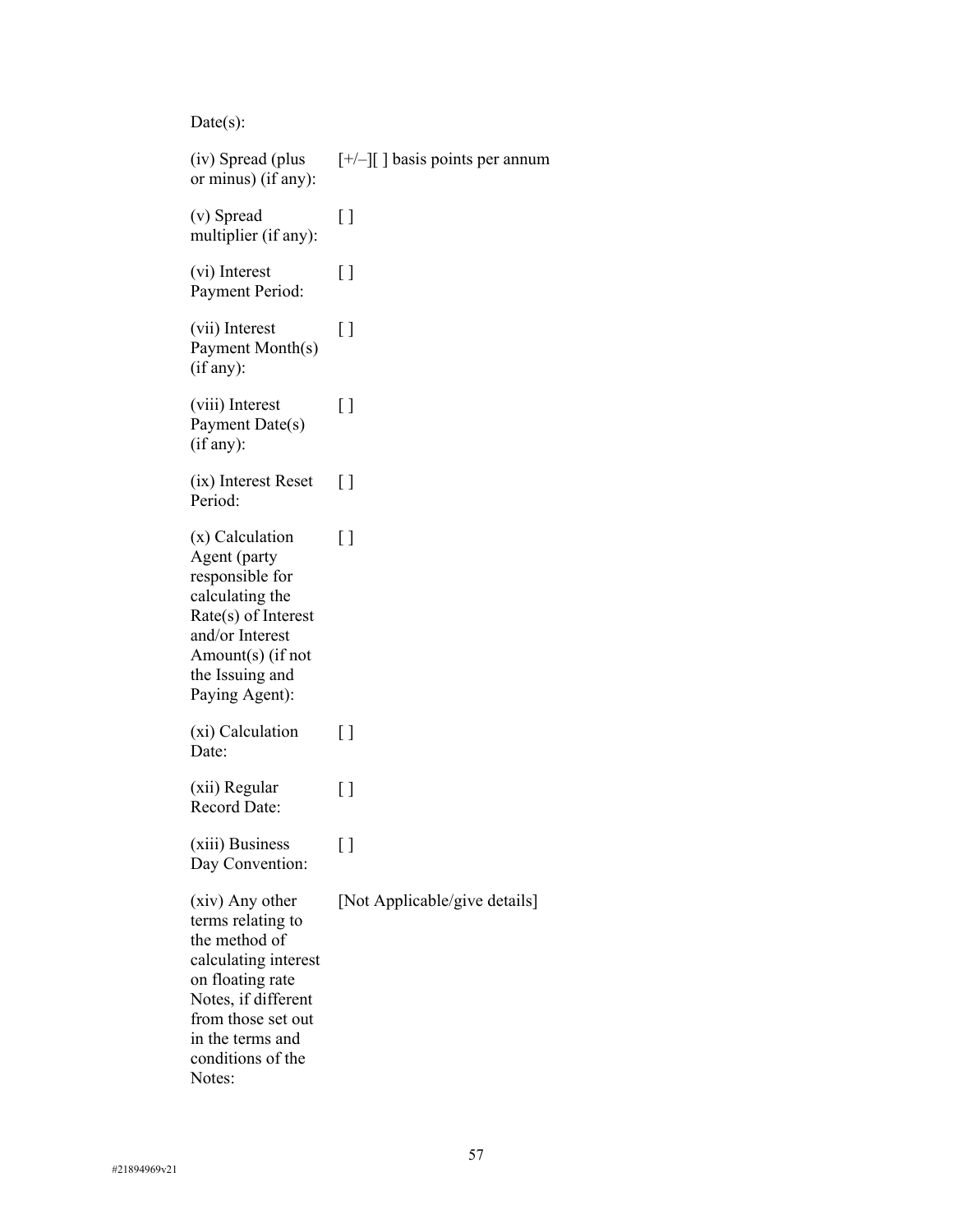#### **GENERAL PROVISIONS APPLICABLE TO THE NOTES**

| 13. | Listing and<br>Admission to<br>Trading: | Dublin (the Irish Stock Exchange plc). Application has been/is expected<br>to be made by BBVA (or on its behalf) for the Notes to be admitted to<br>trading on the regulated market of the Irish Stock Exchange with effect<br>from the Issue Date. |
|-----|-----------------------------------------|-----------------------------------------------------------------------------------------------------------------------------------------------------------------------------------------------------------------------------------------------------|
| 14. | Ratings:                                | BBVA has not applied for ratings to be assigned to the Notes. However,<br>ratings allocated to the Program are as follows:                                                                                                                          |
|     |                                         | [Standard & Poor's Credit Market Services Europe Limited: []]                                                                                                                                                                                       |
|     |                                         | [Fitch Ratings España, S.A.U.: []]                                                                                                                                                                                                                  |
|     |                                         | [Moody's Investors Service España, S.A.: []]                                                                                                                                                                                                        |
|     |                                         | [Need to include a brief explanation of the meaning of the ratings if this<br>has previously been published by the rating provider.]                                                                                                                |
| 15. | Clearing System:                        | The Depository Trust Company                                                                                                                                                                                                                        |
| 16. | Issuing and<br>Paying Agent:            | The Bank of New York Mellon                                                                                                                                                                                                                         |
| 17. | <b>CUSIP No.:</b>                       | $[ \ ]$                                                                                                                                                                                                                                             |
| 18. | Common<br>Code/ISIN Code:               | [ ] [consists of a two-letter country code, the CUSIP No. and a single<br>$check$ digit]                                                                                                                                                            |

## **LISTING AND ADMISSION TO TRADING APPLICATION**

This document constitutes the Listing Term Sheet in relation to the Notes, including summarizing the Final Terms required to list and have admitted to trading the issue of the Notes described herein, pursuant to the U.S.\$10,000,000,000 U.S. Commercial Paper Program of Banco Bilbao Vizcaya Argentaria, S.A.

# **RESPONSIBILITY**

BBVA accepts responsibility for the information contained in this Listing Term Sheet.

**This document is not an offer of securities for sale in the United States. The securities to which this document relates have not been, and will not be, registered under the U.S. Securities Act of 1933, as amended (the "Act"), or the securities laws of any state or other jurisdiction of the United States, and may not be offered or sold in the United States absent registration or an exemption from registration under the Act. There will be no public offering of the securities in the United States.**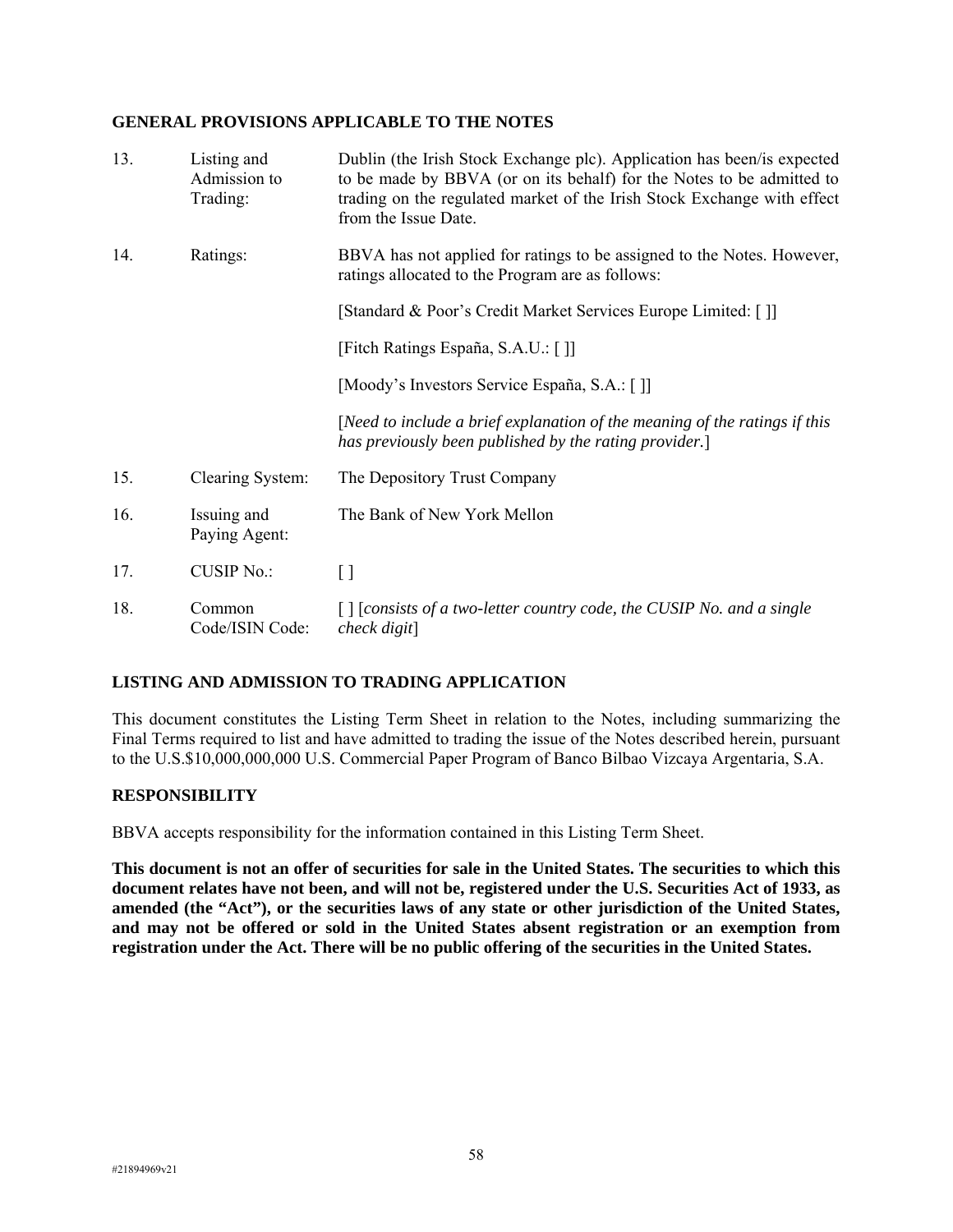Signed on behalf of **BANCO BILBAO VIZCAYA ARGENTARIA, S.A.** 

By: *(duly authorized)*

Dated: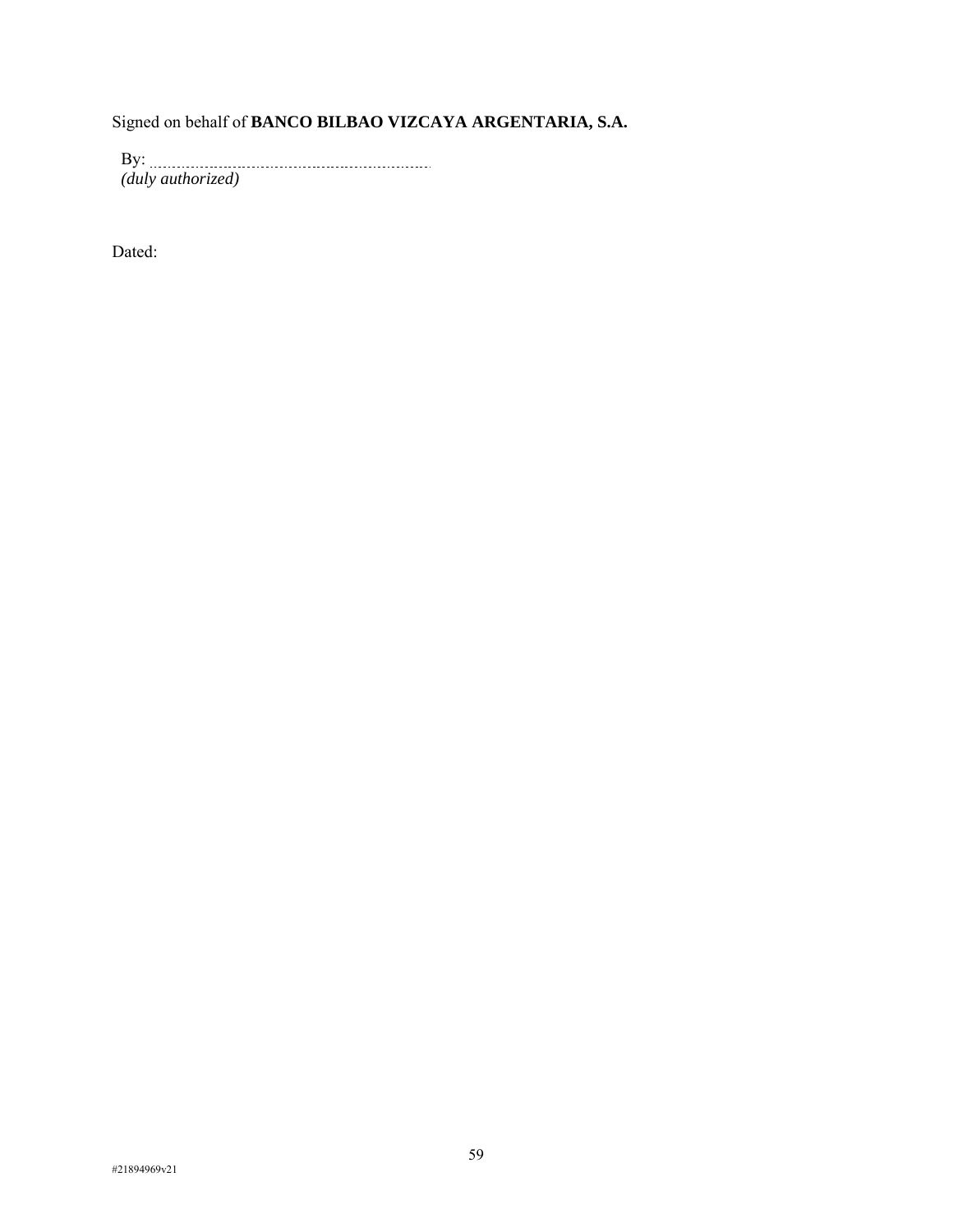# **PART B – OTHER INFORMATION**

#### **1. INTEREST OF NATURAL AND LEGAL PERSONS INVOLVED IN THE ISSUE**

*Need to include a description of any interest, including conflicting ones, that is material to the issue/offer, detailing the persons involved and the nature of the interest. May be satisfied by the inclusion of the following statement:* 

Other than any fees payable to the Dealers, so far as BBVA is aware, no person involved in the offer of the Notes has an interest material to the offer.

#### **2. ESTIMATED TOTAL EXPENSES RELATED TO THE ADMISSION TO TRADING**

Estimated total expenses: []

## **3.** [*Fixed Rate Notes and Discount Notes only* - **YIELD3**

Indication of yield: [ ]]

-

<sup>&</sup>lt;sup>3</sup> To be marked "not applicable" in the case of Discount Notes for which a discount rate is applicable.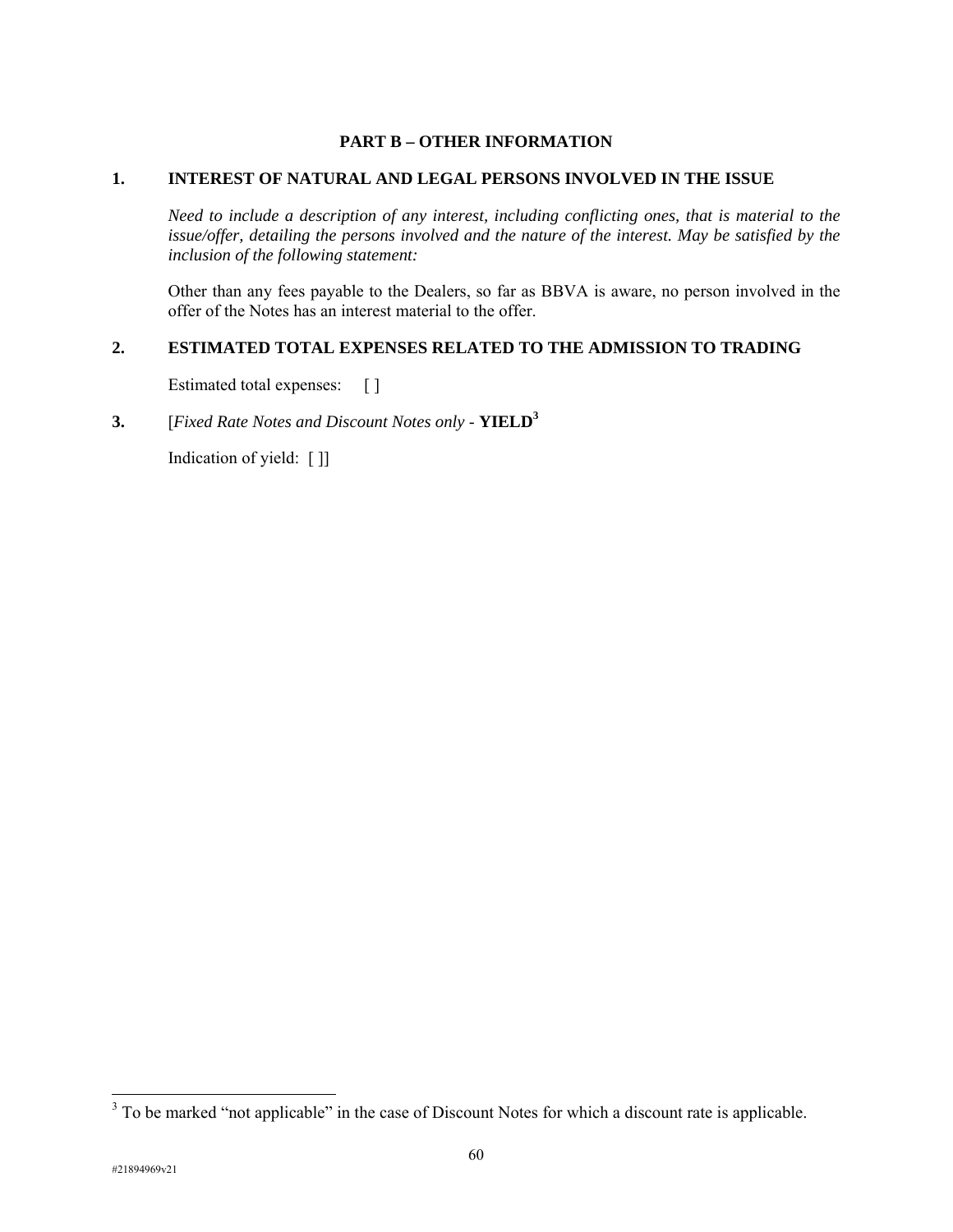## **TAXATION**

#### **Spanish Tax Considerations**

*The following is a general description of certain Spanish tax considerations relating to the Notes. The information provided below does not purport to be a complete analysis of the tax law and practice currently applicable in Spain and does not purport to address the tax consequences applicable to all categories of investors, some of which may be subject to special rules. Prospective purchasers of the Notes are advised to consult their own tax advisers as to the tax consequences, including those under the tax laws of the country of which they are resident, of purchasing, owning and disposing of Notes. The summary set out below is based upon Spanish law as in effect on the date of this Listing Prospectus and is subject to any change in such law that may take effect after such date. References in this section to Noteholders include the beneficial owners of the Notes. The statements regarding Spanish law and practice set forth below assume that the Notes will be issued, and transfers thereof will be made, in accordance with the Spanish law.* 

*Prospective investors should consult their own tax advisers who can provide them with personalized advice based on their particular circumstances. Investors should also evaluate legislative changes such as those represented by the regulations which could be adopted in the future.* 

#### **Acquisition of the Notes**

The issue of, subscription for, transfer and acquisition of the Notes is exempt from Transfer and Stamp Tax (*Impuesto sobre Transmisiones Patrimoniales y Actos Jurídicos Documentados*) and Value Added Tax (*Impuesto sobre el Valor Añadido*) under Spanish law.

## **Taxation on the Income and Transfer of the Notes**

The tax treatment of the acquisition, holding and subsequent transfer of the Notes is summarized below and is based on the tax regime applicable to the Notes pursuant to Royal Legislative Decree 5/2004 of March 5, 2004, approving the consolidated text of the Non-Resident Income Tax Law (*Impuesto sobre la Renta de los no Residentes)*, as amended ("**NRIT Law**"), Law 27/2014, of November 27, concerning Corporate Income Tax (*Impuesto sobre Sociedades*) ("**CIT Law**"), Law 35/2006 of November 28, 2006 concerning Personal Income Tax (*Impuesto sobre la Renta de las Personas Físicas*) as amended ("**PIT Law**"), Law 19/1991 of June 6, 1991 approving the Wealth Tax Law (*Impuesto sobre el Patrimonio*) and Law 29/1987 of December 18, 1987, approving the Inheritance and Gift Tax Law (*Impuesto sobre Sucesiones y Donaciones*).

The summary below also considers the rules for the implementation of such regulations (Royal Decree 1776/2004 of July 30, 2004, approving the Non-Resident Income Tax Regulations as amended, Royal Decree 439/2007 of March 30, 2007, approving the Individual Income Tax Regulations as amended, and Royal Decree 634/2015 of July 10, approving the Corporate Income Tax Regulations).

Additionally, the summary below considers Spanish legislation relating to the issuance of preferred securities and debt securities issued by Spanish financial and non-financial entities, either directly or through a subsidiary (Law 10/2014) and RD 1065/2007.

## *Income obtained by non-resident Noteholders in respect of the Notes*

Income obtained by Noteholders who are not tax resident in Spain, both in respect of interest and in connection with the transfer or repayment at maturity of the Notes, whether or not through a permanent establishment, is considered Spanish source income and is therefore potentially subject to taxation in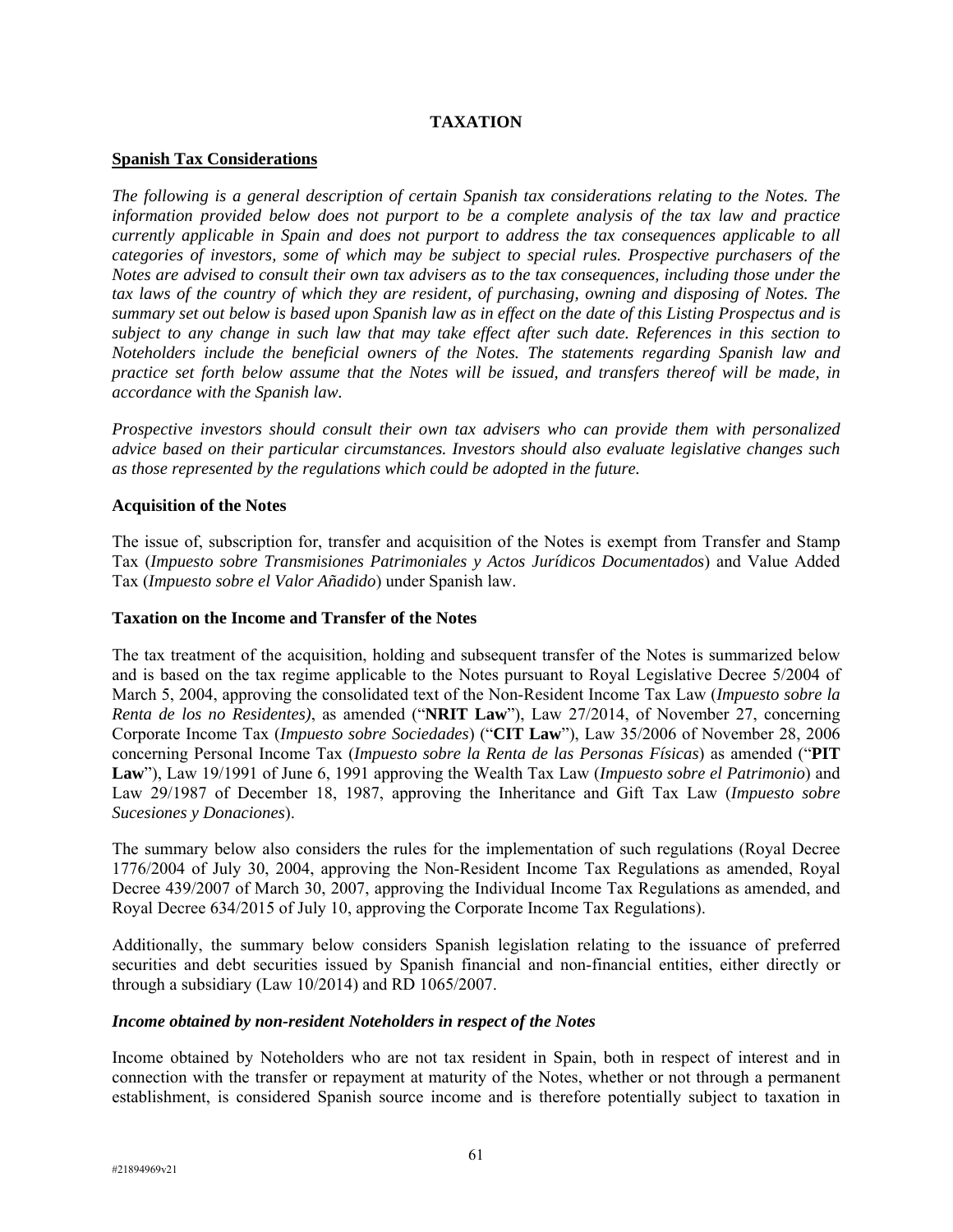Spain under NRIT Law, subject to the provisions contained in any applicable tax treaty for the avoidance of double taxation ("**DTT**").

Income obtained by Noteholders who are not tax resident in Spain acting for these purposes without a permanent establishment within Spain is exempt from Non-Resident Income Tax, provided that the conditions described in "—Compliance with certain requirements in connection with income payments" are met. For these purposes, "income" means interest and the difference, if any, between the aggregate amount payable on the maturity of the Notes and the issue price of the Notes.

#### *Income obtained through a permanent establishment in Spain in respect of the Notes and Corporate Income Tax taxpayers*

The holding of Notes by investors who are not resident for tax purposes in Spain will not in itself create a permanent establishment in Spain.

Income obtained by non-Spanish resident Noteholders acting through a permanent establishment in Spain in respect of the Notes will be taxed under the rules provided by Chapter III of the NRIT Law. These Noteholders will be subject to taxation substantially in the same manner as Spanish Corporate Income Tax taxpayers in accordance with the general rules set out in the CIT Law and will therefore be taxed at the applicable general tax rate (currently 25%). However, the general tax rate is not applicable to all Corporate Income Tax taxpayers and, for example, it will not apply to banking institutions (which are currently subject to a 30% tax rate).

Income derived from the transfer or repayment at maturity of the Notes shall not be subject to withholding tax as provided by Section 61(s) of the Corporate Income Tax Regulations, to the extent that the Notes satisfy the requirements laid down by the reply to the Directorate General for Taxation's (*Dirección General de Tributos*) consultation, on July 27, 2004, indicating that in the case of issuances made by entities with tax residency in Spain (as in the case of BBVA), application of the exemption requires that the Notes be placed outside Spain in another OECD country and traded on organized markets in OECD countries. Notes issued hereunder are expected to satisfy these requirements.

For withholding on income derived from payment of interest of the Notes, see "*—Compliance with certain requirements in connection with income payments*".

## *Income obtained by individuals with tax residency in Spain*

Income obtained by Noteholders who are individual Spanish resident taxpayers, both as interest and income obtained in connection with the transfer or repayment at maturity of the Notes, shall be considered income on investments obtained from the assignment of an individual's capital to third parties, as defined in Section 25.2 of the PIT Law, and therefore will be taxed as savings income at the applicable rate, varying from 19% to 23%.

The aforementioned income will be subject to the corresponding personal income tax withholding at the applicable tax rate (currently 19%).

Under Article 44 of the RD 1065/2007, income obtained in respect of the Notes will not be subject to withholding tax in Spain, provided certain requirements are met, including that the Issuing and Paying Agent provides BBVA, in a timely manner, with certain information. See "*—Compliance with certain requirements in connection with income payments*".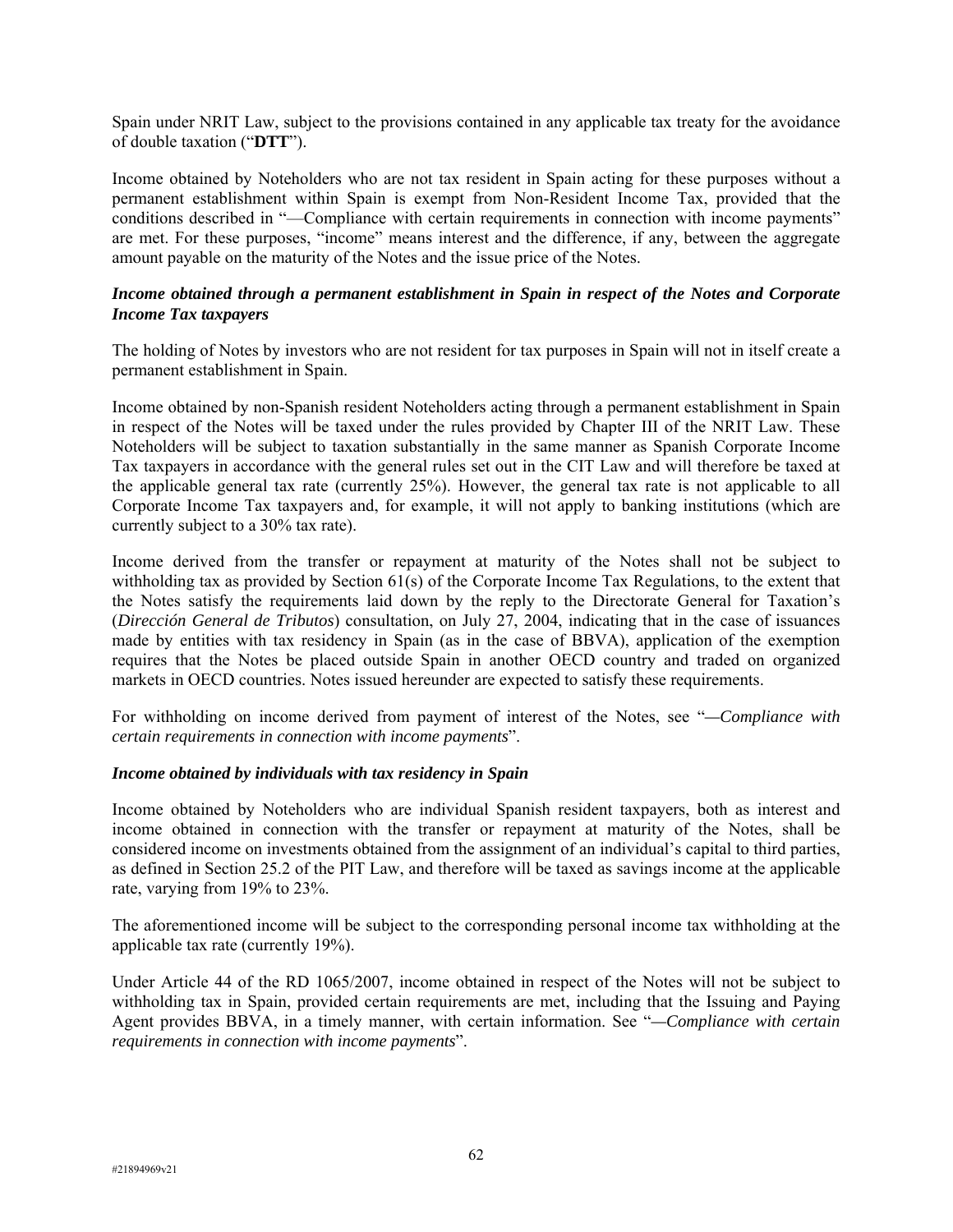Nevertheless, withholding tax at the applicable rate may have to be deducted by other entities (such as depositaries or financial entities), provided that such entities are resident for tax purposes in Spain or have a permanent establishment in Spanish territory.

# **Wealth Tax**

In accordance with article 4 of Royal Decree-Law 3/2016, a full exemption from Wealth Tax will apply in 2018 unless such exemption is revoked. If the abovementioned full exemption is revoked, individuals with tax residency in Spain will be subject to Wealth Tax in the tax year 2018, to the extent that their net worth exceeds  $\epsilon$ 700,000, at the applicable rates ranging between 0.2% and 2.5%, without prejudice to any relevant exemption which may apply and the relevant laws and regulations in force in each autonomous region of Spain. Therefore, they should take into account the value of the Notes which they hold as of December 31.

Individuals resident in a country with which Spain has entered into a double tax treaty in relation to Wealth Tax would generally not be subject to such tax. Otherwise, if the abovementioned full exemption is revoked, non-Spanish resident individuals whose properties and rights are located in Spain, or whose rights can be exercised within the Spanish territory, and whose net worth exceeds  $\epsilon$ 700,000 would be subject to Wealth Tax at the applicable rates, ranging between 0.2% and 2.5%.

As a consequence of the European Court of Justice Judgment (Case C-127/12), the Wealth Tax Law has been amended by Law 26/2014. As a result, non-Spanish tax resident individuals who are residents in the EU or in the European Economic Area can elect to apply the legislation of the region in which the highest value of the assets and rights of the individuals are located.

Legal entities are not subject to Wealth Tax.

# **Inheritance and Gift Tax**

The transfer of the Notes to individuals by inheritance, legacy or donation shall be subject to the general rules of Inheritance and Gift Tax (*Impuesto sobre Sucesiones y Donaciones*) in accordance with the applicable Spanish and State rules even if title passes outside Spain and neither the heir nor the beneficiary, as the case may be, is resident in Spain for tax purposes, without prejudice to the provisions of any DTT signed by Spain.

The effective tax rate, after applying all relevant factors, ranges between 0% and 81.6%.

However, the Judgment from the European Court of Justice dated September 3, 2014 (Case C-127/12) has declared that Spanish Inheritance and Gift Tax Law is against the principle of free movement of capital within the EU as the Spanish residents are granted tax benefits that, in practice, allow them to pay much lower taxes than nonresidents. According to Law 26/2014, it will be possible to apply tax benefits approved in some Spanish regions to EU residents following specific rules.

In the event that the beneficiary is an entity other than a natural person, the income obtained shall be subject to Corporate Income Tax or Non-Resident Income Tax, as the case may be, and without prejudice, in the latter event, to the provisions of any DTT that may apply.

# **Compliance with Certain Requirements in Connection with Income Payments**

Article 44 of RD 1065/2007 sets out the reporting obligations applicable to preference shares and debt instruments issued under Law 10/2014. The procedures apply to interest deriving from preference shares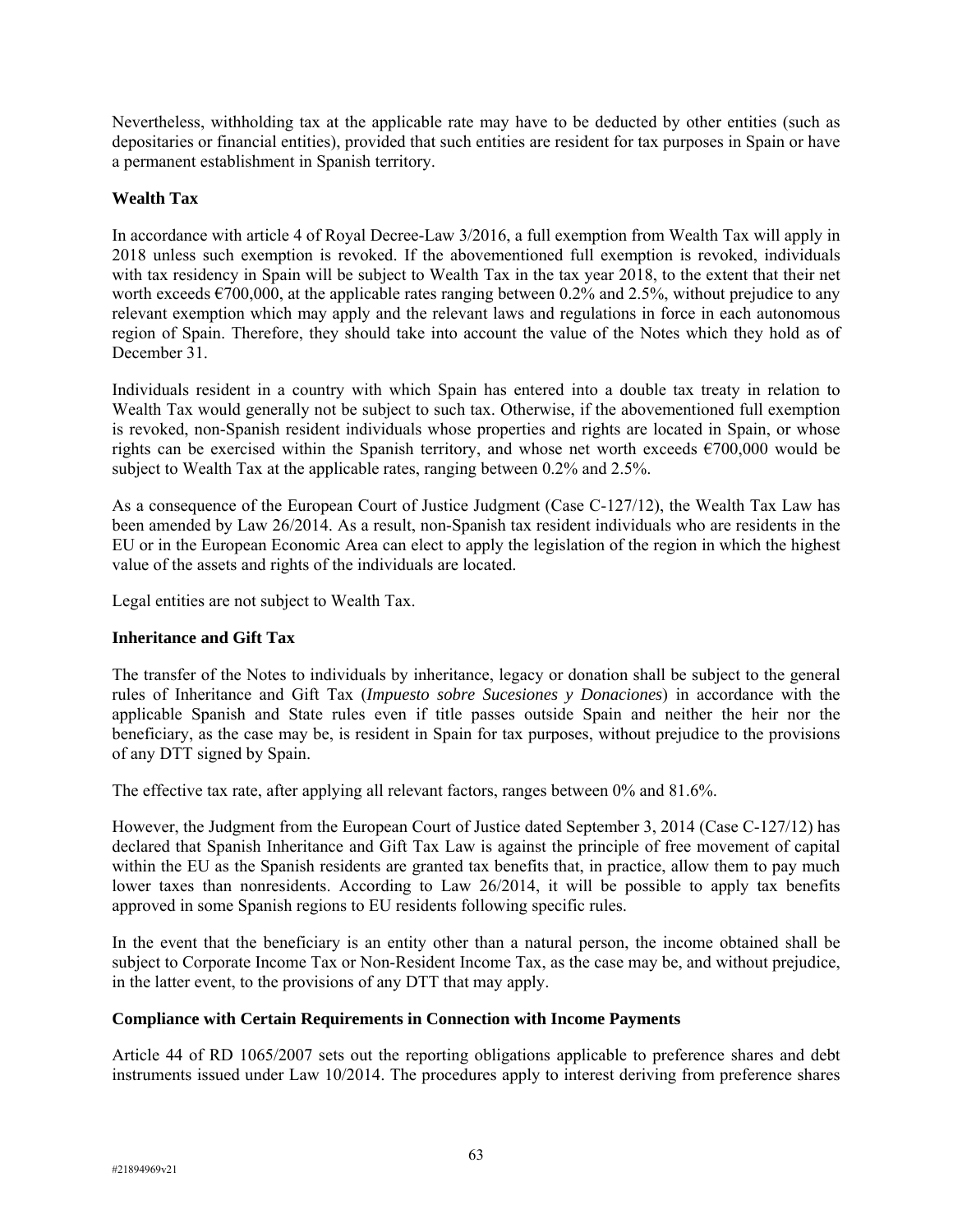and debt instruments to which Law 10/2014 refers, including debt instruments issued at a discount for a period equal to or less than 12 months such as the Notes.

According to the literal wording of Article 44.5 of RD 1065/2007, income derived from securities originally registered with entities that manage clearing systems located outside Spain that are recognized by Spanish law or by the law of another OECD country (such as The Depository Trust Company ("**DTC**")), will be paid free of Spanish withholding tax provided that the relevant paying agent submits a statement to the issuer with the following information:

- (a) Identification of the securities;
- (b) Payment date;
- (c) Total amount of income to be paid on the relevant payment date; and
- (d) Total amount of income corresponding to securities held through each clearing system located outside Spain (such as DTC).

These obligations refer to the total amount paid to investors through each foreign clearing house. For these purposes, "income" means interest and the difference, if any, between the aggregate amount payable on the maturities of the securities and the issue price of the securities.

In light of the above, BBVA and the Issuing and Paying Agent have entered into the Amended and Restated Issuing and Paying Agency Agreement in respect of the Notes, which, among other things, provides for the timely provision by the Issuing and Paying Agent to BBVA of the Payment Statement in connection with each payment of income under the Notes, on the business day immediately preceding such payment. The Payment Statement must set forth information as of the close of business of that day. In addition, the Issuing and Paying Agent has agreed in respect of the Notes to, so long as any principal amount of the relevant securities remains outstanding and insofar as it is practicable, maintain, implement or arrange for the implementation of procedures to facilitate the timely provision of a duly executed and completed Payment Statement in connection with each payment of income thereunder or the collection of any other documentation concerning such Notes or the beneficial owners thereof that may be required under Spanish law for payments on such Notes not to be subject to Spanish withholding tax.

In addition to the timely provision of a duly executed and completed Payment Statement, the Notes must be admitted to listing on an organized secondary market in order for payments on Notes to not be subject to Spanish withholding tax.

If the Issuing and Paying Agent fails to deliver a duly executed and completed Payment Statement on a timely basis in respect of a payment of income under the Notes, then the related payment will be subject to Spanish withholding tax, currently at the rate of 19%. In such an event, subject to certain exceptions, as set forth under "Key Features of the Program", BBVA will pay the relevant Noteholder such Additional Amounts on the payment date as may be necessary in order that the net amount received by such Noteholder after such withholding equals the sum of the respective amounts which would otherwise have been receivable in respect of the Notes in the absence of such withholding.

Under the U.S.-Spain income tax treaty in force, interest income generally will be taxed at a reduced tax rate (currently at 10%) and U.S. persons may be entitled to claim a refund from the Spanish tax authorities for any taxes withheld in excess of the applicable treaty rate.

**Investors should note that neither BBVA nor any Dealer accepts any responsibility relating to the effectiveness of the procedures established under the Amended and Restated Issuing and Paying**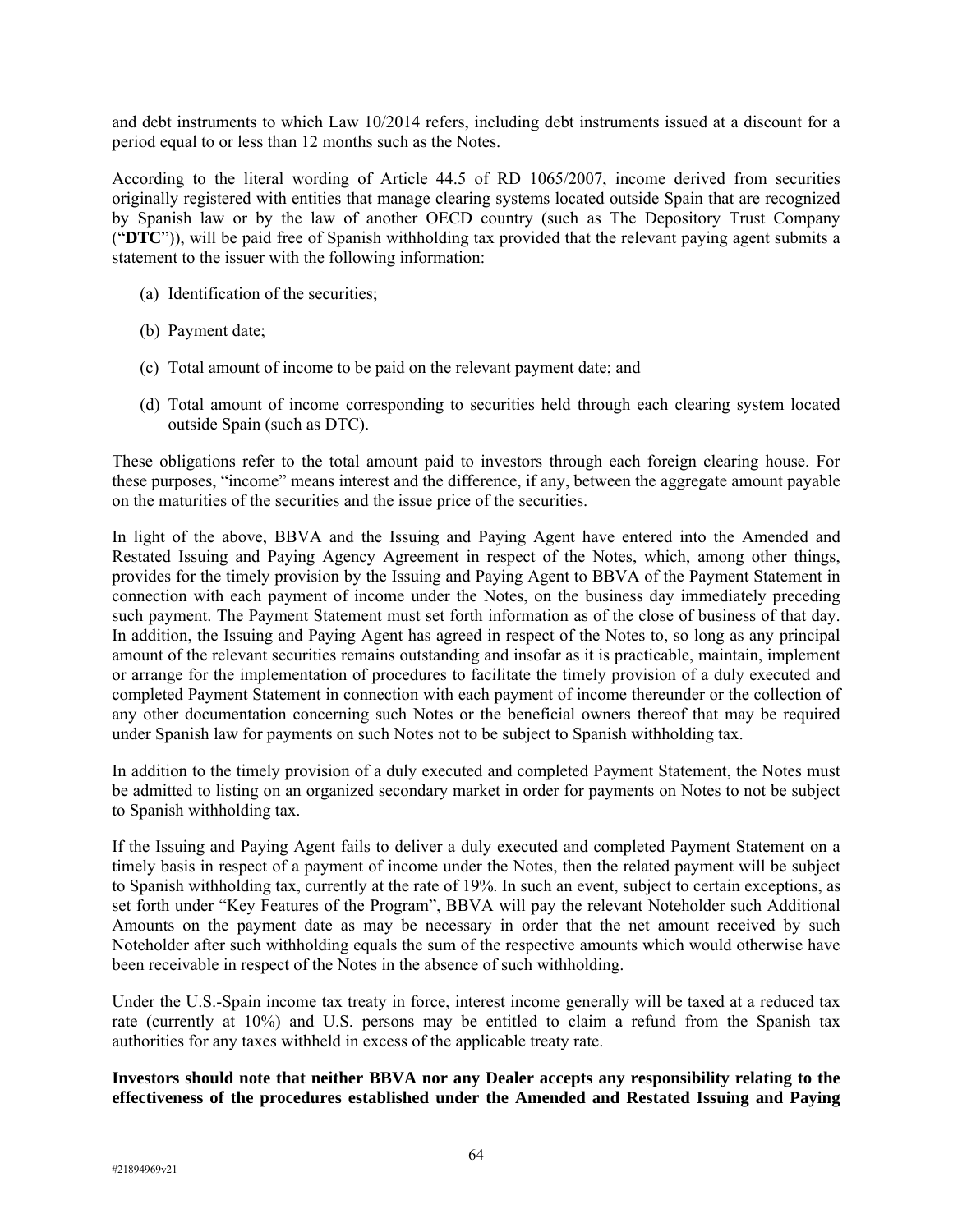## **Agency Agreement for the collection of information concerning the Notes. See "Notice Regarding Spanish Tax".**

## **Certain U.S. Federal Income Tax Considerations**

The following is a discussion of certain U.S. federal income tax consequences of the ownership and disposition of Notes to the U.S. Holders described below that hold the Notes as capital assets and purchased the Notes in their initial offering at the "issue price," which is the first price to the public (not including bond houses, brokers or similar persons or organizations acting in the capacity of underwriters, placement agents or wholesalers) at which a substantial amount of the Notes is sold for money.

This discussion does not purport to be a comprehensive description of all the tax consequences that may be relevant to U.S. Holders in light of their particular circumstances, including alternative minimum tax and Medicare contribution tax consequences, or to U.S. Holders subject to special rules, such as:

- certain financial institutions;
- dealers and traders in securities that use a mark-to-market method of tax accounting;
- persons holding Notes as part of a straddle or integrated transaction;
- persons whose "functional currency" for U.S. federal income tax purposes is not the U.S. Dollar;
- entities classified as partnerships for U.S. federal income tax purposes;
- persons required for U.S. federal income tax purposes to conform the timing of income accruals with respect to the Notes to their financial statements pursuant to recently enacted changes to Section 451 of the Code (as defined below);
- tax-exempt organizations; or
- persons holding Notes in connection with a trade or business conducted outside the United States.

This discussion is based on the U.S. Internal Revenue Code of 1986, as amended (the "**Code**"), administrative pronouncements, judicial decisions and final, temporary and proposed Treasury Regulations, all as of the date hereof, changes to any of which subsequent to the date of this Listing Prospectus may affect the tax consequences described herein. Prospective investors are urged to consult their tax advisers with regard to the application of the U.S. federal income tax laws to their particular situations, as well as any tax consequences arising under the laws of any state, local or non-U.S. taxing jurisdiction.

If an entity that is classified as a partnership for U.S. federal income tax purposes owns Notes, the U.S. federal income tax treatment of a partner will generally depend on the status of the partner and the activities of the partnership. Partnerships owning Notes and partners in such partnerships should consult their tax advisers as to the particular U.S. federal income tax consequences of owning and disposing of Notes.

As used herein, a "**U.S. Holder**" is a person that for U.S. federal income tax purposes is a beneficial owner of a Note and is (i) a citizen or individual resident of the United States; (ii) a corporation, or other entity taxable as a corporation, created or organized in or under the laws of the United States, any state thereof or the District of Columbia; or (iii) an estate or trust the income of which is subject to U.S. federal income taxation regardless of its source.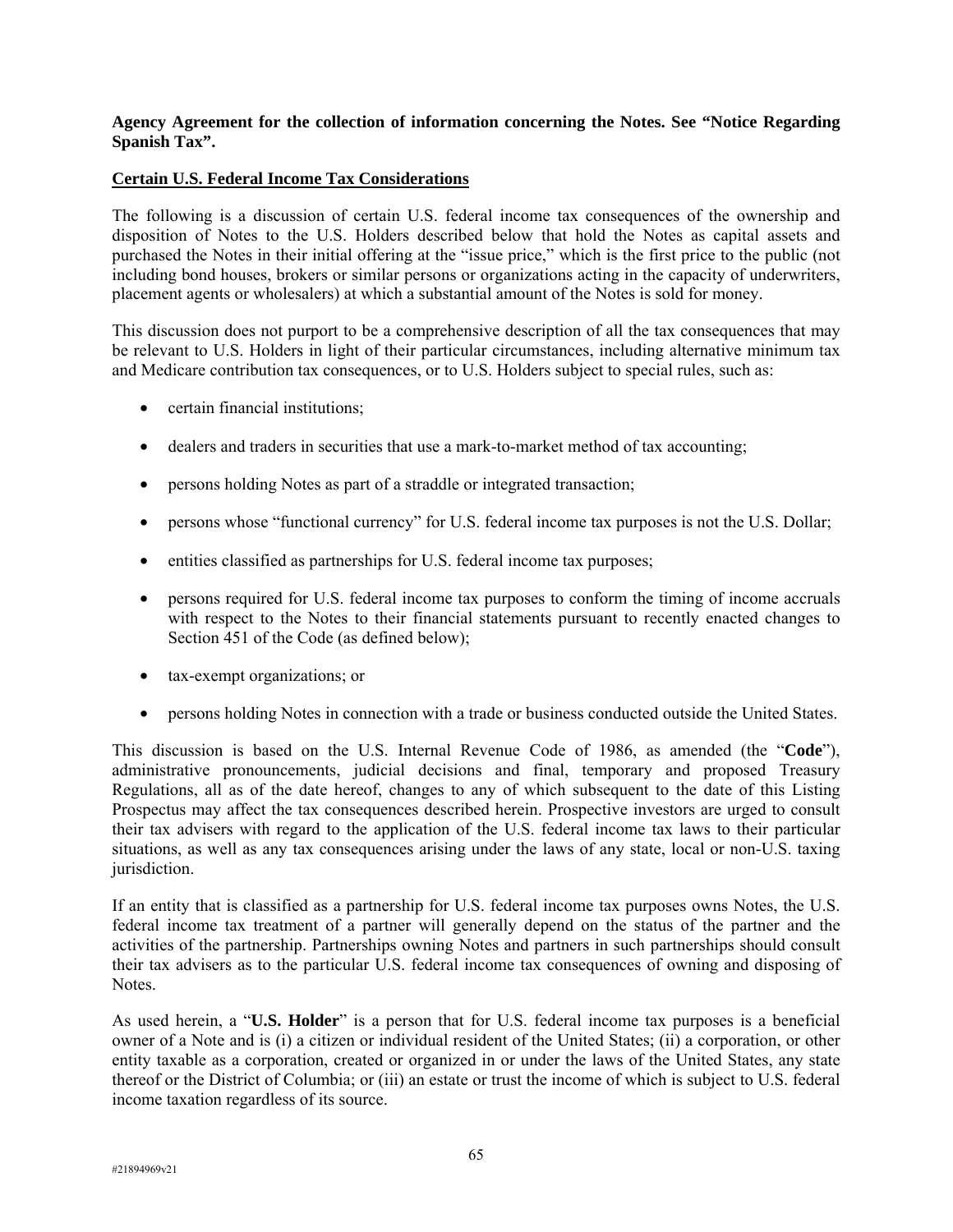#### **The Notes**

Debt instruments such as the Notes that mature (after taking into account the last possible date that the Notes could be outstanding by their terms) one year or less from their date of issuance ("short-term notes") will be treated, for U.S. federal income tax purposes, as being issued with original issue discount equal to the difference between their "stated redemption price at maturity" and their issue price. The "stated redemption price at maturity" of a Note will equal the sum of all payments required under the Note.

U.S. Holders that report income on the accrual method of accounting for U.S. federal income tax purposes and certain other U.S. Holders, including cash method U.S. Holders who so elect, are required to include the discount in income (as interest income) as it accrues on a straight-line basis, unless a separate election is made to accrue the discount according to a constant yield method based on daily compounding. In general, a cash-method U.S. Holder is not required to accrue the discount for U.S. federal income tax purposes unless it elects to do so. In the case of a U.S. Holder who is not required and who does not elect to include the discount in income currently, any interest payment received in respect of the Note generally will be ordinary income included at the time of receipt, and any gain realized on the sale, exchange or retirement of the Note will be ordinary interest income to the extent of the discount accrued on a straightline basis (or, if elected, according to a constant yield method based on daily compounding) through the date of sale, exchange or retirement (excluding any interest previously included in the U.S. Holder's taxable income). In addition, those U.S. Holders will be required to defer deductions for any interest paid on indebtedness incurred to purchase or carry Notes to the extent of any discount on the Notes that has not yet been included in income, until the discount is so included.

Interest income earned by a U.S. Holder with respect to a Note will constitute foreign-source income for U.S. federal income tax purposes, which may be relevant in calculating the U.S. Holder's foreign tax credit limitation.

Upon the sale, exchange or retirement of a Note, a U.S. Holder will recognize taxable gain or loss equal to the difference between the amount realized on the sale, exchange or retirement and the U.S. Holder's adjusted tax basis in the Note. As described above, gain realized on the sale, exchange or retirement of a Note will be ordinary interest income to the extent of any accrued but unrecognized discount through the date of sale, exchange or retirement. Otherwise, gain or loss on the sale, exchange or retirement of a Note will be short-term capital gain or loss and will be treated as U.S.-source for purposes of computing a U.S. Holder's foreign tax credit limitation.

## **Backup Withholding and Information Reporting**

Payments on the Notes and the proceeds from a sale or other disposition of the Notes that are made within the United States or through certain U.S.-related financial intermediaries may be subject to information reporting and backup withholding, unless the U.S. Holder is an exempt recipient (and if required, establishes its status as such) or, in the case of backup withholding, the U.S. Holder provides a correct taxpayer identification number and complies with certain certification procedures or otherwise establishes an exemption from backup withholding. The amount of any backup withholding from a payment to a U.S. Holder will be allowed as a credit against the U.S. Holder's U.S. federal income tax liability and may entitle the U.S. Holder to a refund, provided that the required information is timely furnished to the Internal Revenue Service.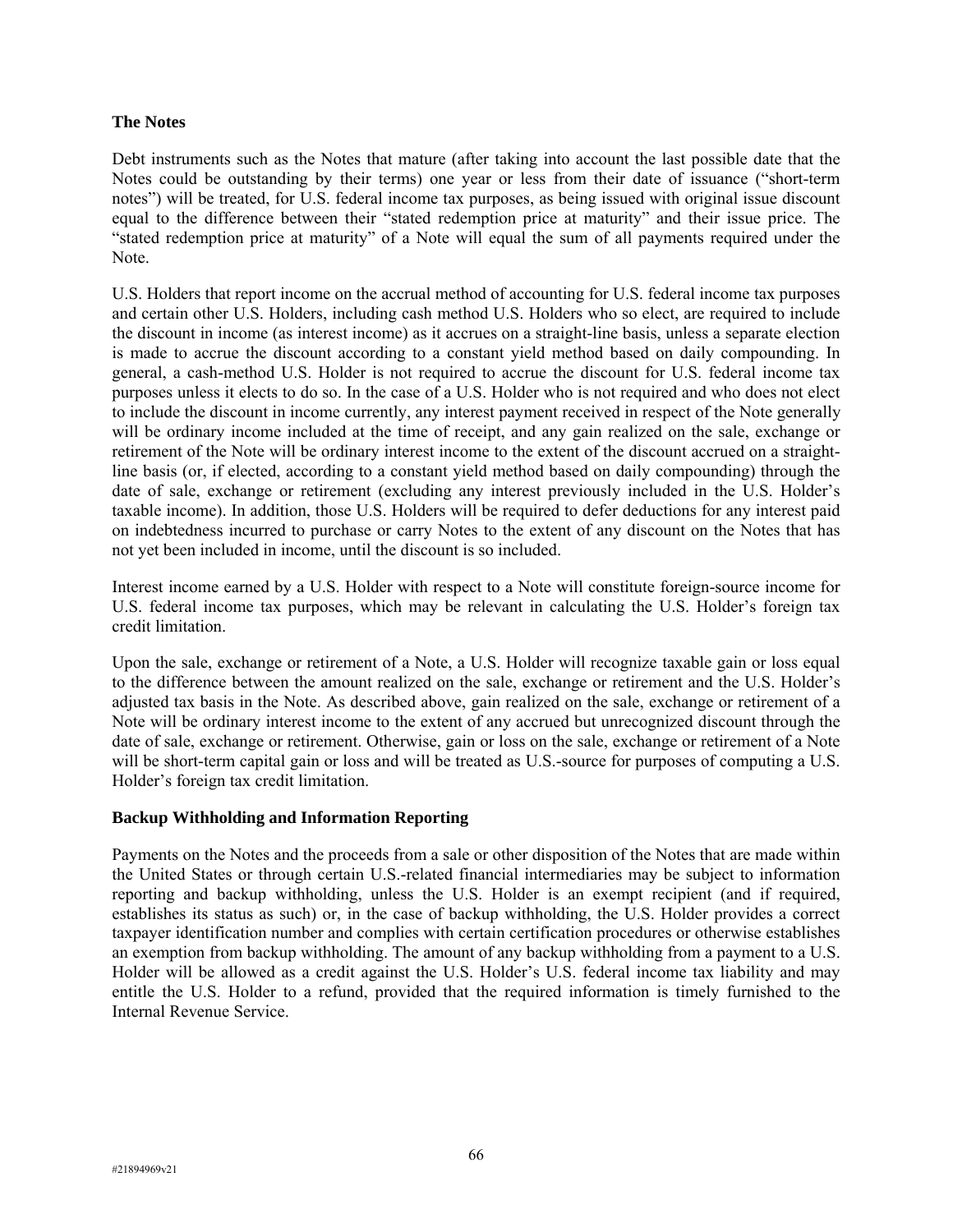#### **GENERAL INFORMATION**

#### **Clearing of the Notes**

The Notes have been accepted for clearance through DTC. The appropriate Common Code and ISIN for each issue of Notes will be specified in the Final Terms relating thereto.

#### **Admission to Listing and Trading**

It is expected that Notes issued under the Program may be admitted to listing on the Official List of the Irish Stock Exchange and to trading on the regulated market of the Irish Stock Exchange after February 7, 2018. The admission of the Notes to trading on the regulated market of the Irish Stock Exchange will be expressed as a percentage of their principal amount. Any Notes intended to be admitted to listing on the Official List of the Irish Stock Exchange and admitted to trading on the regulated market of the Irish Stock Exchange will be so admitted to listing and trading upon submission to the Irish Stock Exchange of the relevant Final Terms and any other information required by the Irish Stock Exchange, subject in each case to the issue of the relevant Notes.

However, Notes may be issued pursuant to the Program which will be admitted to listing, trading and or quotation by such other listing authority, stock exchange and/or quotation system as BBVA and the relevant Dealer(s) may agree. No Notes may be issued pursuant to the Program on an unlisted basis.

#### **Authorizations and Approvals**

The update of the Program and the issue of the Notes have been duly authorized by a resolution of the shareholders' meeting of BBVA dated March 13, 2015 and by a resolution of the Board of Directors of BBVA dated November 25, 2015.

BBVA has obtained or will obtain from time to time all necessary consents, approvals and authorizations in connection with the issue and performance of the Notes.

## **Statutory Auditors**

On July 28, 2016, BBVA announced that its Board of Directors selected KPMG Auditores, S.L. to be the independent registered public accounting firm of BBVA and of the Group for the 2017, 2018 and 2019 fiscal years. See "Item 16F. Change in Registrant's Certifying Accountant" in the 2016 Form 20-F.

The previous auditors of BBVA were Deloitte, S.L., who have audited BBVA's consolidated and individual stand-alone financial statements for each of the financial years ended December 31, 2015 and December 31, 2016, which have been prepared in accordance with the International Financial Reporting Standards adopted by the EU and required to be applied under the Bank of Spain's Circular 4/2004.

#### **Significant Change**

Except as disclosed herein, there has been no significant change in the financial or trading position of the Group since September 30, 2017.

#### **Legal and Arbitration Proceedings**

Except as disclosed under Legal Proceedings above, neither BBVA nor the Group is or has been involved in any governmental, legal or arbitration proceedings (including any such proceedings which are pending or threatened of which BBVA is aware) in the 12 months preceding the date of this document which may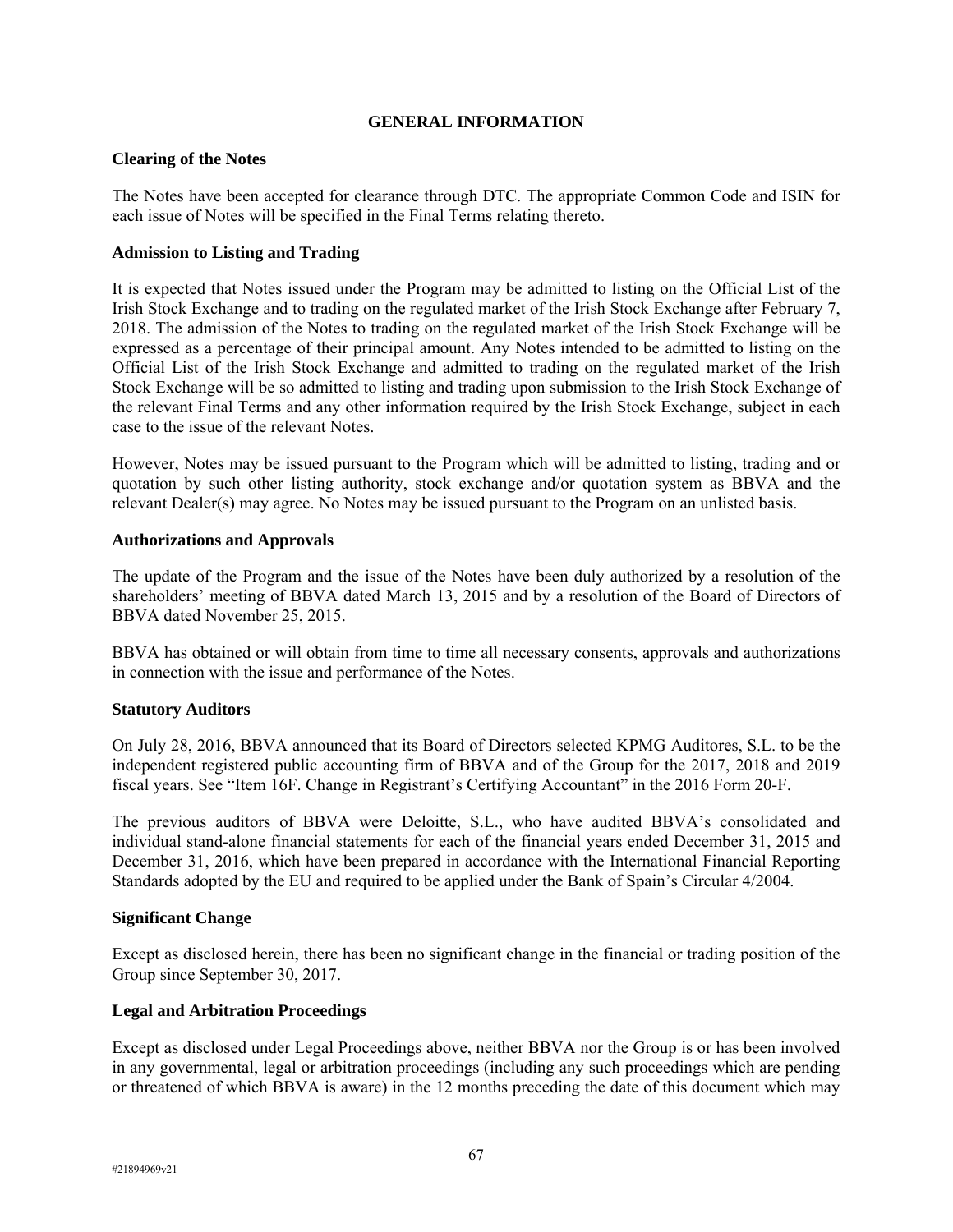have, or have in such period had, a significant effect on the financial position or profitability of BBVA or the Group.

#### **Documents on Display**

Electronic or physical copies and, where appropriate, English translations of the following documents may be inspected during normal business hours at the office of the Issuing and Paying Agent at One Canada Square, London E14 5AL, United Kingdom, or at the offices of BBVA at Calle Azul, 4, 28050 Madrid, Spain, for the life of this Listing Prospectus:

- 1. the *estatutos* (Bylaws) of BBVA;
- 2. the audited and unaudited financial statements incorporated by reference herein;
- 3. this Listing Prospectus, together with any supplements thereto;
- 4. the Amended and Restated Issuing and Paying Agency Agreement;
- 5. the applicable dealer agreements; and
- 6. the DTC Letter of Representations of BBVA.